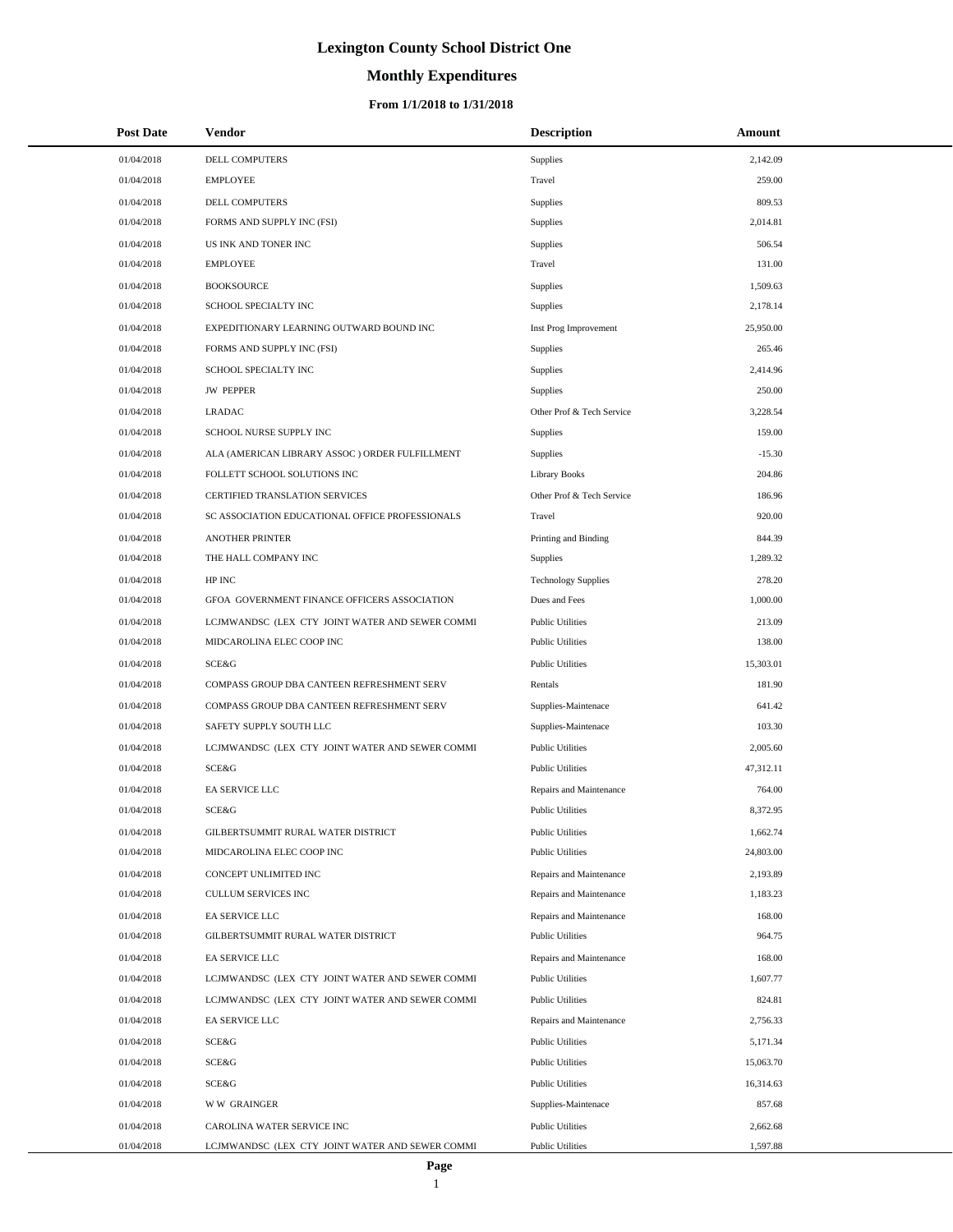# **Monthly Expenditures**

| <b>Post Date</b> | Vendor                                          | <b>Description</b>        | Amount    |
|------------------|-------------------------------------------------|---------------------------|-----------|
| 01/04/2018       | LCJMWANDSC (LEX CTY JOINT WATER AND SEWER COMMI | <b>Public Utilities</b>   | 1,656.59  |
| 01/04/2018       | SCE&G                                           | <b>Public Utilities</b>   | 11,364.01 |
| 01/04/2018       | WINSUPPLY OF LEXINGTON INC                      | Supplies-Maintenace       | 1.977.13  |
| 01/04/2018       | SCE&G                                           | <b>Public Utilities</b>   | 8,164.67  |
| 01/04/2018       | DADE PAPER AND BAG CO                           | Supplies-Maintenace       | 275.42    |
| 01/04/2018       | SOUTHEASTERN PAPER                              | Supplies-Maintenace       | 1,104.24  |
| 01/04/2018       | SCE&G                                           | <b>Public Utilities</b>   | 11,555.25 |
| 01/04/2018       | SOUTHEASTERN PAPER                              | Supplies-Maintenace       | 1,104.24  |
| 01/04/2018       | LCJMWANDSC (LEX CTY JOINT WATER AND SEWER COMMI | <b>Public Utilities</b>   | 6,178.07  |
| 01/04/2018       | SOUTHEASTERN PAPER                              | Supplies-Maintenace       | 1,335.36  |
| 01/04/2018       | GILBERTSUMMIT RURAL WATER DISTRICT              | <b>Public Utilities</b>   | 553.85    |
| 01/04/2018       | LCJMWANDSC (LEX CTY JOINT WATER AND SEWER COMMI | <b>Public Utilities</b>   | 605.24    |
| 01/04/2018       | EA SERVICE LLC                                  | Repairs and Maintenance   | 168.00    |
| 01/04/2018       | LCJMWANDSC (LEX CTY JOINT WATER AND SEWER COMMI | <b>Public Utilities</b>   | 593.17    |
| 01/04/2018       | GILBERTSUMMIT RURAL WATER DISTRICT              | <b>Public Utilities</b>   | 914.59    |
| 01/04/2018       | EA SERVICE LLC                                  | Repairs and Maintenance   | 2,656.33  |
| 01/04/2018       | LCJMWANDSC (LEX CTY JOINT WATER AND SEWER COMMI | <b>Public Utilities</b>   | 624.91    |
| 01/04/2018       | MIDCAROLINA ELEC COOP INC                       | <b>Public Utilities</b>   | 14,056.00 |
| 01/04/2018       | SCE&G                                           | <b>Public Utilities</b>   | 471.90    |
| 01/04/2018       | <b>EA SERVICE LLC</b>                           | Repairs and Maintenance   | 207.00    |
| 01/04/2018       | DADE PAPER AND BAG CO                           | Supplies-Maintenace       | 459.03    |
| 01/04/2018       | FORMS AND SUPPLY INC (FSI)                      | Supplies-Maintenace       | 121.21    |
| 01/04/2018       | SOUTHEASTERN PAPER                              | Supplies-Maintenace       | 333.84    |
| 01/04/2018       | LCJMWANDSC (LEX CTY JOINT WATER AND SEWER COMMI | <b>Public Utilities</b>   | 635.49    |
| 01/04/2018       | MIDCAROLINA ELEC COOP INC                       | <b>Public Utilities</b>   | 9,713.00  |
| 01/04/2018       | SCE&G                                           | <b>Public Utilities</b>   | 154.99    |
| 01/04/2018       | LCJMWANDSC (LEX CTY JOINT WATER AND SEWER COMMI | <b>Public Utilities</b>   | 1,480.34  |
| 01/04/2018       | LCJMWANDSC (LEX CTY JOINT WATER AND SEWER COMMI | <b>Public Utilities</b>   | 2,412.19  |
| 01/04/2018       | EA SERVICE LLC                                  | Repairs and Maintenance   | 429.00    |
| 01/04/2018       | LCJMWANDSC (LEX CTY JOINT WATER AND SEWER COMMI | <b>Public Utilities</b>   | 733.40    |
| 01/04/2018       | DADE PAPER AND BAG CO                           | Supplies-Maintenace       | 275.42    |
| 01/04/2018       | SOUTHEASTERN PAPER                              | Supplies-Maintenace       | 133.54    |
| 01/04/2018       | LCJMWANDSC (LEX CTY JOINT WATER AND SEWER COMMI | <b>Public Utilities</b>   | 667.40    |
| 01/04/2018       | <b>SCE&amp;G</b>                                | <b>Public Utilities</b>   | 8,140.40  |
| 01/04/2018       | EA SERVICE LLC                                  | Repairs and Maintenance   | 400.00    |
| 01/04/2018       | GILBERTSUMMIT RURAL WATER DISTRICT              | <b>Public Utilities</b>   | 645.79    |
| 01/04/2018       | LCJMWANDSC (LEX CTY JOINT WATER AND SEWER COMMI | <b>Public Utilities</b>   | 215.00    |
| 01/04/2018       | MIDCAROLINA ELEC COOP INC                       | <b>Public Utilities</b>   | 9,776.00  |
| 01/04/2018       | SCE&G                                           | <b>Public Utilities</b>   | 137.21    |
| 01/04/2018       | EA SERVICE LLC                                  | Repairs and Maintenance   | 220.00    |
| 01/04/2018       | SOUTHEASTERN PAPER                              | Supplies-Maintenace       | 934.75    |
| 01/04/2018       | SOUTHEASTERN PAPER                              | Supplies-Maintenace       | 267.07    |
| 01/04/2018       | EA SERVICE LLC                                  | Repairs and Maintenance   | 325.00    |
| 01/04/2018       | LCJMWANDSC (LEX CTY JOINT WATER AND SEWER COMMI | <b>Public Utilities</b>   | 2,038.86  |
| 01/04/2018       | MCKENZIE, EDDIE                                 | Repairs and Maintenance   | 1,575.00  |
| 01/04/2018       | MIDLANDS EXAMS AND DRUG SCREENING               | Other Prof & Tech Service | 770.00    |
| 01/04/2018       | FRANKLIN, TIMOTHY WILLIAM                       | Other Prof & Tech Service | 120.00    |
| 01/04/2018       | WILFONG, MICHAEL BRIAN                          | Other Prof & Tech Service | 120.00    |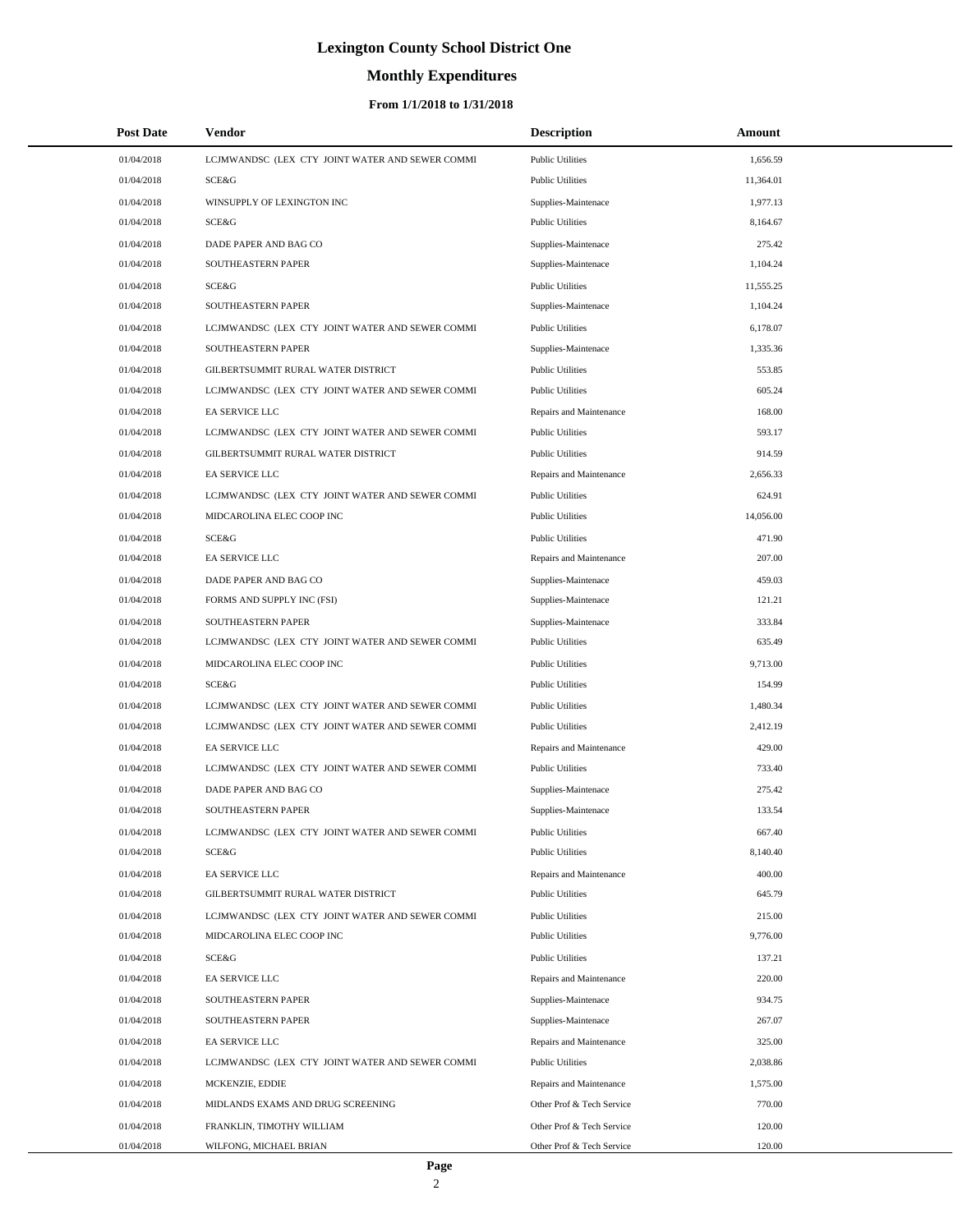# **Monthly Expenditures**

#### **From 1/1/2018 to 1/31/2018**

| <b>Post Date</b> | Vendor                                             | <b>Description</b>             | Amount   |
|------------------|----------------------------------------------------|--------------------------------|----------|
| 01/04/2018       | MAJOR BUSINESS MACHINES                            | Repairs and Maintenance        | 125.00   |
| 01/04/2018       | PROFESSIONAL PRINTERS LTD                          | Printing and Binding           | 615.25   |
| 01/04/2018       | SPLASH OMNIMEDIA LLC                               | Other Prof & Tech Service      | 1,800.00 |
| 01/04/2018       | AZURA INVESTIGATIONS LLC                           | Other Prof & Tech Service      | 1,373.00 |
| 01/04/2018       | <b>CAMCOR</b>                                      | <b>Technology Supplies</b>     | 405.29   |
| 01/04/2018       | <b>CAMCOR</b>                                      | <b>Technology Supplies</b>     | 405.30   |
| 01/04/2018       | DIGITAL OFFICE SOLUTIONS INC                       | Repairs and Maintenance        | 809.81   |
| 01/04/2018       | <b>CAMCOR</b>                                      | <b>Technology Supplies</b>     | 528.05   |
| 01/04/2018       | DIGITAL OFFICE SOLUTIONS INC                       | Repairs and Maintenance        | 626.72   |
| 01/04/2018       | DIGITAL OFFICE SOLUTIONS INC                       | Repairs and Maintenance        | 794.02   |
| 01/04/2018       | DIGITAL OFFICE SOLUTIONS INC                       | Repairs and Maintenance        | 353.09   |
| 01/04/2018       | DIGITAL OFFICE SOLUTIONS INC                       | Repairs and Maintenance        | 162.42   |
| 01/04/2018       | DIGITAL OFFICE SOLUTIONS INC                       | Repairs and Maintenance        | 1,871.57 |
| 01/04/2018       | <b>CAMCOR</b>                                      | <b>Technology Supplies</b>     | 741.51   |
| 01/04/2018       | <b>CAMCOR</b>                                      | <b>Technology Supplies</b>     | 741.51   |
| 01/04/2018       | DIGITAL OFFICE SOLUTIONS INC                       | Repairs and Maintenance        | 653.97   |
| 01/04/2018       | UNIFIED AV SYSTEMS INC DBA MULTI MEDIA SERVICES    | <b>Technology Supplies</b>     | 1,836.12 |
| 01/04/2018       | LONG, MELINDA                                      | Other Prof & Tech Service      | 633.34   |
| 01/04/2018       | SCHOOL SPECIALTY INC                               | Supplies                       | 835.24   |
| 01/04/2018       | KURTZ BROS DBA BENDER BURKOT EAST COAST SCHOOL SUP | Supplies                       | 1,093.95 |
| 01/04/2018       | PRESENTATION SYSTEMS SOUTH INC                     | Supplies                       | 199.00   |
| 01/04/2018       | LONG, MELINDA                                      | Other Prof & Tech Service      | 633.33   |
| 01/04/2018       | RESOURCES FOR EDUCATORS                            | Supplies                       | 378.78   |
| 01/04/2018       | LONG, MELINDA                                      | Inst Prog Improvement          | 633.33   |
| 01/04/2018       | <b>EMPLOYEE</b>                                    | Travel                         | 128.00   |
| 01/04/2018       | RIVERBANKS ZOO                                     | Other Prof & Tech Service      | 255.00   |
| 01/04/2018       | SHAMPY, MADELAINE DAISY                            | Other Prof & Tech Service      | 225.00   |
| 01/04/2018       | CONVERSE COLLEGE                                   | Inst Prog Improvement          | 3,000.00 |
| 01/04/2018       | MOORE MEDICAL CORP                                 | Supplies                       | 779.84   |
| 01/04/2018       | <b>GOODHEART WLLCOX CO</b>                         | Supplies                       | 1,858.72 |
| 01/04/2018       | LEXINGTON COUNTY SCHOOL DIST 1                     | Pupil Transportation           | 221.34   |
| 01/04/2018       | ROBOTICS EDUCATION AND COMPETITION FOUNDATION INC  | Supplies                       | 1,553.95 |
| 01/04/2018       | SC DEPARTMENT OF REVENUE (SALES TAX RETURN)        | Supplies                       | 272.16   |
| 01/04/2018       | TAYLOR MUSIC INC                                   | Supplies                       | 3,888.00 |
| 01/04/2018       | MUSIC AND ARTS CENTER                              | Supplies                       | 631.30   |
| 01/04/2018       | PALMETTO STRINGS                                   | Supplies                       | 936.25   |
| 01/04/2018       | PALMETTO CONSTRUCTION SERVICES                     | <b>Building</b>                | 400.00   |
| 01/04/2018       | <b>INTERIOR ELEMENTS LLC</b>                       | Supplies                       | 1,500.00 |
| 01/04/2018       | SC DEPARTMENT OF REVENUE (SALES TAX RETURN)        | Supplies                       | 105.00   |
| 01/04/2018       | PRAXAIR DISTRIBUTION                               | Pupil Act-Fee/Collection Refnd | 4,452.27 |
| 01/04/2018       | CAROLINA BIOLOGICAL SUPPLY CO                      | Pupil Activity                 | 744.19   |
| 01/04/2018       | T AND T SPORTS                                     | Pupil Activity                 | 640.94   |
| 01/04/2018       | MF ATHLETIC CO                                     | Pupil Activity                 | 7,110.15 |
| 01/04/2018       | BOY SCOUT OF AMERICA TROOP 60                      | Pupil Activity                 | 750.00   |
| 01/04/2018       | BOY SCOUT OF AMERICA TROOP 60                      | Pupil Activity                 | 750.00   |
| 01/04/2018       | T AND T SPORTS                                     | Pupil Activity                 | 2,375.40 |
| 01/04/2018       | 323 SPORTS                                         | Pupil Activity                 | 270.00   |
| 01/04/2018       | <b>BSN SPORTS</b>                                  | Pupil Activity                 | 914.85   |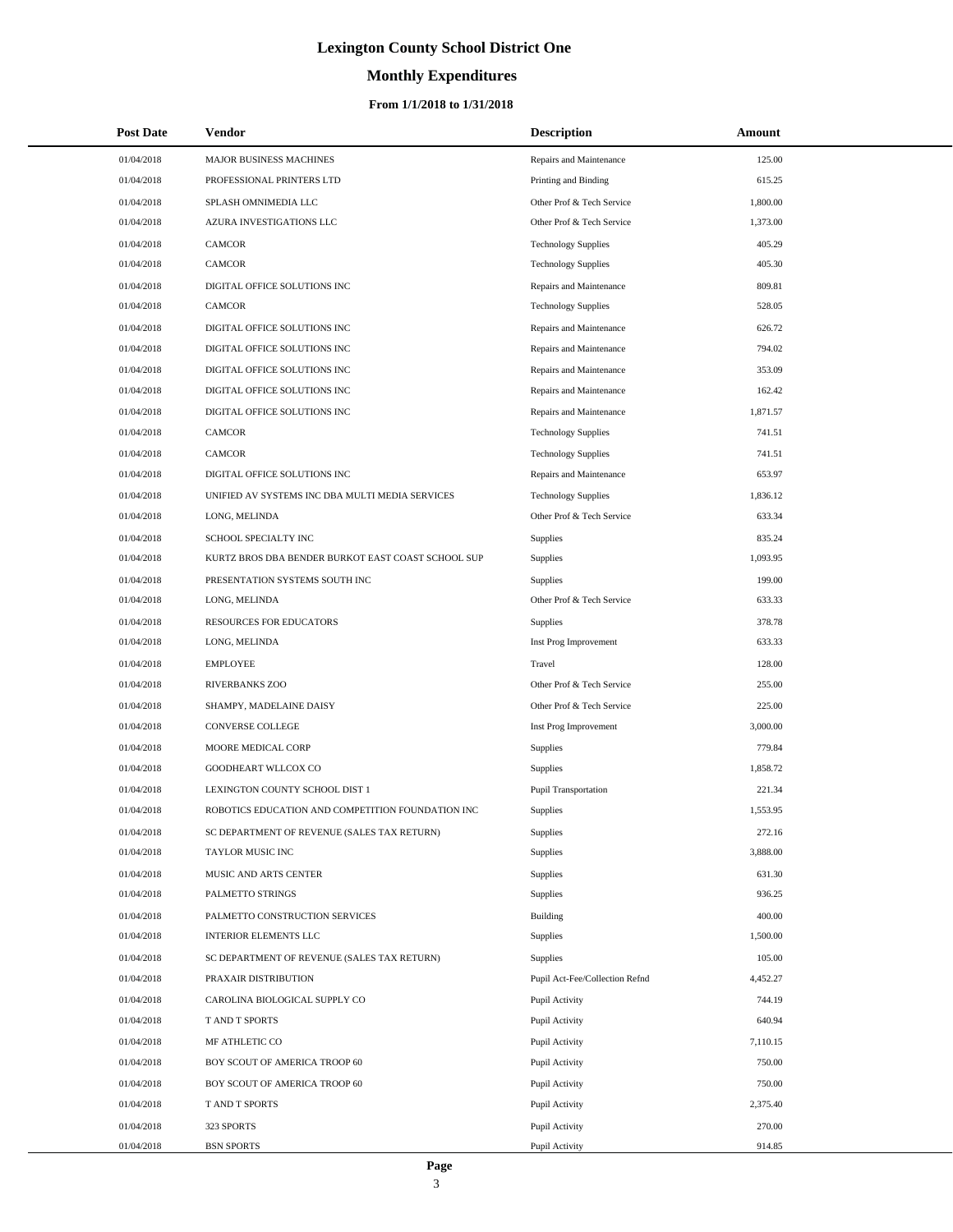# **Monthly Expenditures**

#### **From 1/1/2018 to 1/31/2018**

| <b>Post Date</b> | Vendor                                          | <b>Description</b>          | Amount    |
|------------------|-------------------------------------------------|-----------------------------|-----------|
| 01/04/2018       | 323 SPORTS                                      | Pupil Activity              | 1,260.00  |
| 01/04/2018       | T AND T SPORTS                                  | Pupil Activity              | 121.34    |
| 01/04/2018       | 323 SPORTS                                      | Pupil Activity              | 164.85    |
| 01/04/2018       | CAROLINA SIGNS AND DESIGN                       | Pupil Activity              | 375.57    |
| 01/04/2018       | SC BASEBALL COACHES ASSOCIATION                 | Pupil Activity              | 150.00    |
| 01/04/2018       | COUNTRY INN AND SUITES HAMPTON                  | Pupil Activity              | 1,785.00  |
| 01/04/2018       | PENINSULA WRESTLING ASSOCIATION INC             | Pupil Activity              | 600.00    |
| 01/04/2018       | <b>GTM SPORTSWEAR</b>                           | Pupil Activity              | 384.00    |
| 01/04/2018       | SC BAND DIRECTORS ASSOCIATION JAZZ FESTIVAL     | Pupil Activity              | 150.00    |
| 01/04/2018       | <b>EDGENUITY</b>                                | Software Renewal/Agreemen   | 4,044.60  |
| 01/05/2018       | PINE PRESS OF LEXINGTON INC                     | Printing and Binding        | 893.16    |
| 01/05/2018       | OSWALD WHOLESALE LUMBER INC                     | Supplies                    | 376.34    |
| 01/05/2018       | MUSICAL INNOVATIONS                             | Repairs and Maintenance     | 988.00    |
| 01/05/2018       | FOLLETT SCHOOL SOLUTIONS INC                    | <b>Library Books</b>        | 154.67    |
| 01/05/2018       | FOLLETT SCHOOL SOLUTIONS INC                    | <b>Library Books</b>        | 122.65    |
| 01/05/2018       | FOLLETT SCHOOL SOLUTIONS INC                    | <b>Library Books</b>        | 2,158.01  |
| 01/05/2018       | FOLLETT SCHOOL SOLUTIONS INC                    | <b>Library Books</b>        | 1,989.93  |
| 01/05/2018       | <b>SALSARITA'S</b>                              | Other Objects               | 199.85    |
| 01/05/2018       | R W FORD COMPANY INC                            | Repairs and Maintenance     | 2,016.00  |
| 01/05/2018       | COMPASS GROUP DBA CANTEEN REFRESHMENT SERV      | Supplies-Maintenace         | 703.32    |
| 01/05/2018       | MANSFIELD OIL CO OF GAINESVILLE INC             | Supplies-Maintenace         | 4,350.66  |
| 01/05/2018       | TRUCKPRO LLC                                    | Supplies-Maintenace         | 1,392.87  |
| 01/05/2018       | <b>WP LAWINC</b>                                | Supplies-Maintenace         | 547.32    |
| 01/05/2018       | CITY OF WEST COLUMBIA WATER COLLECTION DIVISION | <b>Public Utilities</b>     | 765.00    |
| 01/05/2018       | DATA NETWORK SOLUTIONS                          | Supplies-Maintenace         | 927.75    |
| 01/05/2018       | KNOX CO                                         | Supplies-Maintenace         | 358.00    |
| 01/05/2018       | KNOX CO                                         | Supplies-Maintenace         | 358.00    |
| 01/05/2018       | <b>KNOX CO</b>                                  | Supplies-Maintenace         | 358.00    |
| 01/05/2018       | GATEWAY SUPPLY CO INC                           | Supplies-Maintenace         | 614.90    |
| 01/05/2018       | CONCEPT UNLIMITED INC                           | Supplies-Maintenace         | 112.73    |
| 01/05/2018       | ASMAR, HAYA A                                   | <b>Pupil Transportation</b> | 204.12    |
| 01/05/2018       | <b>BATCHLER, NICHOLE</b>                        | Pupil Transportation        | 184.14    |
| 01/05/2018       | COLE, SUSAN                                     | <b>Pupil Transportation</b> | 156.60    |
| 01/05/2018       | FOGLE, PAM                                      | <b>Pupil Transportation</b> | 172.80    |
| 01/05/2018       | <b>EMPLOYEE</b>                                 | <b>Pupil Transportation</b> | 772.20    |
| 01/05/2018       | HEADDEN, CYNTHIA                                | <b>Pupil Transportation</b> | 343.98    |
| 01/05/2018       | PEARCE, TIM                                     | <b>Pupil Transportation</b> | 604.80    |
| 01/05/2018       | SABBAGHA, THERESA                               | <b>Pupil Transportation</b> | 181.44    |
| 01/05/2018       | SIMUEL, DEATRU                                  | <b>Pupil Transportation</b> | 194.40    |
| 01/05/2018       | STROUD, ANDREA                                  | <b>Pupil Transportation</b> | 252.72    |
| 01/05/2018       | <b>EMPLOYEE</b>                                 | <b>Pupil Transportation</b> | 155.52    |
| 01/05/2018       | VAUGHN, DANA                                    | <b>Pupil Transportation</b> | 466.56    |
| 01/05/2018       | COLLINS, STEPHEN M                              | Other Prof & Tech Service   | 120.00    |
| 01/05/2018       | HINZ, BRIAN E                                   | Other Prof & Tech Service   | 120.00    |
| 01/05/2018       | MOORE, MARK                                     | Other Prof & Tech Service   | 120.00    |
| 01/05/2018       | CAMCOR                                          | <b>Supplies</b>             | 4,249.45  |
| 01/05/2018       | MUSICAL INNOVATIONS                             | Equipment - Nonexpendable   | 27,776.94 |
| 01/05/2018       | SC DEPARTMENT OF REVENUE (SALES TAX RETURN)     | Equipment - Nonexpendable   | 735.63    |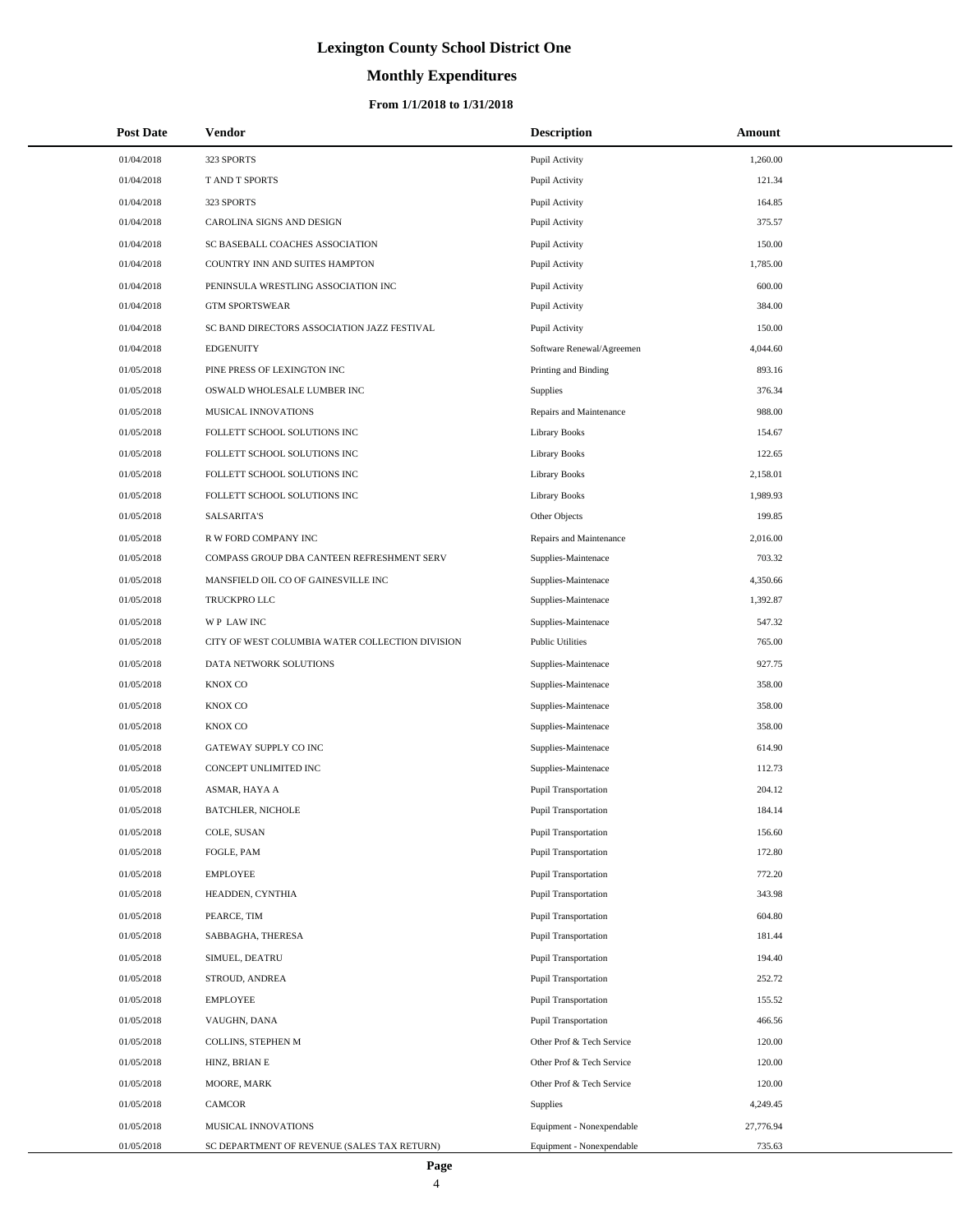# **Monthly Expenditures**

#### **From 1/1/2018 to 1/31/2018**

| <b>Post Date</b> | Vendor                                            | <b>Description</b>          | Amount    |
|------------------|---------------------------------------------------|-----------------------------|-----------|
| 01/05/2018       | WASHINGTON MUSIC CENTER INC                       | Equipment - Nonexpendable   | 10,509.00 |
| 01/05/2018       | WASHINGTON MUSIC CENTER INC                       | Supplies                    | 676.00    |
| 01/05/2018       | <b>GS2 ENGINEERING INC</b>                        | Improv Other Than Bldg      | 189.90    |
| 01/05/2018       | <b>GS2 ENGINEERING INC</b>                        | Improv Other Than Bldg      | 195.30    |
| 01/05/2018       | <b>GS2 ENGINEERING INC</b>                        | Improv Other Than Bldg      | 195.30    |
| 01/05/2018       | <b>BOWERS, WAYNE</b>                              | Pupil Activity              | 1,000.00  |
| 01/05/2018       | <b>EMPLOYEE</b>                                   | Pupil Activity              | 246.46    |
| 01/05/2018       | TURNITIN LLC AKA IPARADIGMS                       | Pupil Activity              | 841.56    |
| 01/05/2018       | <b>BSN SPORTS</b>                                 | Pupil Activity              | 600.27    |
| 01/05/2018       | T AND T SPORTS                                    | Pupil Activity              | 363.80    |
| 01/05/2018       | <b>BSN SPORTS</b>                                 | Pupil Activity              | 2,333.67  |
| 01/05/2018       | SOUTHEASTERN PERFORMANCE APPAREL                  | Pupil Activity              | 192.00    |
| 01/08/2018       | <b>FULLY PROMOTED</b>                             | Supplies                    | 171.20    |
| 01/08/2018       | SCHOOL SPECIALTY INC                              | Supplies                    | 3,669.77  |
| 01/08/2018       | <b>BRAZELL, ROBERT A</b>                          | Inst Prog Improvement       | 250.00    |
| 01/08/2018       | HENRY SCHEIN INC MEDICAL SPECIAL MARKETS          | Supplies                    | 160.50    |
| 01/08/2018       | UNIVERSITY OF SOUTH CAROLINA                      | Dues and Fees               | 675.00    |
| 01/08/2018       | ATLANTIC WINDOW COVERINGS INC                     | Supplies                    | 553.19    |
| 01/08/2018       | SCHOOL SPECIALTY INC                              | Supplies                    | 156.64    |
| 01/08/2018       | SC MUSIC EDUCATORS ASSOCIATION ORCHESTRA DIVISION | <b>Pupil Transportation</b> | 250.00    |
| 01/08/2018       | SC MUSIC EDUCATORS ASSOCIATION ORCHESTRA DIVISION | <b>Pupil Transportation</b> | 375.00    |
| 01/08/2018       | MEDSHORE AMBULANCE SVC GOLD CROSS AMBULANCE SVC   | Other Prof & Tech Service   | 1,050.00  |
| 01/08/2018       | NATIONAL CENTER FOR YOUTH ISSUES                  | Travel                      | 129.00    |
| 01/08/2018       | TOWN OF LEXINGTON                                 | <b>Public Utilities</b>     | 344.93    |
| 01/08/2018       | TOWN OF LEXINGTON                                 | <b>Public Utilities</b>     | 3,226.32  |
| 01/08/2018       | TOWN OF LEXINGTON                                 | <b>Public Utilities</b>     | 1,149.49  |
| 01/08/2018       | <b>CLEAN AIRE INC</b>                             | Repairs and Maintenance     | 3,810.00  |
| 01/08/2018       | TOWN OF LEXINGTON                                 | <b>Public Utilities</b>     | 286.06    |
| 01/08/2018       | TOWN OF LEXINGTON                                 | <b>Public Utilities</b>     | 1,195.57  |
| 01/08/2018       | TOWN OF LEXINGTON                                 | <b>Public Utilities</b>     | 1,004.31  |
| 01/08/2018       | TOWN OF LEXINGTON                                 | <b>Public Utilities</b>     | 697.63    |
| 01/08/2018       | TOWN OF LEXINGTON                                 | <b>Public Utilities</b>     | 807.67    |
| 01/08/2018       | TOWN OF LEXINGTON                                 | <b>Public Utilities</b>     | 796.85    |
| 01/08/2018       | TOWN OF LEXINGTON                                 | <b>Public Utilities</b>     | 331.56    |
| 01/08/2018       | TOWN OF LEXINGTON                                 | <b>Public Utilities</b>     | 657.94    |
| 01/08/2018       | TOWN OF LEXINGTON                                 | <b>Public Utilities</b>     | 1,993.52  |
| 01/08/2018       | TOWN OF LEXINGTON                                 | <b>Public Utilities</b>     | 1,570.45  |
| 01/08/2018       | TOWN OF LEXINGTON                                 | <b>Public Utilities</b>     | 2,800.72  |
| 01/08/2018       | COLLINS, STEPHEN M                                | Other Prof & Tech Service   | 120.00    |
| 01/08/2018       | LINT, CHARLES ROBERT                              | Other Prof & Tech Service   | 120.00    |
| 01/08/2018       | <b>IT'S PERSONAL</b>                              | Other Objects               | 160.00    |
| 01/08/2018       | <b>COMPORIUM</b>                                  | Communication               | 8,796.32  |
| 01/08/2018       | <b>COMPORIUM</b>                                  | Communication               | 694.12    |
| 01/08/2018       | <b>COMPORIUM</b>                                  | Communication               | 163.10    |
| 01/08/2018       | <b>COMPORIUM</b>                                  | Communication               | 440.99    |
| 01/08/2018       | <b>COMPORIUM</b>                                  | Communication               | 180.55    |
| 01/08/2018       | <b>COMPORIUM</b>                                  | Communication               | 608.47    |
| 01/08/2018       | COMPORIUM                                         | Communication               | 183.39    |

L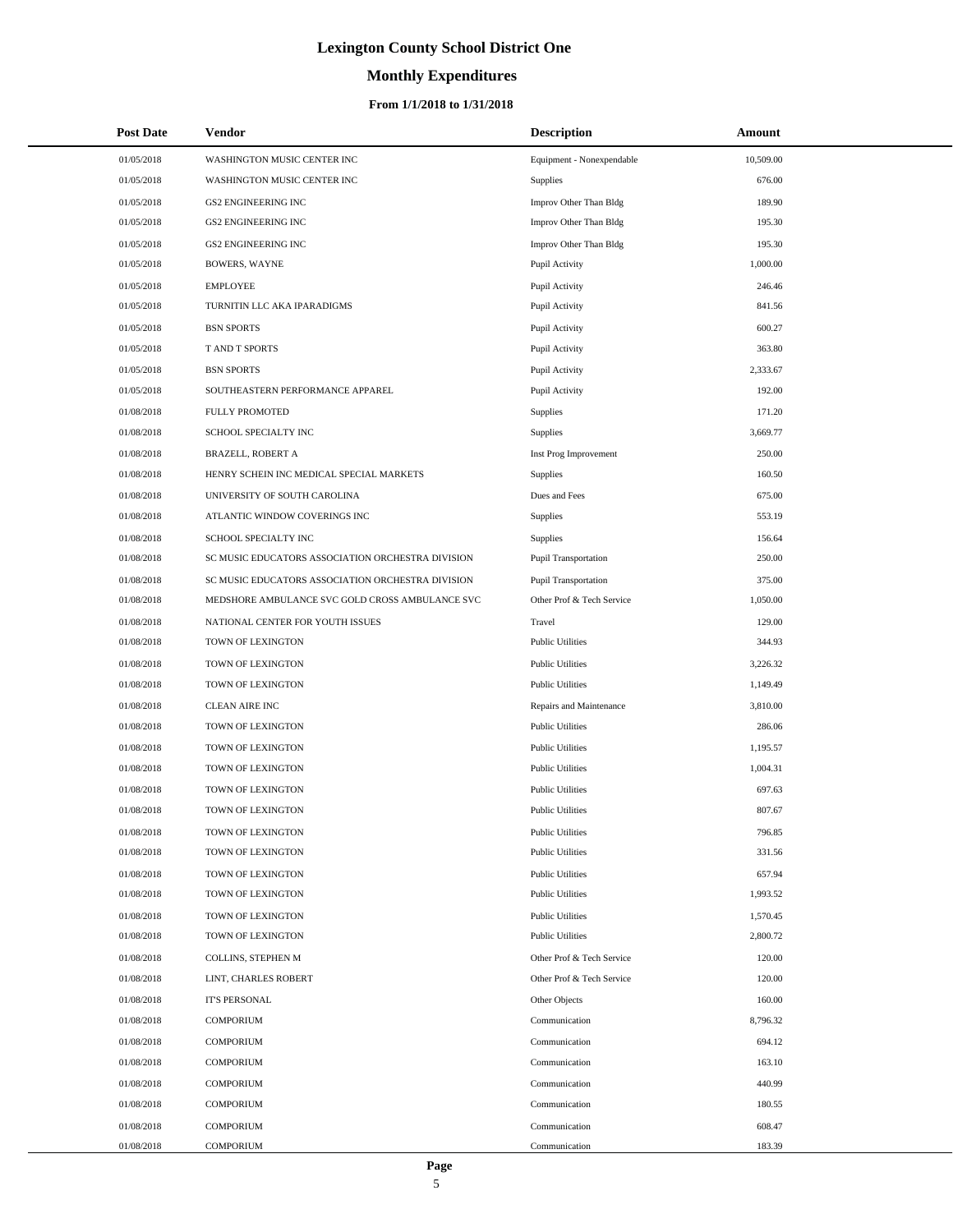# **Monthly Expenditures**

#### **From 1/1/2018 to 1/31/2018**

| <b>Post Date</b> | Vendor                                         | <b>Description</b>        | Amount    |
|------------------|------------------------------------------------|---------------------------|-----------|
| 01/08/2018       | <b>COMPORIUM</b>                               | Communication             | 138.13    |
| 01/08/2018       | <b>COMPORIUM</b>                               | Communication             | 546.82    |
| 01/08/2018       | <b>COMPORIUM</b>                               | Communication             | 398.83    |
| 01/08/2018       | <b>COMPORIUM</b>                               | Communication             | 445.06    |
| 01/08/2018       | <b>COMPORIUM</b>                               | Communication             | 168.26    |
| 01/08/2018       | <b>COMPORIUM</b>                               | Communication             | 235.95    |
| 01/08/2018       | <b>COMPORIUM</b>                               | Communication             | 223.42    |
| 01/08/2018       | <b>COMPORIUM</b>                               | Communication             | 604.69    |
| 01/08/2018       | <b>COMPORIUM</b>                               | Communication             | 1.011.86  |
| 01/08/2018       | <b>COMPORIUM</b>                               | Communication             | 171.20    |
| 01/08/2018       | <b>COMPORIUM</b>                               | Communication             | 416.53    |
| 01/08/2018       | <b>COMPORIUM</b>                               | Communication             | 388.71    |
| 01/08/2018       | <b>COMPORIUM</b>                               | Communication             | 108.94    |
| 01/08/2018       | <b>COMPORIUM</b>                               | Communication             | 172.63    |
| 01/08/2018       | <b>COMPORIUM</b>                               | Communication             | 490.79    |
| 01/08/2018       | <b>COMPORIUM</b>                               | Communication             | 232.17    |
| 01/08/2018       | <b>COMPORIUM</b>                               | Communication             | 376.24    |
| 01/08/2018       | <b>COMPORIUM</b>                               | Communication             | 177.39    |
| 01/08/2018       | <b>COMPORIUM</b>                               | Communication             | 167.86    |
| 01/08/2018       | <b>COMPORIUM</b>                               | Communication             | 163.10    |
| 01/08/2018       | <b>COMPORIUM</b>                               | Communication             | 287.47    |
| 01/08/2018       | <b>COMPORIUM</b>                               | Communication             | 118.46    |
| 01/08/2018       | <b>COMPORIUM</b>                               | Communication             | 542.38    |
| 01/08/2018       | <b>COMPORIUM</b>                               | Communication             | 801.92    |
| 01/08/2018       | <b>COMPORIUM</b>                               | Communication             | 197.48    |
| 01/08/2018       | ACT CUSTOMER SERVICES (68)                     | Other Prof & Tech Service | 16,692.00 |
| 01/08/2018       | CAROLINA TRAINING ASSOCIATES                   | Software Renewal/Agreemen | 8,132.00  |
| 01/08/2018       | APPLE INC                                      | Supplies                  | 159.43    |
| 01/08/2018       | PITSCO EDUCATION HEARILY AND COMPANY           | Supplies                  | 683.34    |
| 01/08/2018       | MUSICAL INNOVATIONS                            | Supplies                  | 3,167.14  |
| 01/08/2018       | <b>GS2 ENGINEERING INC</b>                     | Building                  | 3,914.40  |
| 01/08/2018       | SC DEPARTMENT OF REVENUE (SALES TAX RETURN)    | Sales Tax on Adult Meals  | 1,729.24  |
| 01/08/2018       | HERSHEYS ICE CREAM                             | Food                      | 108.00    |
| 01/08/2018       | HERSHEYS ICE CREAM                             | Food                      | 144.00    |
| 01/08/2018       | HERSHEYS ICE CREAM                             | Food                      | 192.00    |
| 01/08/2018       | HERSHEYS ICE CREAM                             | Food                      | 144.00    |
| 01/08/2018       | HERSHEYS ICE CREAM                             | Food                      | 108.00    |
| 01/08/2018       | HERSHEYS ICE CREAM                             | Food                      | 301.92    |
| 01/08/2018       | HERSHEYS ICE CREAM                             | Food                      | 180.00    |
| 01/08/2018       | HERSHEYS ICE CREAM                             | Food                      | 192.00    |
| 01/08/2018       | SMARTPHONE MEDIC LLC                           | Pupil Activity            | 396.00    |
| 01/08/2018       | <b>MOSS, ROBIN</b>                             | Pupil Activity            | 175.00    |
| 01/08/2018       | SC DEPARTMENT OF EDUCATION                     | Pupil Activity            | 1,826.29  |
| 01/08/2018       | PERFORMANCE HEALTH SUPPLY INC DBA MEDCO SUPPLY | Pupil Activity            | 791.59    |
| 01/08/2018       | PICKENS, CHARLIE W                             | Pupil Activity            | 105.00    |
| 01/08/2018       | RHODES, REGINAL L                              | Pupil Activity            | 114.90    |
| 01/08/2018       | MIXON, CHRISTOPHER DOUGLAS                     | Pupil Activity            | 105.00    |
| 01/08/2018       | REED, JOHN MARCUS                              | Pupil Activity            | 210.00    |

÷.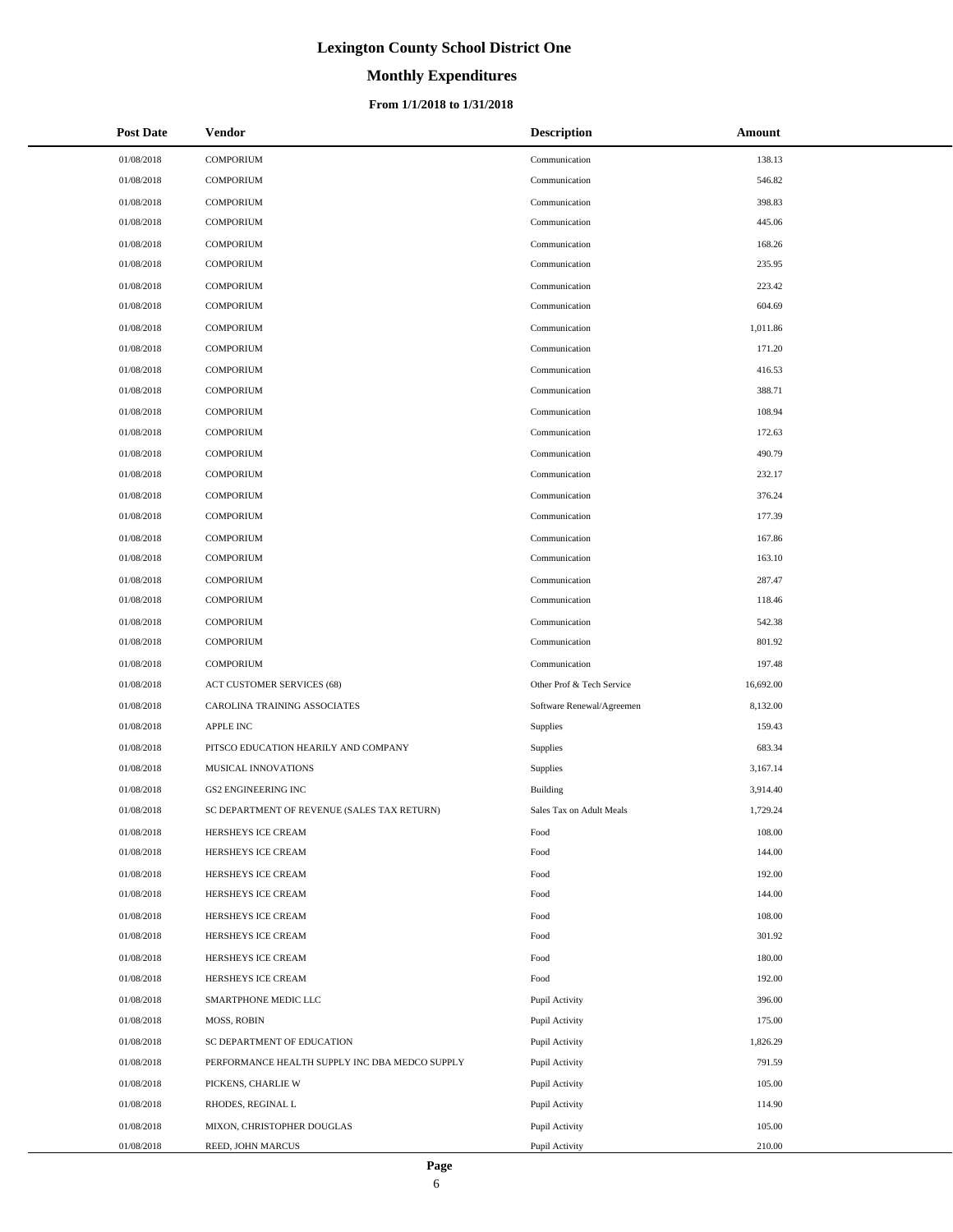# **Monthly Expenditures**

| <b>Post Date</b> | Vendor                                      | <b>Description</b>          | Amount   |
|------------------|---------------------------------------------|-----------------------------|----------|
| 01/08/2018       | SPIVEY, STEPHEN J                           | Pupil Activity              | 105.00   |
| 01/08/2018       | CUMMINGS, KEVIN                             | Pupil Activity              | 101.40   |
| 01/08/2018       | RHODES, REGINAL L                           | Pupil Activity              | 117.60   |
| 01/08/2018       | TUCKER, CLAYTON                             | Pupil Activity              | 114.90   |
| 01/08/2018       | LYONS-DANIELS, BEATRICE                     | Pupil Activity              | 105.90   |
| 01/08/2018       | POPE, WYMAN                                 | Pupil Activity              | 126.60   |
| 01/08/2018       | NESBITT, JOHNNIE A                          | Pupil Activity              | 105.00   |
| 01/08/2018       | FLEMING, TONY                               | Pupil Activity              | 102.30   |
| 01/08/2018       | GRAY, SIDNEY L                              | Pupil Activity              | 113.10   |
| 01/08/2018       | <b>GUY, PATRICK</b>                         | Pupil Activity              | 120.30   |
| 01/08/2018       | HALL, RUDOLPH                               | Pupil Activity              | 101.40   |
| 01/08/2018       | JONES, TERRY D                              | Pupil Activity              | 130.20   |
| 01/08/2018       | WILLIAMS, PAMELA                            | Pupil Activity              | 131.10   |
| 01/08/2018       | COMBS, OBIE                                 | Pupil Activity              | 107.70   |
| 01/08/2018       | JACKSON, MICHAEL A                          | Pupil Activity              | 104.10   |
| 01/08/2018       | MEANS, STEPHANIE                            | Pupil Activity              | 107.70   |
| 01/08/2018       | RITTER, WILLIAM KEITH                       | Pupil Activity              | 107.70   |
| 01/08/2018       | COMBS, OBIE                                 | Pupil Activity              | 107.70   |
| 01/08/2018       | CHURCH, ELIZABETH J                         | Pupil Activity              | 180.00   |
| 01/08/2018       | BYRD, GARY                                  | Pupil Activity              | 387.66   |
| 01/08/2018       | CANNON, DARVIN                              | Pupil Activity              | 283.90   |
| 01/08/2018       | ESTES, DAVID FRANCIS                        | Pupil Activity              | 274.00   |
| 01/08/2018       | HARMON, SCOTT                               | Pupil Activity              | 709.71   |
| 01/08/2018       | LEYEN, THOMAS                               | Pupil Activity              | 749.61   |
| 01/08/2018       | MCCOLLUM, CHRIS                             | Pupil Activity              | 686.31   |
| 01/08/2018       | PHILLIPS, AARON M                           | Pupil Activity              | 425.46   |
| 01/08/2018       | WINN, KARINA A                              | Pupil Activity              | 287.50   |
| 01/08/2018       | KUHN, DAVID H                               | Pupil Activity              | 117.70   |
| 01/08/2018       | WAREHOUSE FITNESS ATHLETIC SUPPLY           | Pupil Activity              | 370.00   |
| 01/08/2018       | 323 SPORTS                                  | Pupil Activity              | 280.00   |
| 01/09/2018       | FORMS AND SUPPLY INC (FSI)                  | Supplies                    | 1,000.00 |
| 01/09/2018       | <b>GALT HOUSE HOTEL</b>                     | Pupil Transportation        | 800.00   |
| 01/09/2018       | MUSICIAN SUPPLY                             | Repairs and Maintenance     | 2,259.00 |
| 01/09/2018       | FORMS AND SUPPLY INC (FSI)                  | Supplies                    | 1,158.73 |
| 01/09/2018       | FURMAN UNIVERSITY                           | <b>Pupil Transportation</b> | 400.00   |
| 01/09/2018       | CAROLINA SPORTS INC                         | Supplies                    | 300.00   |
| 01/09/2018       | FORMS AND SUPPLY INC (FSI)                  | Supplies                    | 705.13   |
| 01/09/2018       | COLLINS SPORTS MEDICINE                     | <b>Supplies</b>             | 1,198.95 |
| 01/09/2018       | <b>INVENTABLES INC</b>                      | <b>Supplies</b>             | 299.00   |
| 01/09/2018       | <b>INVENTABLES INC</b>                      | <b>Technology Supplies</b>  | 699.00   |
| 01/09/2018       | COMMUNICATION DYNASTY LLC                   | Other Prof & Tech Service   | 6,210.00 |
| 01/09/2018       | <b>CAMCOR</b>                               | <b>Technology Supplies</b>  | 766.43   |
| 01/09/2018       | COBB PEDIATRIC THERAPY SERIVCES             | Other Prof & Tech Service   | 7,853.58 |
| 01/09/2018       | FOLLETT SCHOOL SOLUTIONS INC                | Library Books               | 1,611.64 |
| 01/09/2018       | CERTIFIED TRANSLATION SERVICES              | Other Prof & Tech Service   | 283.04   |
| 01/09/2018       | DODGE LEARNING RESOURCES                    | <b>Supplies</b>             | 2,798.84 |
| 01/09/2018       | SC DEPARTMENT OF REVENUE (SALES TAX RETURN) | Supplies                    | 134.68   |
| 01/09/2018       | ROTARY CLUB OF LEXINGTON                    | Dues and Fees               | 180.00   |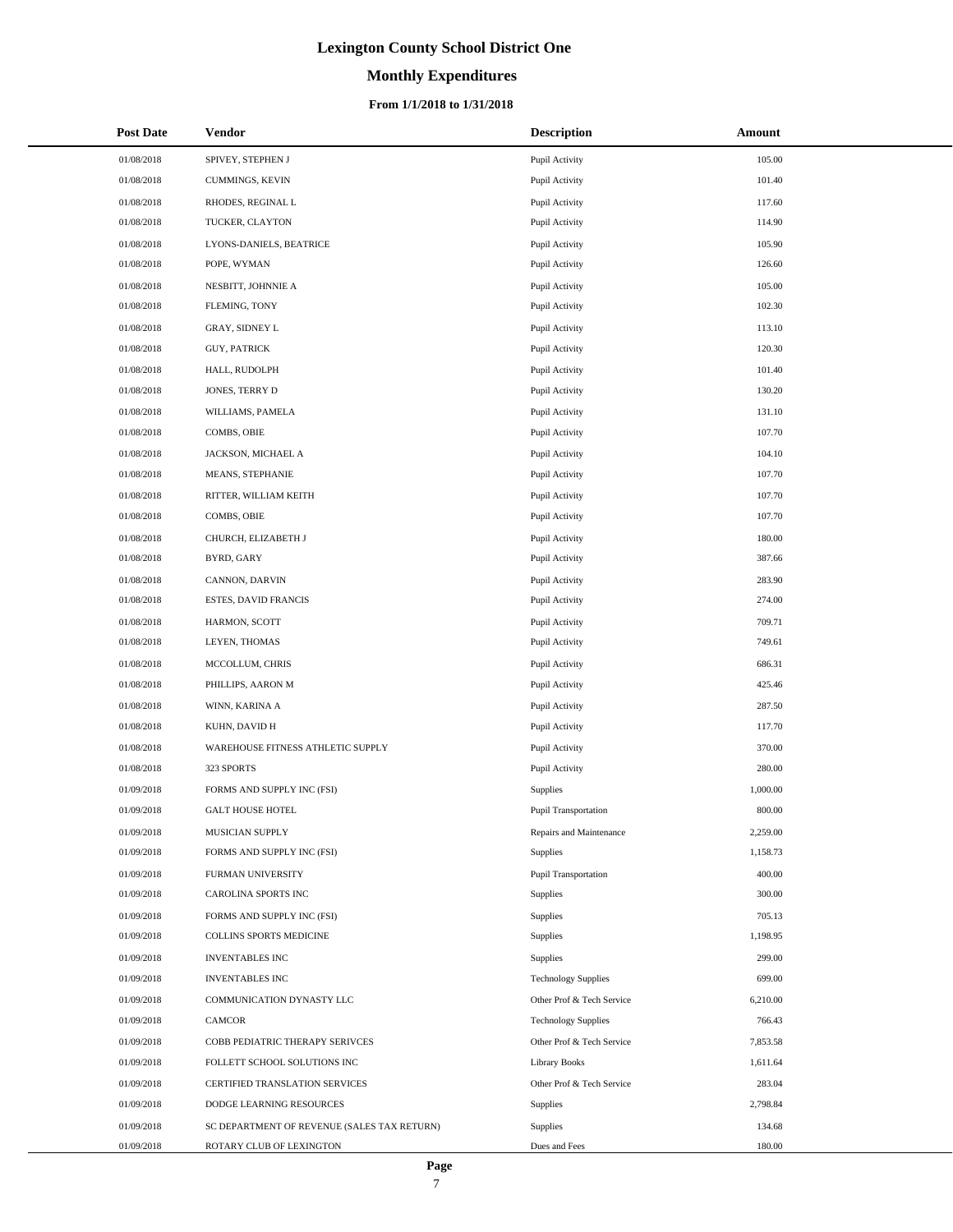# **Monthly Expenditures**

#### **From 1/1/2018 to 1/31/2018**

| <b>Post Date</b> | Vendor                                             | <b>Description</b>          | Amount   |  |
|------------------|----------------------------------------------------|-----------------------------|----------|--|
| 01/09/2018       | ROTARY CLUB OF LEXINGTON                           | Dues and Fees               | 180.00   |  |
| 01/09/2018       | <b>BARNES PROPANE</b>                              | Energy                      | 433.17   |  |
| 01/09/2018       | TERMINIX COMMERCIAL                                | Repairs and Maintenance     | 770.00   |  |
| 01/09/2018       | DADE PAPER AND BAG CO                              | Supplies-Maintenace         | 440.67   |  |
| 01/09/2018       | SANDLAPPER SOUND                                   | Repairs and Maintenance     | 2,436.73 |  |
| 01/09/2018       | GATEWAY SUPPLY CO INC                              | Supplies-Maintenace         | 863.21   |  |
| 01/09/2018       | <b>WW GRAINGER</b>                                 | Supplies-Maintenace         | 3,239.43 |  |
| 01/09/2018       | ACE GLASS CO INC                                   | Repairs and Maintenance     | 535.63   |  |
| 01/09/2018       | LEBLEU OF COLUMBIA                                 | Supplies-Maintenace         | 316.32   |  |
| 01/09/2018       | <b>CARTS PLUS</b>                                  | Supplies-Maintenace         | 387.32   |  |
| 01/09/2018       | <b>WW GRAINGER</b>                                 | Supplies-Maintenace         | 925.55   |  |
| 01/09/2018       | <b>WW GRAINGER</b>                                 | Supplies-Maintenace         | 1,480.88 |  |
| 01/09/2018       | YOUNG, MATTHEW                                     | Other Prof & Tech Service   | 120.00   |  |
| 01/09/2018       | <b>SCHOOL CHECK IN</b>                             | Supplies                    | 454.75   |  |
| 01/09/2018       | <b>CAMCOR</b>                                      | <b>Technology Supplies</b>  | 2,656.73 |  |
| 01/09/2018       | COMMUNICATION MANAGEMENT INC                       | <b>Technology Supplies</b>  | 418.00   |  |
| 01/09/2018       | COMMUNICATION MANAGEMENT INC                       | <b>Technology Supplies</b>  | 2,093.73 |  |
| 01/09/2018       | DIGITAL OFFICE SOLUTIONS INC                       | Repairs and Maintenance     | 143.13   |  |
| 01/09/2018       | <b>CAMCOR</b>                                      | <b>Supplies</b>             | 155.36   |  |
| 01/09/2018       | <b>SCHOLASTIC INC</b>                              | Supplies                    | 506.94   |  |
| 01/09/2018       | <b>HEINEMANN</b>                                   | Supplies                    | 475.65   |  |
| 01/09/2018       | STATE DEPARTMENT OF EDUCATION LEX DIST ONEBUS SHOP | Pupil Transportation        | 124.00   |  |
| 01/09/2018       | SC SCHOOL FOR THE DEAF AND BLIND                   | <b>Pupil Services</b>       | 1,833.33 |  |
| 01/09/2018       | SC SCHOOL FOR THE DEAF AND BLIND                   | <b>Supplies</b>             | 111.70   |  |
| 01/09/2018       | DEAFINITELY TAKING REQUESTS                        | <b>Pupil Services</b>       | 360.00   |  |
| 01/09/2018       | LEACH, DEBRA                                       | <b>Pupil Services</b>       | 1,623.00 |  |
| 01/09/2018       | <b>GROVE MEDICAL</b>                               | <b>Supplies</b>             | 105.74   |  |
| 01/09/2018       | STATE DEPARTMENT OF EDUCATION LEX DIST ONEBUS SHOP | <b>Pupil Transportation</b> | 752.68   |  |
| 01/09/2018       | STATE DEPARTMENT OF EDUCATION LEX DIST ONEBUS SHOP | <b>Pupil Transportation</b> | 1,070.12 |  |
| 01/09/2018       | STATE DEPARTMENT OF EDUCATION LEX DIST ONEBUS SHOP | Pupil Transportation        | 1,571.08 |  |
| 01/09/2018       | DODGE LEARNING RESOURCES                           | <b>Supplies</b>             | 712.50   |  |
| 01/09/2018       | SARGENT WELCH LLC A VWR CO                         | Supplies                    | 337.26   |  |
| 01/09/2018       | PEE DEE REGIONAL EMS INC                           | Supplies                    | 119.00   |  |
| 01/09/2018       | ED SMITH LUMBER MILL INC                           | <b>Supplies</b>             | 653.77   |  |
| 01/09/2018       | MSC INDUSTRIAL SUPPLY CO                           | <b>Supplies</b>             | 660.35   |  |
| 01/09/2018       | PAXTON/PATTERSON LLC                               | Supplies                    | 1,839.98 |  |
| 01/09/2018       | <b>BOOKSOURCE</b>                                  | <b>Supplies</b>             | 325.90   |  |
| 01/09/2018       | <b>HEINEMANN</b>                                   | <b>Supplies</b>             | 621.80   |  |
| 01/09/2018       | COMPUTER DESIGN CONSULTING SERVICE LLC             | Printing and Binding        | 129.36   |  |
| 01/09/2018       | PALMETTO STRINGS                                   | Supplies                    | 1,920.65 |  |
| 01/09/2018       | MUSIC AND ARTS CENTER                              | <b>Supplies</b>             | 582.08   |  |
| 01/09/2018       | COLLINS SPORTS MEDICINE                            | Pupil Activity              | 1,044.00 |  |
| 01/09/2018       | <b>APPLE INC</b>                                   | Pupil Activity              | 298.00   |  |
| 01/09/2018       | <b>COASTAL ENTERPRISES</b>                         | Pupil Activity              | 774.30   |  |
| 01/09/2018       | GOPHER SPORT PLAY WITH A PURPOSE MOVING MINDS      | Pupil Activity              | 1,602.49 |  |
| 01/09/2018       | AIRPORT HIGH SCHOOL                                | Pupil Activity              | 300.00   |  |
| 01/09/2018       | <b>BSN SPORTS</b>                                  | Pupil Activity              | 252.53   |  |
| 01/09/2018       | AIKEN CO UMPIRES ASSOC                             | Pupil Activity              | 200.00   |  |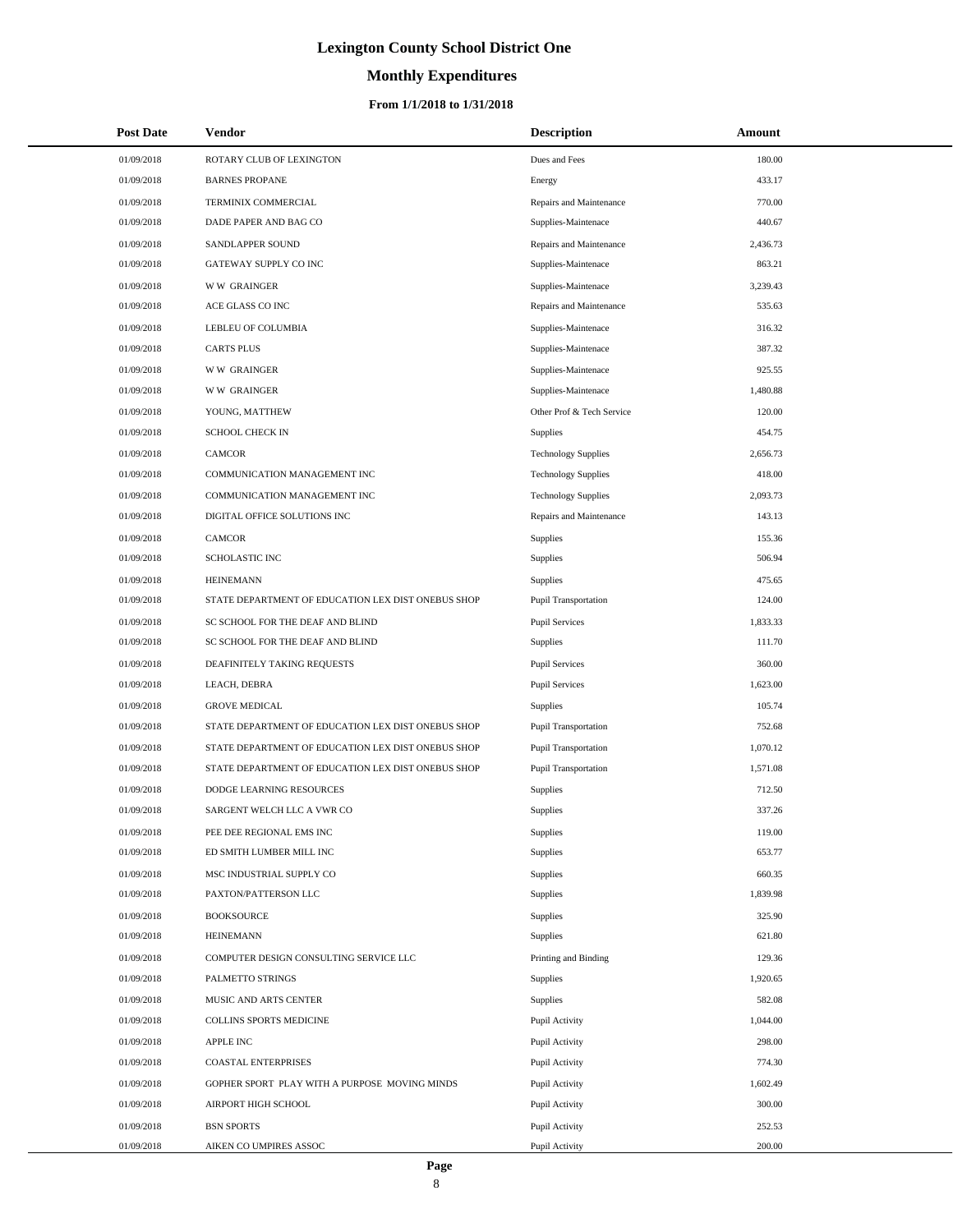# **Monthly Expenditures**

#### **From 1/1/2018 to 1/31/2018**

| <b>Post Date</b> | Vendor                                            | <b>Description</b>         | Amount    |  |
|------------------|---------------------------------------------------|----------------------------|-----------|--|
| 01/09/2018       | LUGOFF ELGIN HIGH SCHOOL                          | Pupil Activity             | 225.00    |  |
| 01/09/2018       | GUERRY, JAMES SPENCER                             | Pupil Activity             | 680.91    |  |
| 01/09/2018       | NORTH CENTRAL HIGH SCHOOL                         | Pupil Activity             | 200.00    |  |
| 01/09/2018       | STANDRIDGE, RANDALL                               | Pupil Activity             | 3,030.00  |  |
| 01/09/2018       | DUGGAN, PATRICK C                                 | Other Objects              | 400.00    |  |
| 01/10/2018       | <b>SCHOLASTIC INC</b>                             | <b>Supplies</b>            | 599.40    |  |
| 01/10/2018       | <b>JW PEPPER</b>                                  | Supplies                   | 334.75    |  |
| 01/10/2018       | THEATRICAL RIGHTS WORLDWIDE LLC                   | Supplies                   | 1,655.00  |  |
| 01/10/2018       | SC MUSIC EDUCATORS ASSOCIATION ORCHESTRA DIVISION | Pupil Transportation       | 500.00    |  |
| 01/10/2018       | INTERNATIONAL BACCALAUREATE ORGANIZATION          | Other Prof & Tech Service  | 1,782.00  |  |
| 01/10/2018       | OCCUPATIONAL HEALTH                               | Supplies                   | 648.00    |  |
| 01/10/2018       | BOUND TO STAY BOUND BOOKS INC                     | <b>Library Books</b>       | 1,094.70  |  |
| 01/10/2018       | FOLLETT SCHOOL SOLUTIONS INC                      | Library Books              | 1,655.86  |  |
| 01/10/2018       | FOLLETT SCHOOL SOLUTIONS INC                      | <b>Library Books</b>       | 1.091.52  |  |
| 01/10/2018       | FOLLETT SCHOOL SOLUTIONS INC                      | <b>Library Books</b>       | 1,928.10  |  |
| 01/10/2018       | HALLIGAN MAHONEY AND WILLIAMS                     | <b>Legal Services</b>      | 10,806.96 |  |
| 01/10/2018       | GREATER LEXINGTON CHAMBER & VISITOR'S CENTER      | Dues and Fees              | 845.00    |  |
| 01/10/2018       | ROTARY CLUB OF LEXINGTON                          | Dues and Fees              | 180.00    |  |
| 01/10/2018       | AMTEC                                             | Other Prof & Tech Service  | 800.00    |  |
| 01/10/2018       | JENKINS HANCOCK AND SIDES                         | Other Prof & Tech Service  | 500.00    |  |
| 01/10/2018       | CLARK EQUIPMENT CO DBA BOBCAT COMPANY             | Supplies-Maintenace        | 2,773.01  |  |
| 01/10/2018       | FOWLER HAULING AND GRADING LLC                    | Repairs and Maintenance    | 1,250.00  |  |
| 01/10/2018       | <b>SUPPLY WORKS</b>                               | Supplies-Maintenace        | 154.38    |  |
| 01/10/2018       | <b>CULLUM SERVICES INC</b>                        | Repairs and Maintenance    | 307.49    |  |
| 01/10/2018       | TMS TOTAL MAINTENANCE SOLUTIONS                   | Supplies-Maintenace        | 493.54    |  |
| 01/10/2018       | <b>SUPPLY WORKS</b>                               | Supplies-Maintenace        | 136.43    |  |
| 01/10/2018       | <b>CULLUM SERVICES INC</b>                        | Repairs and Maintenance    | 1,454.45  |  |
| 01/10/2018       | FOWLER HAULING AND GRADING LLC                    | Repairs and Maintenance    | 1,250.00  |  |
| 01/10/2018       | TMS TOTAL MAINTENANCE SOLUTIONS                   | Supplies-Maintenace        | 113.33    |  |
| 01/10/2018       | <b>CULLUM SERVICES INC</b>                        | Repairs and Maintenance    | 511.42    |  |
| 01/10/2018       | <b>SUPPLY WORKS</b>                               | Supplies-Maintenace        | 123.69    |  |
| 01/10/2018       | <b>SUPPLY WORKS</b>                               | Supplies-Maintenace        | 146.57    |  |
| 01/10/2018       | CULLUM SERVICES INC                               | Repairs and Maintenance    | 1,694.70  |  |
| 01/10/2018       | <b>SUPPLY WORKS</b>                               | Supplies-Maintenace        | 445.99    |  |
| 01/10/2018       | PALMETTO PROPANE                                  | Energy                     | 461.16    |  |
| 01/10/2018       | <b>SUPPLY WORKS</b>                               | Supplies-Maintenace        | 126.47    |  |
| 01/10/2018       | <b>SUPPLY WORKS</b>                               | Supplies-Maintenace        | 231.34    |  |
| 01/10/2018       | <b>SUPPLY WORKS</b>                               | Supplies-Maintenace        | 180.83    |  |
| 01/10/2018       | LOWE'S                                            | Supplies-Maintenace        | 1,218.78  |  |
| 01/10/2018       | <b>SUPPLY WORKS</b>                               | Supplies-Maintenace        | 208.01    |  |
| 01/10/2018       | <b>ANOTHER PRINTER</b>                            | Printing and Binding       | 587.43    |  |
| 01/10/2018       | <b>GOVAN, TERRY</b>                               | Other Prof & Tech Service  | 120.00    |  |
| 01/10/2018       | DIGITAL OFFICE SOLUTIONS INC                      | Repairs and Maintenance    | 282.67    |  |
| 01/10/2018       | <b>APPLE INC</b>                                  | <b>Technology Supplies</b> | 253.59    |  |
| 01/10/2018       | <b>COMPORIUM</b>                                  | Communication              | 176.43    |  |
| 01/10/2018       | <b>APPLE INC</b>                                  | <b>Technology Supplies</b> | 293.18    |  |
| 01/10/2018       | <b>APPLE INC</b>                                  | <b>Technology Supplies</b> | 338.12    |  |
| 01/10/2018       | <b>APPLE INC</b>                                  | <b>Technology Supplies</b> | 417.30    |  |

 $\overline{a}$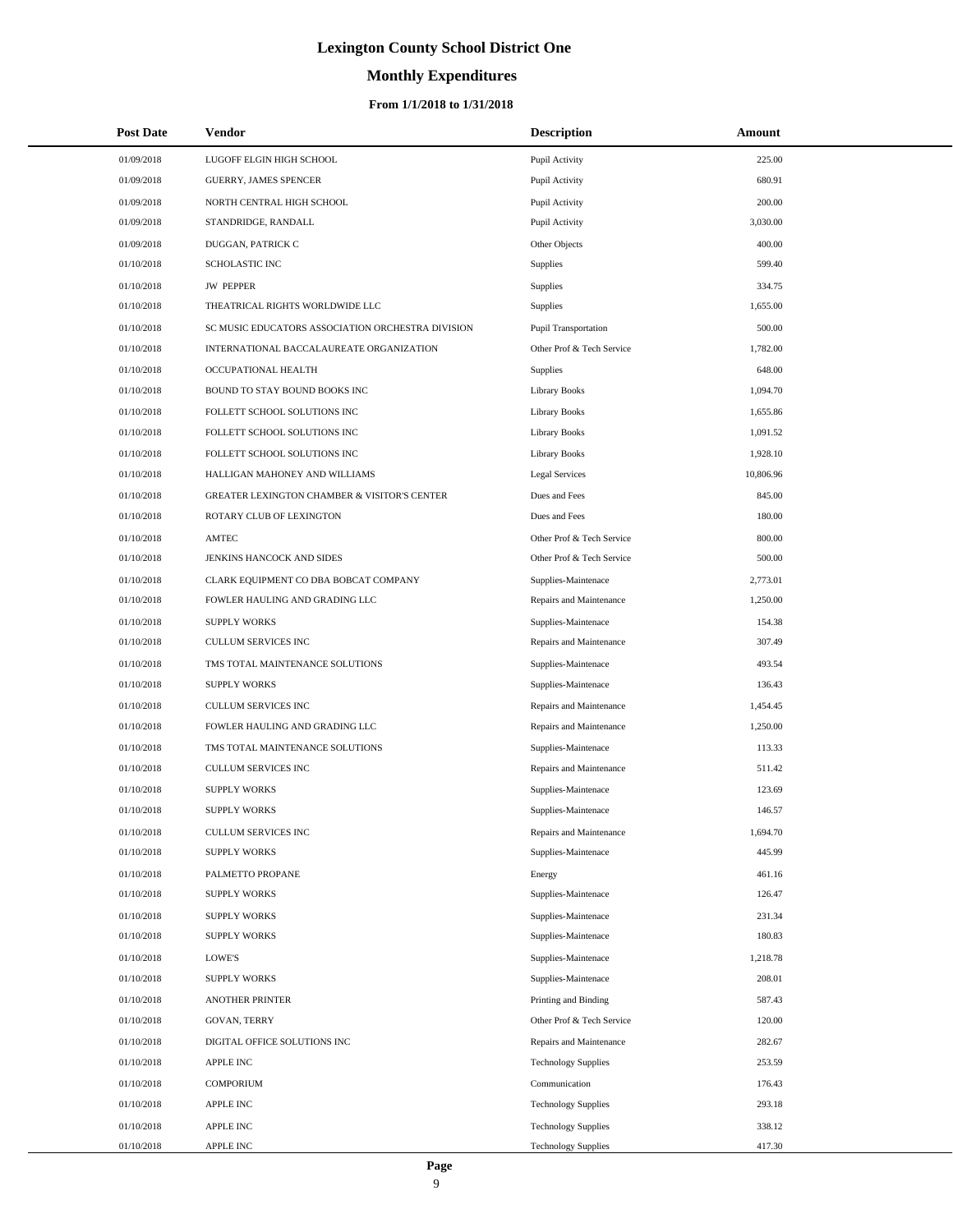# **Monthly Expenditures**

#### **From 1/1/2018 to 1/31/2018**

| <b>Post Date</b> | Vendor                         | <b>Description</b>         | Amount     |
|------------------|--------------------------------|----------------------------|------------|
| 01/10/2018       | <b>APPLE INC</b>               | <b>Technology Supplies</b> | 217.21     |
| 01/10/2018       | <b>APPLE INC</b>               | <b>Technology Supplies</b> | 253.59     |
| 01/10/2018       | <b>APPLE INC</b>               | <b>Technology Supplies</b> | 169.06     |
| 01/10/2018       | <b>APPLE INC</b>               | <b>Technology Supplies</b> | 155.15     |
| 01/10/2018       | <b>APPLE INC</b>               | <b>Technology Supplies</b> | 155.15     |
| 01/10/2018       | <b>APPLE INC</b>               | <b>Technology Supplies</b> | 169.06     |
| 01/10/2018       | <b>APPLE INC</b>               | <b>Technology Supplies</b> | 338.12     |
| 01/10/2018       | MCGRAW HILL EDUCATION INC      | Supplies                   | 7,661.31   |
| 01/10/2018       | MCGRAW HILL EDUCATION INC      | Supplies                   | 5,600.44   |
| 01/10/2018       | <b>GS2 ENGINEERING INC</b>     | Building                   | 7,735.00   |
| 01/10/2018       | H G REYNOLDS COMPANY INC       | <b>Building</b>            | 326,989.29 |
| 01/10/2018       | FOWLER HAULING AND GRADING LLC | Improv Other Than Bldg     | 641.91     |
| 01/10/2018       | <b>EMPLOYEE</b>                | <b>Supplies</b>            | 104.41     |
| 01/10/2018       | SCHOOL SPECIALTY INC           | Pupil Activity             | 345.92     |
| 01/10/2018       | DORMAN HIGH SCHOOL             | Pupil Activity             | 150.00     |
| 01/10/2018       | <b>BOYCE, JEROME REEVES</b>    | Pupil Activity             | 111.30     |
| 01/10/2018       | CONLEY, MICHAEL                | Pupil Activity             | 680.91     |
| 01/10/2018       | <b>GUERRY, JAMES SPENCER</b>   | Pupil Activity             | 284.25     |
| 01/10/2018       | <b>BSN SPORTS</b>              | Pupil Activity             | 4,006.51   |
| 01/10/2018       | CHAPIN HIGH SCHOOL             | Pupil Activity             | 250.00     |
| 01/10/2018       | HEATHWOOD HALL EPISCOPAL SCH   | Pupil Activity             | 250.00     |
| 01/10/2018       | <b>JOSTENS</b>                 | Pupil Activity             | 5,050.40   |
| 01/11/2018       | DELL COMPUTERS                 | Supplies                   | 1,974.41   |
| 01/11/2018       | <b>EMPLOYEE</b>                | Travel                     | 121.71     |
| 01/11/2018       | <b>EMPLOYEE</b>                | Travel                     | 195.28     |
| 01/11/2018       | <b>EMPLOYEE</b>                | Travel                     | 739.21     |
| 01/11/2018       | <b>EMPLOYEE</b>                | Travel                     | 150.00     |
| 01/11/2018       | <b>EMPLOYEE</b>                | Travel                     | 100.58     |
| 01/11/2018       | <b>CULLUM SERVICES INC</b>     | Repairs and Maintenance    | 1,343.75   |
| 01/11/2018       | CULLUM SERVICES INC            | Repairs and Maintenance    | 4,792.50   |
| 01/11/2018       | CULLUM SERVICES INC            | Repairs and Maintenance    | 1,108.08   |
| 01/11/2018       | CULLUM SERVICES INC            | Repairs and Maintenance    | 3,937.50   |
| 01/11/2018       | CULLUM SERVICES INC            | Repairs and Maintenance    | 1,023.75   |
| 01/11/2018       | CULLUM SERVICES INC            | Repairs and Maintenance    | 360.00     |
| 01/11/2018       | CULLUM SERVICES INC            | Repairs and Maintenance    | 1,379.17   |
| 01/11/2018       | CULLUM SERVICES INC            | Repairs and Maintenance    | 440.63     |
| 01/11/2018       | CULLUM SERVICES INC            | Repairs and Maintenance    | 2,730.00   |
| 01/11/2018       | CULLUM SERVICES INC            | Repairs and Maintenance    | 757.50     |
| 01/11/2018       | CULLUM SERVICES INC            | Repairs and Maintenance    | 1,372.50   |
| 01/11/2018       | CULLUM SERVICES INC            | Repairs and Maintenance    | 1,355.63   |
| 01/11/2018       | CULLUM SERVICES INC            | Repairs and Maintenance    | 1,059.38   |
| 01/11/2018       | CULLUM SERVICES INC            | Repairs and Maintenance    | 1,331.25   |
| 01/11/2018       | CULLUM SERVICES INC            | Repairs and Maintenance    | 1,792.50   |
| 01/11/2018       | CULLUM SERVICES INC            | Repairs and Maintenance    | 3,788.54   |
| 01/11/2018       | DADE PAPER AND BAG CO          | Supplies-Maintenace        | 1,284.00   |
| 01/11/2018       | CULLUM SERVICES INC            | Repairs and Maintenance    | 1,691.25   |
| 01/11/2018       | EDCON INC                      | Repairs and Maintenance    | 4,655.00   |
| 01/11/2018       | CULLUM SERVICES INC            | Repairs and Maintenance    | 1,537.50   |

 $\overline{a}$  $\overline{\phantom{0}}$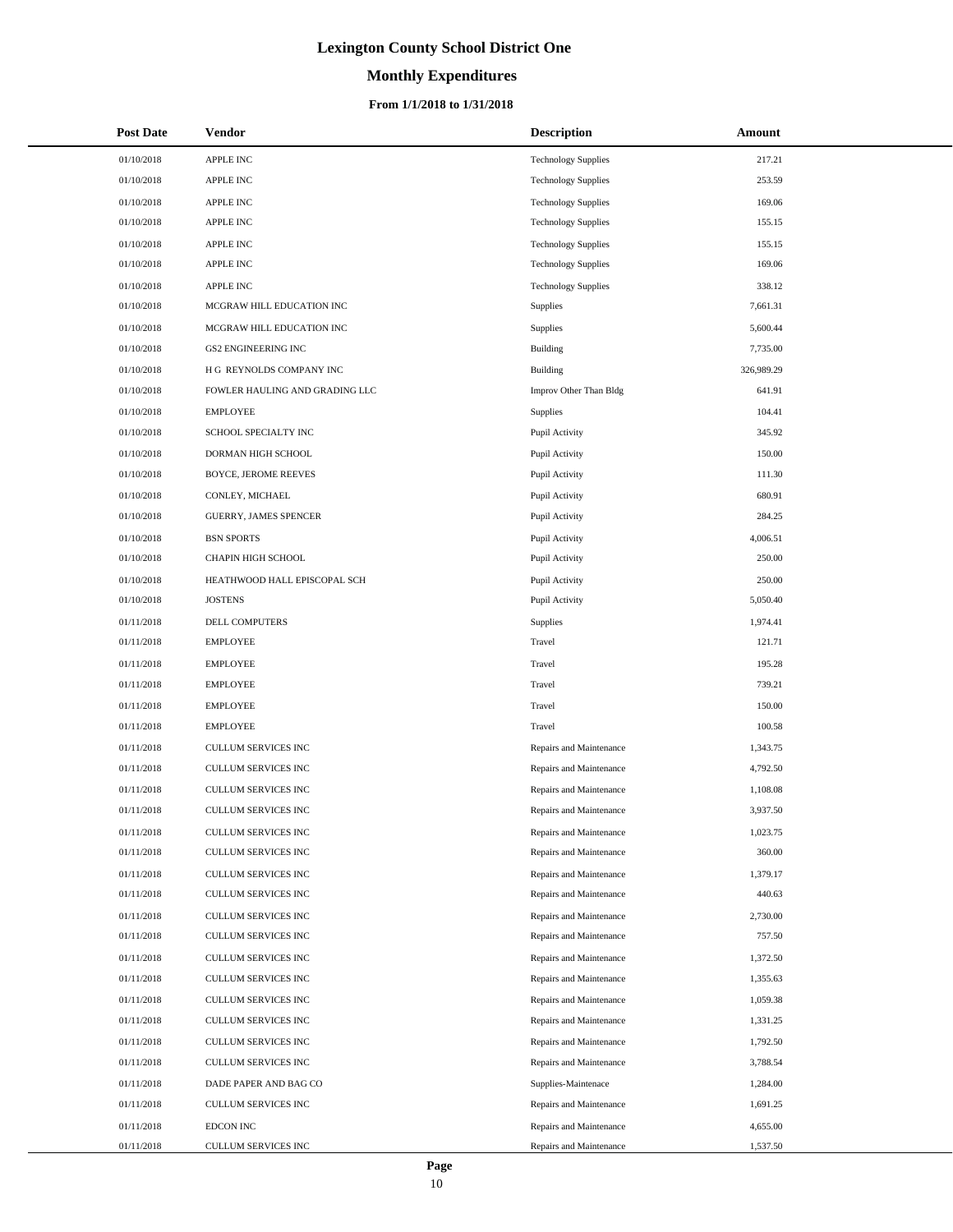# **Monthly Expenditures**

#### **From 1/1/2018 to 1/31/2018**

| <b>Post Date</b> | Vendor                                             | <b>Description</b>        | Amount    |
|------------------|----------------------------------------------------|---------------------------|-----------|
| 01/11/2018       | CULLUM SERVICES INC                                | Repairs and Maintenance   | 1,149.38  |
| 01/11/2018       | <b>CULLUM SERVICES INC</b>                         | Repairs and Maintenance   | 2,651.25  |
| 01/11/2018       | CULLUM SERVICES INC                                | Repairs and Maintenance   | 1,125.00  |
| 01/11/2018       | CULLUM SERVICES INC                                | Repairs and Maintenance   | 1,515.00  |
| 01/11/2018       | CULLUM SERVICES INC                                | Repairs and Maintenance   | 1,376.25  |
| 01/11/2018       | CULLUM SERVICES INC                                | Repairs and Maintenance   | 1,530.00  |
| 01/11/2018       | CULLUM SERVICES INC                                | Repairs and Maintenance   | 1,205.60  |
| 01/11/2018       | CULLUM SERVICES INC                                | Repairs and Maintenance   | 1,276.88  |
| 01/11/2018       | <b>CULLUM SERVICES INC</b>                         | Repairs and Maintenance   | 620.62    |
| 01/11/2018       | CULLUM SERVICES INC                                | Repairs and Maintenance   | 2,371.88  |
| 01/11/2018       | CULLUM SERVICES INC                                | Repairs and Maintenance   | 1,453.12  |
| 01/11/2018       | DADE PAPER AND BAG CO                              | Supplies-Maintenace       | 642.00    |
| 01/11/2018       | <b>CULLUM SERVICES INC</b>                         | Repairs and Maintenance   | 2,437.50  |
| 01/11/2018       | DADE PAPER AND BAG CO                              | Supplies-Maintenace       | 918.06    |
| 01/11/2018       | <b>CULLUM SERVICES INC</b>                         | Repairs and Maintenance   | 5,887.50  |
| 01/11/2018       | CULLUM SERVICES INC                                | Repairs and Maintenance   | 1,453.13  |
| 01/11/2018       | SC DEPARTMENT OF ADMINISTRATION                    | Repairs and Maintenance   | 10,245.67 |
| 01/11/2018       | MIDLANDS EXAMS AND DRUG SCREENING                  | Other Prof & Tech Service | 715.00    |
| 01/11/2018       | LEXINGTON PRINTING LLC                             | Printing and Binding      | 2,099.34  |
| 01/11/2018       | DTC WORLDWIDE                                      | Supplies                  | 2,835.00  |
| 01/11/2018       | SC DEPARTMENT OF REVENUE (SALES TAX RETURN)        | <b>Supplies</b>           | 198.45    |
| 01/11/2018       | DIGITAL OFFICE SOLUTIONS INC                       | Repairs and Maintenance   | 756.81    |
| 01/11/2018       | DIGITAL OFFICE SOLUTIONS INC                       | Repairs and Maintenance   | 755.77    |
| 01/11/2018       | DIGITAL OFFICE SOLUTIONS INC                       | Repairs and Maintenance   | 133.24    |
| 01/11/2018       | <b>EMPLOYEE</b>                                    | Travel                    | 206.24    |
| 01/11/2018       | <b>EMPLOYEE</b>                                    | Travel                    | 180.03    |
| 01/11/2018       | RIVERBANKS ZOO                                     | Other Prof & Tech Service | 720.00    |
| 01/11/2018       | <b>GS2 ENGINEERING INC</b>                         | Building                  | 973.20    |
| 01/11/2018       | <b>GS2 ENGINEERING INC</b>                         | Improv Other Than Bldg    | 9,119.70  |
| 01/11/2018       | <b>GS2 ENGINEERING INC</b>                         | Building                  | 729.30    |
| 01/11/2018       | SMARTPHONE MEDIC LLC                               | Pupil Activity            | 198.00    |
| 01/11/2018       | SMARTPHONE MEDIC LLC                               | Pupil Activity            | 198.00    |
| 01/11/2018       | T AND T SPORTS                                     | Pupil Activity            | 389.27    |
| 01/11/2018       | RIDDELL / ALL AMERICAN                             | Pupil Activity            | 805.18    |
| 01/11/2018       | T AND T SPORTS                                     | Pupil Activity            | 1,004.73  |
| 01/11/2018       | <b>CAPITAL CARE</b>                                | Pupil Activity            | 2,250.00  |
| 01/11/2018       | T AND T SPORTS                                     | Pupil Activity            | 134.82    |
| 01/11/2018       | T AND T SPORTS                                     | Pupil Activity            | 467.69    |
| 01/11/2018       | T AND T SPORTS                                     | Pupil Activity            | 243.96    |
| 01/11/2018       | T AND T SPORTS                                     | Pupil Activity            | 119.84    |
| 01/11/2018       | <b>HUDL</b>                                        | Pupil Activity            | 428.00    |
| 01/11/2018       | KNOCKOUT SPORTSWEAR                                | Pupil Activity            | 580.00    |
| 01/12/2018       | SC DEPARTMENT OF JUVENILE JUSTICE (FISCAL AFFAIRS) | Tuition-LEA               | 105.60    |
| 01/12/2018       | SCHOOL SPECIALTY INC                               | Supplies                  | 159.70    |
| 01/12/2018       | BLICK ART MATERIALS LLC                            | Supplies                  | 183.60    |
| 01/12/2018       | FORMS AND SUPPLY INC (FSI)                         | <b>Supplies</b>           | 207.60    |
| 01/12/2018       | SC DEPARTMENT OF JUVENILE JUSTICE (FISCAL AFFAIRS) | Tuition-LEA               | 446.74    |
| 01/12/2018       | EMPLOYEE                                           | Travel                    | 103.79    |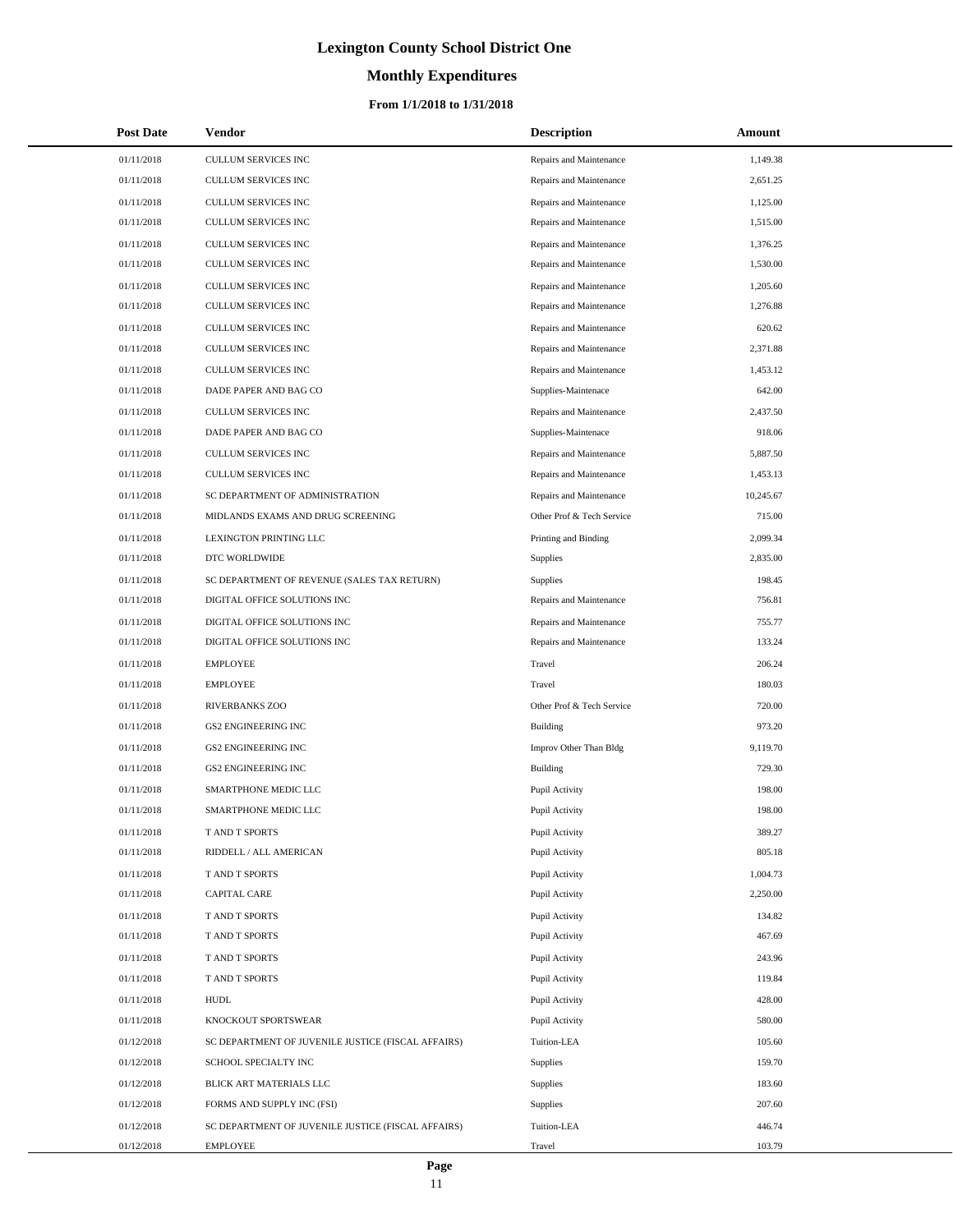# **Monthly Expenditures**

#### **From 1/1/2018 to 1/31/2018**

| <b>Post Date</b> | Vendor                                            | <b>Description</b>         | Amount   |
|------------------|---------------------------------------------------|----------------------------|----------|
| 01/12/2018       | <b>EMPLOYEE</b>                                   | Travel                     | 245.20   |
| 01/12/2018       | <b>EMPLOYEE</b>                                   | Travel                     | 123.05   |
| 01/12/2018       | MCNAIR LAW FIRM PA                                | <b>Legal Services</b>      | 4,610.50 |
| 01/12/2018       | <b>EMPLOYEE</b>                                   | Travel                     | 159.33   |
| 01/12/2018       | <b>EMPLOYEE</b>                                   | Travel                     | 161.57   |
| 01/12/2018       | <b>EMPLOYEE</b>                                   | Travel                     | 265.50   |
| 01/12/2018       | <b>EMPLOYEE</b>                                   | Travel                     | 118.24   |
| 01/12/2018       | FORMS AND SUPPLY INC (FSI)                        | Supplies                   | 427.89   |
| 01/12/2018       | US INK AND TONER INC                              | Supplies                   | 234.32   |
| 01/12/2018       | TIME WARNER CABLE                                 | Communication              | 188.68   |
| 01/12/2018       | SC DEPARTMENT OF ADMINISTRATION                   | Repairs and Maintenance    | 766.56   |
| 01/12/2018       | ENLOWS AUTO SUPPLY                                | Supplies-Maintenace        | 218.84   |
| 01/12/2018       | <b>SUPPLY WORKS</b>                               | Supplies-Maintenace        | 480.97   |
| 01/12/2018       | <b>SUPPLY WORKS</b>                               | Supplies-Maintenace        | 480.97   |
| 01/12/2018       | DADE PAPER AND BAG CO                             | Supplies-Maintenace        | 146.89   |
| 01/12/2018       | FERGUSON ENTERPRISES INC FEI 27                   | Supplies-Maintenace        | 628.09   |
| 01/12/2018       | KEN CLARY AND CO                                  | Supplies-Maintenace        | 9,528.00 |
| 01/12/2018       | SC DEPARTMENT OF REVENUE (SALES TAX RETURN)       | Supplies-Maintenace        | 666.96   |
| 01/12/2018       | THERMAL RESOURCES SALES                           | Supplies-Maintenace        | 160.50   |
| 01/12/2018       | SMITH AND JONES JANITORIAL SUPPLIES AND EQUIP INC | Supplies-Maintenace        | 154.08   |
| 01/12/2018       | COLLINS, STEPHEN M                                | Other Prof & Tech Service  | 120.00   |
| 01/12/2018       | YOUNG, MATTHEW                                    | Other Prof & Tech Service  | 120.00   |
| 01/12/2018       | LINT, CHARLES ROBERT                              | Other Prof & Tech Service  | 120.00   |
| 01/12/2018       | WILFONG, MICHAEL BRIAN                            | Other Prof & Tech Service  | 120.00   |
| 01/12/2018       | CABLE AND CONNECTIONS                             | <b>Technology Supplies</b> | 1,528.47 |
| 01/12/2018       | DIGITAL OFFICE SOLUTIONS INC                      | Repairs and Maintenance    | 669.86   |
| 01/12/2018       | DIGITAL OFFICE SOLUTIONS INC                      | Repairs and Maintenance    | 841.80   |
| 01/12/2018       | DIGITAL OFFICE SOLUTIONS INC                      | Repairs and Maintenance    | 439.34   |
| 01/12/2018       | <b>EMPLOYEE</b>                                   | Travel                     | 137.17   |
| 01/12/2018       | <b>EMPLOYEE</b>                                   | Travel                     | 186.99   |
| 01/12/2018       | <b>EMPLOYEE</b>                                   | Travel                     | 226.84   |
| 01/12/2018       | <b>EMPLOYEE</b>                                   | Travel                     | 102.46   |
| 01/12/2018       | <b>EMPLOYEE</b>                                   | Travel                     | 149.27   |
| 01/12/2018       | <b>EMPLOYEE</b>                                   | Travel                     | 112.08   |
| 01/12/2018       | <b>EMPLOYEE</b>                                   | Travel                     | 112.08   |
| 01/12/2018       | <b>EMPLOYEE</b>                                   | Travel                     | 483.51   |
| 01/12/2018       | UNIVERSITY OF SC COLLEGE OF EDUCATION             | Travel                     | 1,275.00 |
| 01/12/2018       | <b>IMMERSIVE ENGINEERING INC</b>                  | Software Renewal/Agreemen  | 2,400.00 |
| 01/12/2018       | SC DEPARTMENT OF REVENUE (SALES TAX RETURN)       | Software Renewal/Agreemen  | 168.00   |
| 01/12/2018       | COUNCIL FOR EXCEPTIONAL CHILDREN                  | Travel                     | 574.00   |
| 01/12/2018       | <b>EMPLOYEE</b>                                   | Travel                     | 295.16   |
| 01/12/2018       | <b>EMPLOYEE</b>                                   | Travel                     | 147.50   |
| 01/12/2018       | AECOM TECHNICAL SERVICES INC                      | Other Prof & Tech Service  | 7,290.00 |
| 01/12/2018       | <b>EMPLOYEE</b>                                   | Travel                     | 148.46   |
| 01/12/2018       | DELL COMPUTERS                                    | Pupil Activity             | 433.22   |
| 01/12/2018       | FORMS AND SUPPLY INC (FSI)                        | Pupil Activity             | 3,262.43 |
| 01/12/2018       | NESBITT, JOHNNIE A                                | Pupil Activity             | 105.00   |
| 01/12/2018       | <b>BOLAND, ROBERT H</b>                           | Pupil Activity             | 108.60   |

 $\overline{a}$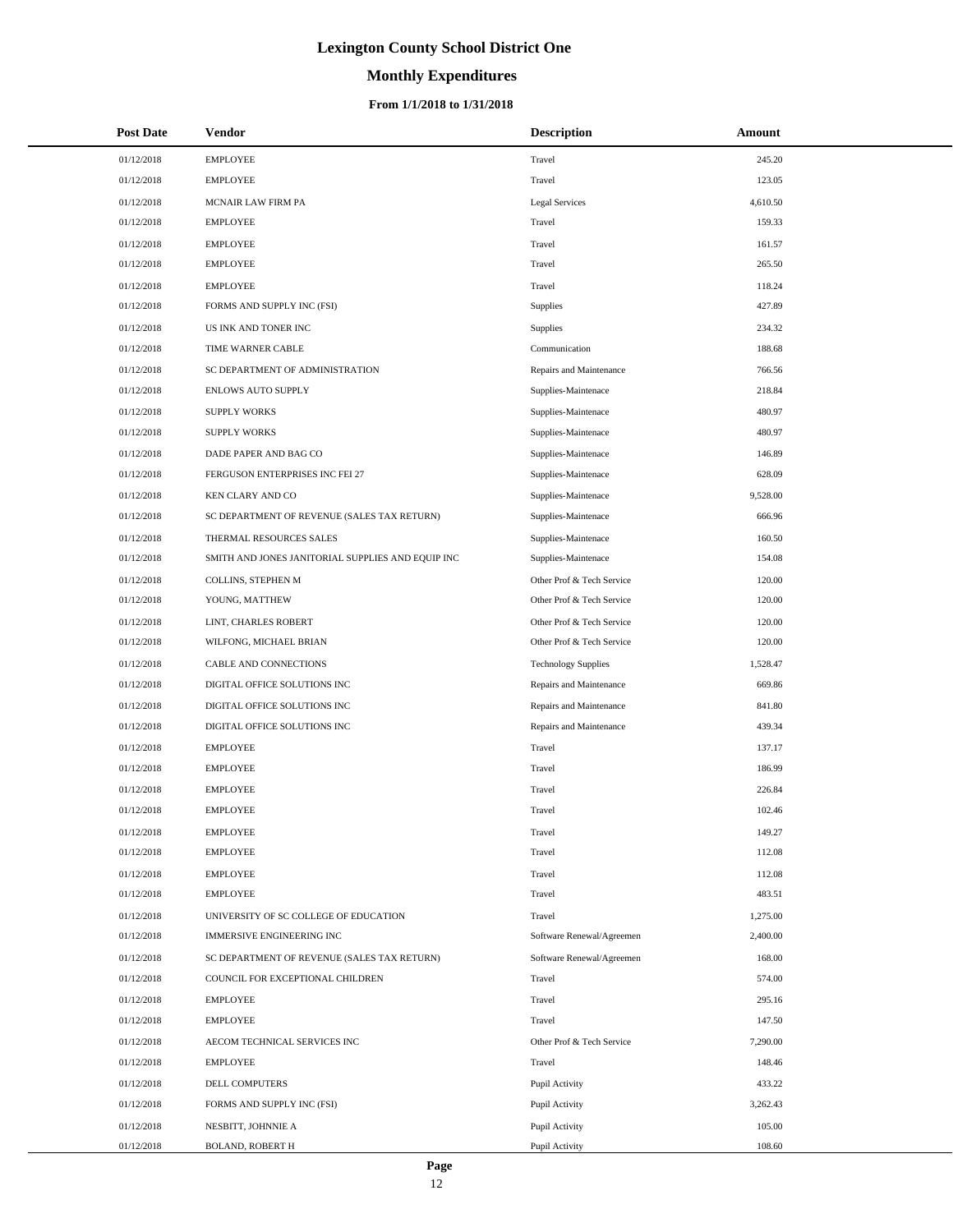# **Monthly Expenditures**

#### **From 1/1/2018 to 1/31/2018**

| <b>Post Date</b> | Vendor                                      | <b>Description</b>         | Amount    |
|------------------|---------------------------------------------|----------------------------|-----------|
| 01/12/2018       | BROWN, JAMAAL                               | Pupil Activity             | 102.30    |
| 01/12/2018       | JONES, TERRY D                              | Pupil Activity             | 123.90    |
| 01/12/2018       | CROWELL, JAMES W                            | Pupil Activity             | 104.10    |
| 01/12/2018       | <b>GIVENS, MARK A</b>                       | Pupil Activity             | 122.10    |
| 01/12/2018       | MCCOLLUM, CHRIS                             | Pupil Activity             | 233.70    |
| 01/12/2018       | KENNEDY INDUSTRIES INC                      | Pupil Activity             | 167.20    |
| 01/16/2018       | US INK AND TONER INC                        | <b>Supplies</b>            | 264.91    |
| 01/16/2018       | SCHOOL SPECIALTY INC                        | Supplies                   | 273.97    |
| 01/16/2018       | US INK AND TONER INC                        | Supplies                   | 454.71    |
| 01/16/2018       | US INK AND TONER INC                        | Supplies                   | 498.55    |
| 01/16/2018       | LIGHTHOUSE CARE CENTER OF AUGUSTA           | Tuition-LEA                | 810.00    |
| 01/16/2018       | MUSICIAN'S FRIEND                           | Supplies                   | 119.50    |
| 01/16/2018       | SC ASSOCIATION FOR MIDDLE LEVEL EDUCATION   | Travel                     | 858.00    |
| 01/16/2018       | SCHOOL SPECIALTY INC                        | Supplies                   | 127.27    |
| 01/16/2018       | <b>SHAR PRODUCTS</b>                        | Supplies                   | 569.05    |
| 01/16/2018       | MUSICAL INNOVATIONS                         | Repairs and Maintenance    | 254.00    |
| 01/16/2018       | MUSICAL INNOVATIONS                         | Supplies                   | 1,701.30  |
| 01/16/2018       | US INK AND TONER INC                        | Supplies                   | 712.43    |
| 01/16/2018       | SCHOOL SPECIALTY INC                        | Supplies                   | 215.11    |
| 01/16/2018       | US INK AND TONER INC                        | Supplies                   | 567.89    |
| 01/16/2018       | <b>MASTERWORKS PRESS</b>                    | Supplies                   | 190.00    |
| 01/16/2018       | MUSICAL INNOVATIONS                         | Supplies                   | 2,032.99  |
| 01/16/2018       | LOWCOUNTRY AHEC                             | Travel                     | 2,000.00  |
| 01/16/2018       | US INK AND TONER INC                        | Supplies                   | 233.64    |
| 01/16/2018       | FORMS AND SUPPLY INC (FSI)                  | Supplies                   | 101.47    |
| 01/16/2018       | DELL COMPUTERS                              | Supplies                   | 241.50    |
| 01/16/2018       | US INK AND TONER INC                        | Supplies                   | 598.73    |
| 01/16/2018       | DELL COMPUTERS                              | Supplies                   | 1,105.81  |
| 01/16/2018       | SOUTHEASTERN PAPER                          | Supplies-Maintenace        | 961.46    |
| 01/16/2018       | NEW SOUTH SPECIALITIES LLC                  | Supplies-Maintenace        | 1,333.22  |
| 01/16/2018       | DADE PAPER AND BAG CO                       | Supplies-Maintenace        | 918.06    |
| 01/16/2018       | CDWG ACCT 305089                            | <b>Technology Supplies</b> | 190.46    |
| 01/16/2018       | DIGITAL OFFICE SOLUTIONS INC                | Repairs and Maintenance    | 594.42    |
| 01/16/2018       | CDWG ACCT 305089                            | <b>Technology Supplies</b> | 385.20    |
| 01/16/2018       | <b>BOOKSOURCE</b>                           | Supplies                   | 345.00    |
| 01/16/2018       | <b>HEINEMANN</b>                            | Supplies                   | 16,382.67 |
| 01/16/2018       | PHONAK INC USA                              | <b>Supplies</b>            | 4,986.00  |
| 01/16/2018       | SC DEPARTMENT OF REVENUE (SALES TAX RETURN) | Supplies                   | 282.10    |
| 01/16/2018       | <b>GROVE MEDICAL</b>                        | Supplies                   | 414.95    |
| 01/16/2018       | MOORE MEDICAL CORP                          | <b>Supplies</b>            | 1,089.09  |
| 01/16/2018       | PASS ASSURED                                | Software Renewal/Agreemen  | 2,392.00  |
| 01/16/2018       | SC DEPARTMENT OF REVENUE (SALES TAX RETURN) | Software Renewal/Agreemen  | 167.44    |
| 01/16/2018       | LAKESHORE LEARNING MATERIALS                | <b>Supplies</b>            | 780.68    |
| 01/16/2018       | <b>HEINEMANN</b>                            | <b>Supplies</b>            | 216.29    |
| 01/16/2018       | DAVIS FRAWLEY ATTORNEYS AT LAW              | Legal Services             | 1,314.50  |
| 01/16/2018       | <b>JW PEPPER</b>                            | Pupil Activity             | 981.99    |
| 01/16/2018       | US INK AND TONER INC                        | Pupil Activity             | 902.92    |
| 01/16/2018       | SCHOOL SPECIALTY INC                        | Pupil Activity             | 236.58    |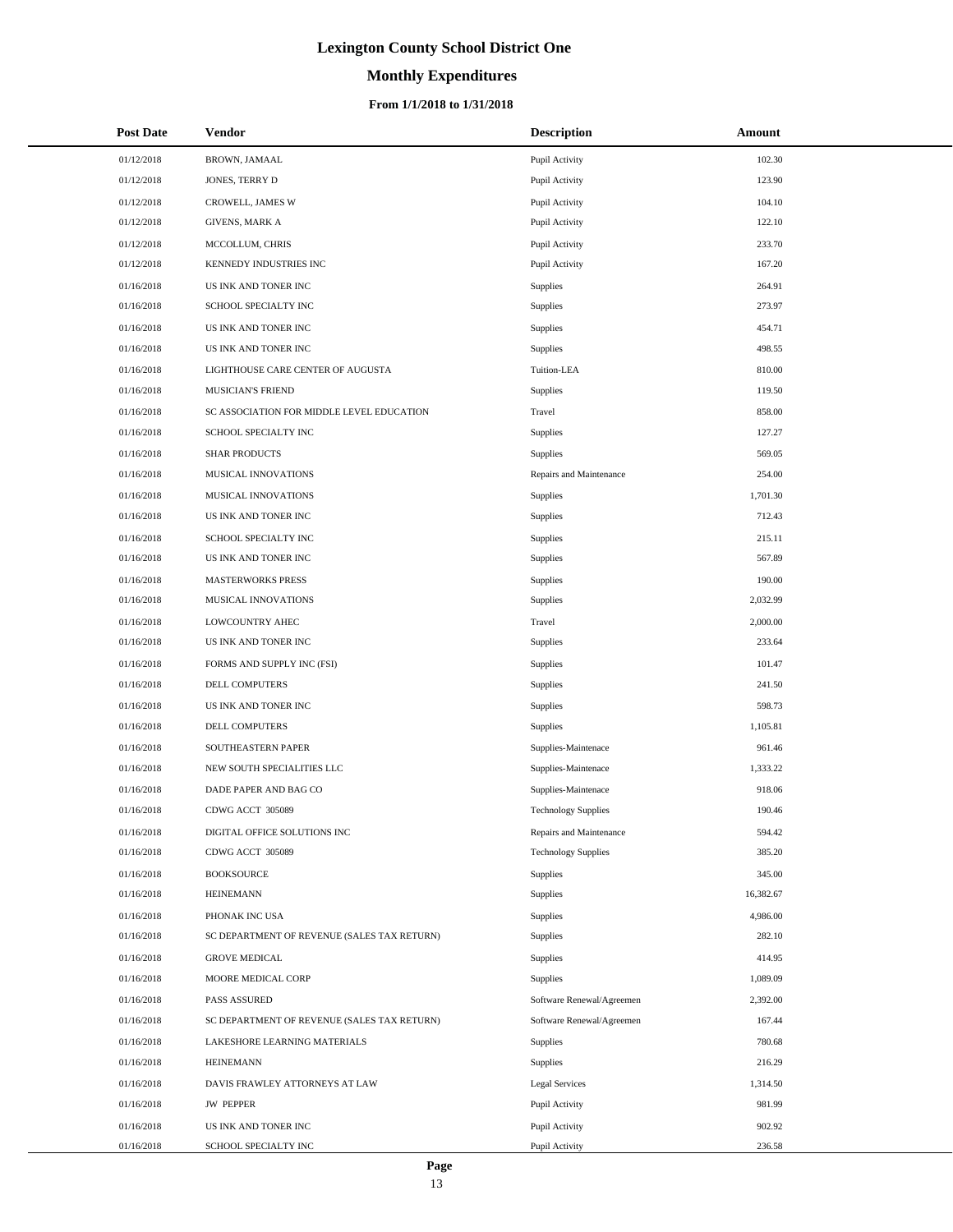# **Monthly Expenditures**

| <b>Post Date</b> | Vendor                                             | <b>Description</b>            | Amount    |
|------------------|----------------------------------------------------|-------------------------------|-----------|
| 01/16/2018       | <b>D AND W SPORTSWEAR</b>                          | Pupil Activity                | 369.15    |
| 01/16/2018       | THREADS EMBROIDERY LLC                             | Pupil Activity                | 706.20    |
| 01/18/2018       | KURTZ BROS DBA BENDER BURKOT EAST COAST SCHOOL SUP | Supplies                      | 104.47    |
| 01/18/2018       | FRONTLINE TECHNOLOGIES GROUP LLC                   | Software Renewal/Agreemen     | 29,324.40 |
| 01/18/2018       | SC DEPARTMENT OF REVENUE (SALES TAX RETURN)        | Software Renewal/Agreemen     | 2,052.71  |
| 01/18/2018       | POSTMASTER 029 (GMS)                               | <b>Supplies</b>               | 735.00    |
| 01/18/2018       | MYRTLE BEACH MARRIOTT                              | Pupil Transportation          | 244.08    |
| 01/18/2018       | MYRTLE BEACH MARRIOTT                              | Travel                        | 244.08    |
| 01/18/2018       | <b>EMPLOYEE</b>                                    | Travel                        | 228.18    |
| 01/18/2018       | AUTISM ACADEMY OF SOUTH CAROLINA                   | Tuition                       | 10,500.00 |
| 01/18/2018       | AED SUPERSTORE ALLIED MEDICAL PRODUCTS             | Supplies                      | 144.36    |
| 01/18/2018       | $\mathbf{A}\mathbf{D}\mathbf{I}$                   | Supplies-Maintenace           | 790.25    |
| 01/18/2018       | <b>WW GRAINGER</b>                                 | Supplies-Maintenace           | 555.33    |
| 01/18/2018       | SCHOOL SAFETY SOLUTION LLC                         | Supplies-Maintenace           | 245.88    |
| 01/18/2018       | SOUTHEASTERN PAPER                                 | Supplies-Maintenace           | 801.22    |
| 01/18/2018       | <b>WW GRAINGER</b>                                 | Supplies-Maintenace           | 277.67    |
| 01/18/2018       | SOUTHEASTERN PAPER                                 | Supplies-Maintenace           | 320.49    |
| 01/18/2018       | <b>WW GRAINGER</b>                                 | Supplies-Maintenace           | 370.22    |
| 01/18/2018       | <b>WW GRAINGER</b>                                 | Supplies-Maintenace           | 462.78    |
| 01/18/2018       | SOUTHEASTERN PAPER                                 | Supplies-Maintenace           | 400.61    |
| 01/18/2018       | <b>SUPPLY WORKS</b>                                | Supplies-Maintenace           | 404.73    |
| 01/18/2018       | <b>WW GRAINGER</b>                                 | Supplies-Maintenace           | 462.78    |
| 01/18/2018       | <b>EMPLOYEE</b>                                    | Travel                        | 191.53    |
| 01/18/2018       | <b>EMPLOYEE</b>                                    | Travel                        | 358.45    |
| 01/18/2018       | LESESNE INDUSTRIES INC                             | Supplies                      | 470.36    |
| 01/18/2018       | MCMANUS, JOHN-PATRICK A.                           | Other Prof & Tech Service     | 240.00    |
| 01/18/2018       | MOORE, MARK                                        | Other Prof & Tech Service     | 120.00    |
| 01/18/2018       | SNIDER, JASON GREGORY                              | Other Prof & Tech Service     | 120.00    |
| 01/18/2018       | LINT, CHARLES ROBERT                               | Other Prof & Tech Service     | 120.00    |
| 01/18/2018       | <b>EMPLOYEE</b>                                    | Travel                        | 208.12    |
| 01/18/2018       | <b>EMPLOYEE</b>                                    | Travel                        | 161.30    |
| 01/18/2018       | <b>EMPLOYEE</b>                                    | Travel                        | 104.33    |
| 01/18/2018       | <b>EMPLOYEE</b>                                    | Travel                        | 118.77    |
| 01/18/2018       | DISCOUNT SCHOOL SUPPLY                             | Supplies                      | 149.07    |
| 01/18/2018       | SOUTHERN EDUCATIONAL SYSTEMS INC                   | <b>Technology Supplies</b>    | 1,899.00  |
| 01/18/2018       | NANCY K PERRY CHILDREN'S SHELTER                   | <b>Instructional Services</b> | 8,055.00  |
| 01/18/2018       | THE READING WAREHOUSE INC                          | <b>Supplies</b>               | 1,509.19  |
| 01/18/2018       | <b>BOOKSOURCE</b>                                  | <b>Supplies</b>               | 1,193.52  |
| 01/18/2018       | <b>EMPLOYEE</b>                                    | Travel                        | 167.99    |
| 01/18/2018       | THE LAMPO GROUP INC                                | Pupil Activity                | 641.68    |
| 01/18/2018       | BARNES & NOBLE BOOKSELLERS INC                     | Pupil Activity                | 1,767.50  |
| 01/18/2018       | SAXE GOTHA ELEMENTARY SCHOOL                       | Pupil Activity                | 109.93    |
| 01/18/2018       | SOUTHERN EDUCATIONAL SYSTEMS INC                   | Pupil Activity                | 132.93    |
| 01/18/2018       | LINT, CHARLES ROBERT                               | Pupil Activity                | 210.00    |
| 01/18/2018       | REED, JOHN MARCUS                                  | Pupil Activity                | 105.00    |
| 01/18/2018       | SMITH, BRIAN                                       | Pupil Activity                | 105.00    |
| 01/18/2018       | <b>GRABER JR, ALVIN</b>                            | Pupil Activity                | 102.30    |
| 01/18/2018       | PHILLIPS, AARON M                                  | Pupil Activity                | 189.70    |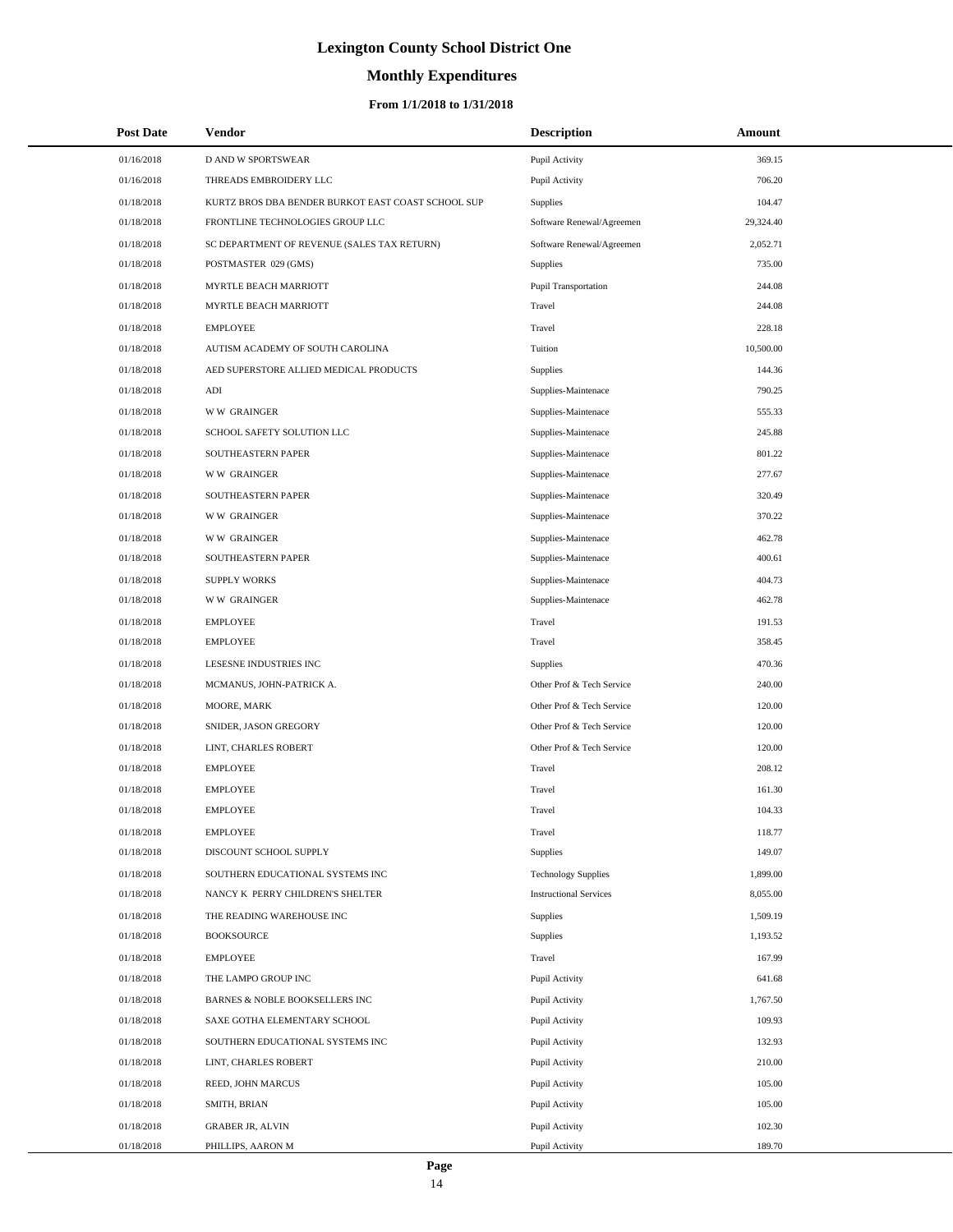# **Monthly Expenditures**

#### **From 1/1/2018 to 1/31/2018**

| <b>Post Date</b>         | Vendor                                                                           | <b>Description</b>                         | Amount           |
|--------------------------|----------------------------------------------------------------------------------|--------------------------------------------|------------------|
| 01/18/2018               | POPE, ANDREW                                                                     | Pupil Activity                             | 101.40           |
| 01/18/2018               | <b>SCHOOL HEALTH CORP</b>                                                        | Pupil Activity                             | 451.48           |
| 01/18/2018               | REED, JOHN MARCUS                                                                | Pupil Activity                             | 210.00           |
| 01/18/2018               | BELLAMY, AGUSTA D                                                                | Pupil Activity                             | 104.10           |
| 01/18/2018               | HENDRICKS, KINZELL                                                               | Pupil Activity                             | 101.40           |
| 01/18/2018               | PICKENS, CHARLIE W                                                               | Pupil Activity                             | 104.10           |
| 01/18/2018               | ROBINSON, LAMAZ                                                                  | Pupil Activity                             | 114.90           |
| 01/18/2018               | BELLAMY, AGUSTA D                                                                | Pupil Activity                             | 111.30           |
| 01/18/2018               | FLEMING, TONY                                                                    | Pupil Activity                             | 105.00           |
| 01/18/2018               | GRAY, SIDNEY L                                                                   | Pupil Activity                             | 112.20           |
| 01/18/2018               | HOWELL, RONALD L                                                                 | Pupil Activity                             | 105.00           |
| 01/18/2018               | JONES, TERRY D                                                                   | Pupil Activity                             | 123.00           |
| 01/18/2018               | SARGENT, DWAYNE L                                                                | Pupil Activity                             | 132.00           |
| 01/18/2018               | SHUMPERT, GROVER KEITH                                                           | Pupil Activity                             | 105.00           |
| 01/18/2018               | STROCK, BENJAMIN H                                                               | Pupil Activity                             | 120.00           |
| 01/18/2018               | <b>BROWN, MOSES L</b>                                                            | Pupil Activity                             | 102.30           |
| 01/18/2018               | FORMYDUVAL, KIM                                                                  | Pupil Activity                             | 123.90           |
| 01/18/2018               | KELLY, EARNEST                                                                   | Pupil Activity                             | 116.70           |
| 01/18/2018               | POPE, WYMAN                                                                      | Pupil Activity                             | 120.30           |
| 01/18/2018               | THOMPSON, MARCO                                                                  | Pupil Activity                             | 116.70           |
| 01/18/2018               | WILLIAMS, WALTER L                                                               | Pupil Activity                             | 112.20           |
| 01/18/2018               | RICHLAND NORTHEAST HIGH SCHOOL                                                   | Pupil Activity                             | 300.00           |
| 01/18/2018               | LUGOFF ELGIN HIGH SCHOOL                                                         | Pupil Activity                             | 120.00           |
| 01/18/2018               | T AND T SPORTS                                                                   | Pupil Activity                             | 1,332.95         |
| 01/18/2018               | PELION HIGH SCHOOL                                                               | Pupil Activity                             | 250.00           |
| 01/19/2018               | SHERATON AT MYRTLE BEACH CONVENTION CENTER                                       | Travel                                     | 1,325.14         |
| 01/19/2018               | <b>IVEY SALES ASSOC</b>                                                          | Supplies                                   | 516.00           |
| 01/19/2018               | HP INC                                                                           | <b>Technology Supplies</b>                 | 1,000.00         |
| 01/19/2018               | PINE PRESS OF LEXINGTON INC                                                      | Supplies                                   | 196.48           |
| 01/19/2018               | <b>LRADAC</b>                                                                    | Other Prof & Tech Service                  | 3,237.00         |
| 01/19/2018               | HP INC                                                                           | <b>Technology Supplies</b>                 | 384.24           |
| 01/19/2018               | <b>CERTIFIED TRANSLATION SERVICES</b>                                            | Other Prof & Tech Service                  | 165.84           |
| 01/19/2018               | ACE GLASS CO INC                                                                 | Repairs and Maintenance                    | 125.00           |
| 01/19/2018               | TERMINIX COMMERCIAL                                                              | Repairs and Maintenance                    | 726.00           |
| 01/19/2018               | TERMINIX COMMERCIAL                                                              | Repairs and Maintenance                    | 501.00           |
| 01/19/2018               | PETE'S WELDING AND METAL WORKS                                                   | Supplies-Maintenace                        | 310.00           |
| 01/19/2018               | SMITH AND JONES JANITORIAL SUPPLIES AND EQUIP INC                                | Supplies-Maintenace                        | 308.16           |
| 01/19/2018               | SMITH AND JONES JANITORIAL SUPPLIES AND EQUIP INC                                | Supplies-Maintenace                        | 552.12           |
| 01/19/2018               | DADE PAPER AND BAG CO                                                            | Supplies-Maintenace                        | 770.40           |
| 01/19/2018               | SMITH AND JONES JANITORIAL SUPPLIES AND EQUIP INC                                | Supplies-Maintenace                        | 295.32           |
| 01/19/2018<br>01/19/2018 | <b>INTERSTATE SOLUTIONS</b>                                                      | Supplies-Maintenace                        | 124.12<br>630.00 |
|                          | GENERATOR SERVICES INC                                                           | Repairs and Maintenance                    |                  |
| 01/19/2018<br>01/19/2018 | <b>INTERSTATE SOLUTIONS</b><br>SMITH AND JONES JANITORIAL SUPPLIES AND EQUIP INC | Supplies-Maintenace<br>Supplies-Maintenace | 186.18<br>368.50 |
| 01/19/2018               | MOORE, MARK                                                                      | Other Prof & Tech Service                  | 120.00           |
| 01/19/2018               | LESESNE INDUSTRIES INC                                                           | Supplies                                   | 107.96           |
| 01/19/2018               | HP INC                                                                           | <b>Technology Supplies</b>                 | 341.33           |
| 01/19/2018               | APPLE INC                                                                        | <b>Technology Supplies</b>                 | 847.44           |
|                          |                                                                                  |                                            |                  |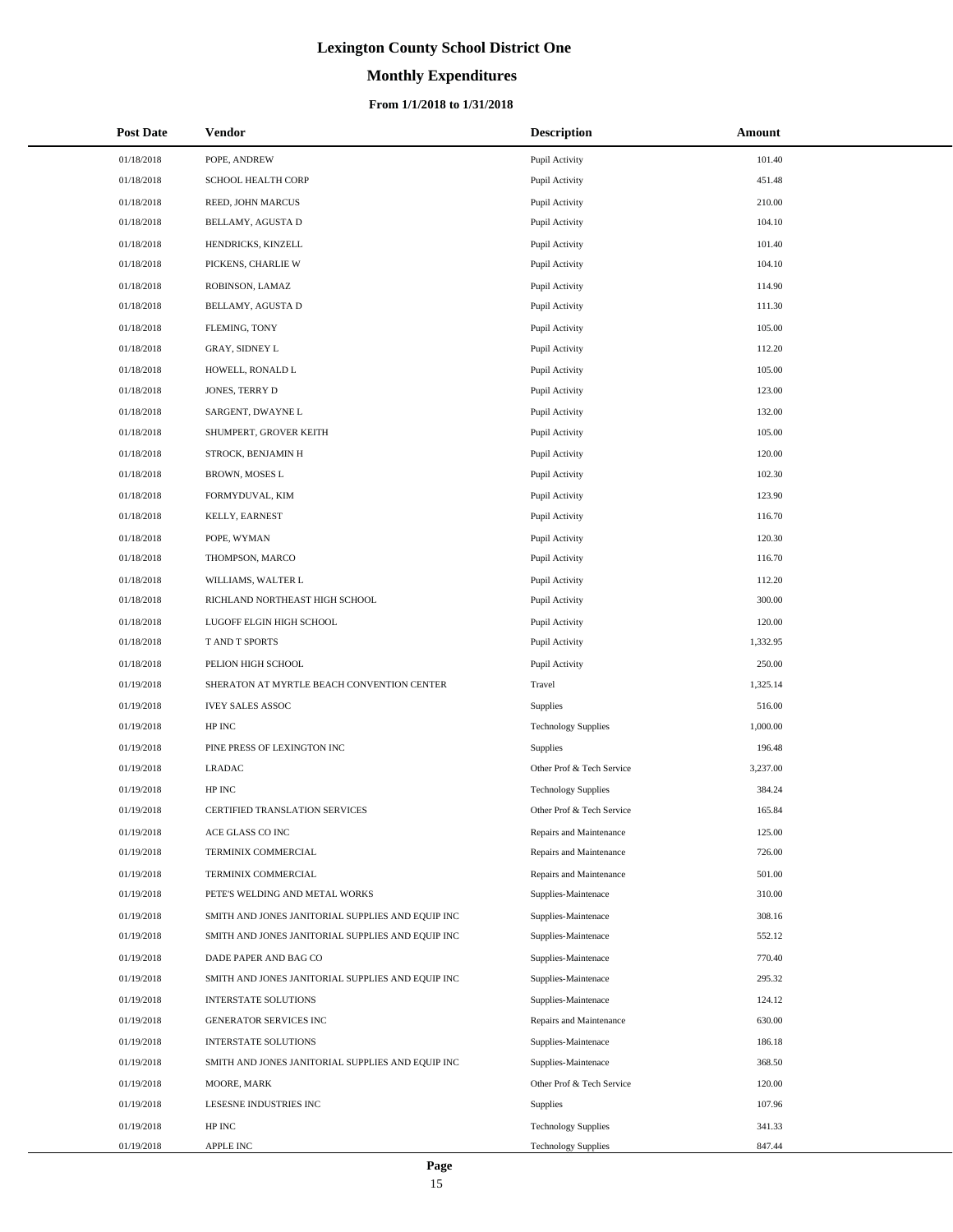# **Monthly Expenditures**

#### **From 1/1/2018 to 1/31/2018**

| <b>Post Date</b> | Vendor                                         | <b>Description</b>        | Amount    |
|------------------|------------------------------------------------|---------------------------|-----------|
| 01/19/2018       | <b>BSN SPORTS</b>                              | Pupil Activity            | 2,254.00  |
| 01/19/2018       | SC DEPARTMENT OF EDUCATION                     | Pupil Activity            | 2,507.37  |
| 01/19/2018       | PROVIDENCE HOSPITAL LLC                        | Pupil Activity            | 460.00    |
| 01/19/2018       | TURNERS SHARPENING SERVICE                     | Pupil Activity            | 108.00    |
| 01/19/2018       | HIGH SCHOOL SPORTS                             | Pupil Activity            | 500.00    |
| 01/19/2018       | SC HIGH SCHOOL LEAGUE                          | Pupil Activity            | 300.00    |
| 01/19/2018       | SC WRESTLING COACHES ASSOC                     | Pupil Activity            | 140.00    |
| 01/19/2018       | SC MUSIC EDUCATORS ASSOCIATION CHORAL DIVISION | Pupil Activity            | 180.00    |
| 01/19/2018       | ATLAS ORGANICS INC                             | Other Prof & Tech Service | 518.00    |
| 01/22/2018       | FORMS AND SUPPLY INC (FSI)                     | Supplies                  | 1,870.90  |
| 01/22/2018       | THE BOOMERANG PROJECT                          | Travel                    | 4,590.00  |
| 01/22/2018       | JOLLY FARMER PRODUCTS                          | Supplies                  | 423.85    |
| 01/22/2018       | EDMENTUM HOLDINGS INC                          | Software Renewal/Agreemen | 8,217.60  |
| 01/22/2018       | FORMS AND SUPPLY INC (FSI)                     | Supplies                  | 133.16    |
| 01/22/2018       | MSC INDUSTRIAL SUPPLY CO                       | <b>Supplies</b>           | 839.06    |
| 01/22/2018       | <b>SC DECA</b>                                 | Travel                    | 380.00    |
| 01/22/2018       | PECKNEL MUSIC CO INC                           | Supplies                  | 570.00    |
| 01/22/2018       | BOUND TO STAY BOUND BOOKS INC                  | <b>Library Books</b>      | 209.28    |
| 01/22/2018       | FOLLETT SCHOOL SOLUTIONS INC                   | <b>Library Books</b>      | 595.33    |
| 01/22/2018       | NEW YORK CITY LEADERSHIP ACADEMY               | Inst Prog Improvement     | 27,000.00 |
| 01/22/2018       | <b>EMPLOYEE</b>                                | Travel                    | 330.47    |
| 01/22/2018       | CERTIFIED TRANSLATION SERVICES                 | Other Prof & Tech Service | 503.12    |
| 01/22/2018       | <b>EMPLOYEE</b>                                | Travel                    | 313.35    |
| 01/22/2018       | <b>EMPLOYEE</b>                                | Travel                    | 199.41    |
| 01/22/2018       | SCE&G                                          | <b>Public Utilities</b>   | 343.60    |
| 01/22/2018       | SCE&G                                          | <b>Public Utilities</b>   | 945.75    |
| 01/22/2018       | TUCKER MATERIALS                               | Supplies-Maintenace       | 326.65    |
| 01/22/2018       | <b>BLANCHARD MACHINERY</b>                     | Repairs and Maintenance   | 860.83    |
| 01/22/2018       | <b>SCE&amp;G</b>                               | <b>Public Utilities</b>   | 780.14    |
| 01/22/2018       | <b>SCE&amp;G</b>                               | <b>Public Utilities</b>   | 12,331.03 |
| 01/22/2018       | WP LAW INC                                     | Supplies-Maintenace       | 572.99    |
| 01/22/2018       | <b>SUBURBAN PROPANE</b>                        | Energy                    | 3,097.17  |
| 01/22/2018       | SCE&G                                          | <b>Public Utilities</b>   | 8,599.73  |
| 01/22/2018       | <b>SCE&amp;G</b>                               | <b>Public Utilities</b>   | 21,667.26 |
| 01/22/2018       | <b>BARNES PROPANE</b>                          | Energy                    | 1,089.17  |
| 01/22/2018       | <b>SCE&amp;G</b>                               | <b>Public Utilities</b>   | 15,009.51 |
| 01/22/2018       | SCE&G                                          | <b>Public Utilities</b>   | 8,583.28  |
| 01/22/2018       | SCE&G                                          | <b>Public Utilities</b>   | 7,755.58  |
| 01/22/2018       | NEVCO SPORTS LLC                               | Supplies-Maintenace       | 4,139.64  |
| 01/22/2018       | <b>SCE&amp;G</b>                               | <b>Public Utilities</b>   | 41,240.48 |
| 01/22/2018       | <b>SCE&amp;G</b>                               | <b>Public Utilities</b>   | 8,467.24  |
| 01/22/2018       | <b>SCE&amp;G</b>                               | <b>Public Utilities</b>   | 8,434.68  |
| 01/22/2018       | CITY ELECTRIC SUPPLY CO                        | Supplies-Maintenace       | 1,026.55  |
| 01/22/2018       | <b>SCE&amp;G</b>                               | <b>Public Utilities</b>   | 17,810.97 |
| 01/22/2018       | NEVCO SPORTS LLC                               | Supplies-Maintenace       | 4,139.64  |
| 01/22/2018       | <b>SCE&amp;G</b>                               | <b>Public Utilities</b>   | 7,528.90  |
| 01/22/2018       | <b>SCE&amp;G</b>                               | <b>Public Utilities</b>   | 2,542.55  |
| 01/22/2018       | MIDCAROLINA ELEC COOP INC                      | <b>Public Utilities</b>   | 27,433.00 |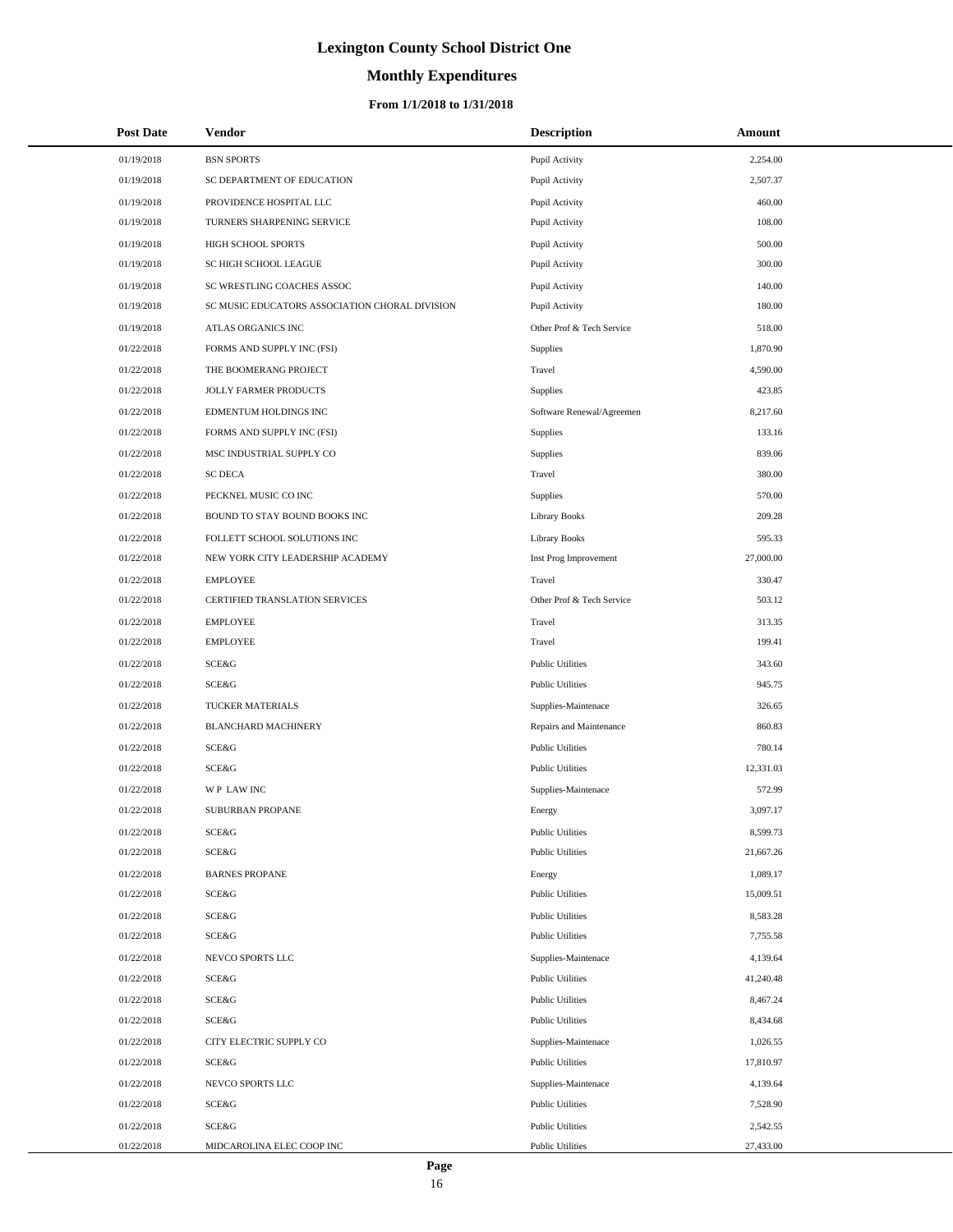# **Monthly Expenditures**

#### **From 1/1/2018 to 1/31/2018**

| <b>Post Date</b> | Vendor                                             | <b>Description</b>         | Amount    |
|------------------|----------------------------------------------------|----------------------------|-----------|
| 01/22/2018       | <b>SCE&amp;G</b>                                   | <b>Public Utilities</b>    | 17,246.73 |
| 01/22/2018       | SCE&G                                              | <b>Public Utilities</b>    | 10,627.26 |
| 01/22/2018       | <b>SCE&amp;G</b>                                   | <b>Public Utilities</b>    | 9,571.21  |
| 01/22/2018       | SPICER ONCALL SERVICES                             | Repairs and Maintenance    | 3,231.25  |
| 01/22/2018       | <b>SCE&amp;G</b>                                   | <b>Public Utilities</b>    | 10,983.66 |
| 01/22/2018       | SCE&G                                              | <b>Public Utilities</b>    | 16,603.41 |
| 01/22/2018       | SCE&G                                              | <b>Public Utilities</b>    | 46,313.41 |
| 01/22/2018       | <b>CARTS PLUS</b>                                  | Supplies-Maintenace        | 749.00    |
| 01/22/2018       | <b>SCE&amp;G</b>                                   | <b>Public Utilities</b>    | 11,483.04 |
| 01/22/2018       | SCE&G                                              | <b>Public Utilities</b>    | 233.97    |
| 01/22/2018       | CHECKER YELLOW CAB CO INC                          | Pupil Transportation       | 8,713.50  |
| 01/22/2018       | STATE DEPARTMENT OF EDUCATION LEX DIST ONEBUS SHOP | Pupil Transportation       | 4,379.28  |
| 01/22/2018       | LEXINGTON MEDICAL CENTER OCCUPATIONAL HEALTH       | Other Prof & Tech Service  | 340.00    |
| 01/22/2018       | FINLEY, STEPHEN CRAIG                              | Other Prof & Tech Service  | 120.00    |
| 01/22/2018       | YOUNG, MATTHEW                                     | Other Prof & Tech Service  | 120.00    |
| 01/22/2018       | HINZ, BRIAN E                                      | Other Prof & Tech Service  | 120.00    |
| 01/22/2018       | CAMCOR                                             | <b>Technology Supplies</b> | 1,174.86  |
| 01/22/2018       | DATA NETWORK SOLUTIONS                             | <b>Technology Supplies</b> | 567.41    |
| 01/22/2018       | CAMCOR                                             | <b>Technology Supplies</b> | 2,838.63  |
| 01/22/2018       | DATA NETWORK SOLUTIONS                             | <b>Technology Supplies</b> | 1,584.57  |
| 01/22/2018       | <b>ESPARK INC</b>                                  | Software Renewal/Agreemen  | 42,150.00 |
| 01/22/2018       | <b>BOOKSOURCE</b>                                  | Supplies                   | 538.56    |
| 01/22/2018       | SCHOLASTIC INC                                     | Supplies                   | 13,317.78 |
| 01/22/2018       | HP INC                                             | <b>Technology Supplies</b> | 344.70    |
| 01/22/2018       | <b>ESPARK INC</b>                                  | Inst Prog Improvement      | 8,850.00  |
| 01/22/2018       | <b>REALITYWORKS</b>                                | Supplies                   | 3,401.00  |
| 01/22/2018       | SC DEPARTMENT OF REVENUE (SALES TAX RETURN)        | Supplies                   | 225.40    |
| 01/22/2018       | <b>SC DECA</b>                                     | Travel                     | 285.00    |
| 01/22/2018       | <b>HEINEMANN</b>                                   | Supplies                   | 189.31    |
| 01/22/2018       | <b>APPLE INC</b>                                   | <b>Technology Supplies</b> | 13,965.64 |
| 01/22/2018       | REHABMART LLC                                      | Supplies                   | 1,281.00  |
| 01/22/2018       | <b>GATTIS PRO AUDIO</b>                            | <b>Technology Supplies</b> | 5,785.31  |
| 01/22/2018       | <b>COMPORIUM</b>                                   | Communication              | 319.66    |
| 01/22/2018       | NATIONAL FOOD GROUP                                | Food                       | 131.60    |
| 01/22/2018       | NATIONAL FOOD GROUP                                | Food                       | 338.40    |
| 01/22/2018       | NATIONAL FOOD GROUP                                | Food                       | 131.60    |
| 01/22/2018       | NATIONAL FOOD GROUP                                | Food                       | 338.40    |
| 01/22/2018       | NATIONAL FOOD GROUP                                | Food                       | 131.60    |
| 01/22/2018       | NATIONAL FOOD GROUP                                | Food                       | 338.40    |
| 01/22/2018       | NATIONAL FOOD GROUP                                | Food                       | 150.40    |
| 01/22/2018       | NATIONAL FOOD GROUP                                | Food                       | 300.80    |
| 01/22/2018       | NATIONAL FOOD GROUP                                | Food                       | 376.00    |
| 01/22/2018       | NATIONAL FOOD GROUP                                | Food                       | 394.80    |
| 01/22/2018       | NATIONAL FOOD GROUP                                | Food                       | 376.00    |
| 01/22/2018       | NATIONAL FOOD GROUP                                | Food                       | 150.40    |
| 01/22/2018       | NATIONAL FOOD GROUP                                | Food                       | 131.60    |
| 01/22/2018       | NATIONAL FOOD GROUP                                | Food                       | 300.80    |
| 01/22/2018       | NATIONAL FOOD GROUP                                | Food                       | 150.40    |

 $\overline{a}$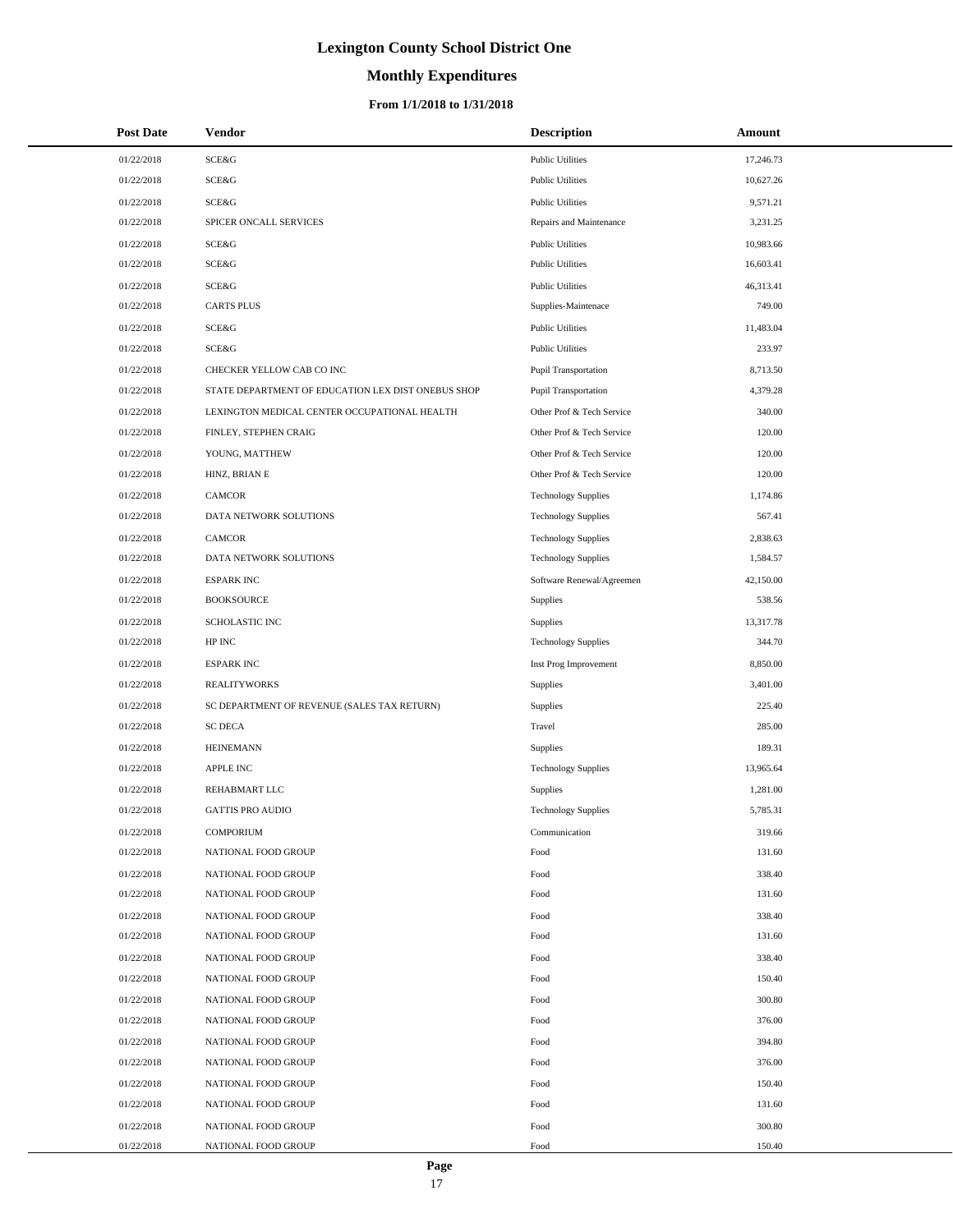# **Monthly Expenditures**

| <b>Post Date</b>         | Vendor                                                                            | Description                                    | Amount           |
|--------------------------|-----------------------------------------------------------------------------------|------------------------------------------------|------------------|
| 01/22/2018               | NATIONAL FOOD GROUP                                                               | Food                                           | 319.60           |
| 01/22/2018               | HERSHEYS ICE CREAM                                                                | Food                                           | 100.44           |
| 01/22/2018               | NATIONAL FOOD GROUP                                                               | Food                                           | 263.20           |
| 01/22/2018               | NATIONAL FOOD GROUP                                                               | Food                                           | 300.80           |
| 01/22/2018               | NATIONAL FOOD GROUP                                                               | Food                                           | 150.40           |
| 01/22/2018               | NATIONAL FOOD GROUP                                                               | Food                                           | 300.80           |
| 01/22/2018               | NATIONAL FOOD GROUP                                                               | Food                                           | 150.40           |
| 01/22/2018               | NATIONAL FOOD GROUP                                                               | Food                                           | 244.40           |
| 01/22/2018               | NATIONAL FOOD GROUP                                                               | Food                                           | 357.20           |
| 01/22/2018               | NATIONAL FOOD GROUP                                                               | Food                                           | 263.20           |
| 01/22/2018               | NATIONAL FOOD GROUP                                                               | Food                                           | 300.80           |
| 01/22/2018               | NATIONAL FOOD GROUP                                                               | Food                                           | 319.60           |
| 01/22/2018               | NATIONAL FOOD GROUP                                                               | Food                                           | 263.20           |
| 01/22/2018               | NATIONAL FOOD GROUP                                                               | Food                                           | 131.60           |
| 01/22/2018               | NATIONAL FOOD GROUP                                                               | Food                                           | 244.40           |
| 01/22/2018               | SMARTPHONE MEDIC LLC                                                              | Pupil Activity                                 | 149.00           |
| 01/22/2018               | SMARTPHONE MEDIC LLC                                                              | Pupil Activity                                 | 297.00           |
| 01/22/2018               | LEXINGTON TECHNOLOGY CENTER                                                       | Pupil Act-Fee/Collection Refnd                 | 200.00           |
| 01/22/2018               | <b>EMPLOYEE</b>                                                                   | Pupil Activity                                 | 349.50           |
| 01/22/2018               | PALMETTO STRINGS                                                                  | Pupil Activity                                 | 800.00           |
| 01/22/2018               | RIDDELL / ALL AMERICAN                                                            | Pupil Activity                                 | 3,416.39         |
| 01/22/2018               | SCHOOL HEALTH CORP                                                                | Pupil Activity                                 | 560.37           |
| 01/22/2018               | COUNTRY CLUB OF LEXINGTON                                                         | Pupil Activity                                 | 750.00           |
| 01/22/2018               | SC BASEBALL COACHES ASSOCIATION                                                   | Pupil Activity                                 | 150.00           |
| 01/22/2018               | <b>INKDROPZ</b>                                                                   | Pupil Activity                                 | 465.45           |
| 01/22/2018               | GREAT AMERICAN OPPORTUNITIES SAVINGS                                              | Pupil Activity                                 | 937.50           |
| 01/22/2018               | <b>BSN SPORTS</b>                                                                 | Pupil Activity                                 | 567.10           |
| 01/23/2018               | <b>APPLE INC</b>                                                                  | <b>Technology Supplies</b>                     | 159.43           |
| 01/23/2018               | FREY SCIENTIFIC                                                                   | Supplies                                       | 143.27           |
| 01/23/2018               | FORMS AND SUPPLY INC (FSI)                                                        | Supplies                                       | 485.65           |
| 01/23/2018               | <b>SC DECA</b>                                                                    | Travel                                         | 190.00           |
| 01/23/2018               | SAFETYKLEEN CORP                                                                  | Repairs and Maintenance                        | 483.58           |
| 01/23/2018               | SC DEPARTMENT OF JUVENILE JUSTICE (FISCAL AFFAIRS)                                | Tuition-LEA                                    | 181.31           |
| 01/23/2018               | <b>BRAINPOP.COM LLC</b>                                                           | Software Renewal/Agreemen                      | 1,795.00         |
| 01/23/2018               | SC DEPARTMENT OF REVENUE (SALES TAX RETURN)                                       | Software Renewal/Agreemen                      | 125.65           |
| 01/23/2018               | <b>BATTELLE FOR KIDS</b>                                                          | Travel                                         | 8,000.00         |
| 01/23/2018               | CENTER FOR RESPONSIVE SCHOOLS INC                                                 | Travel                                         | 796.00           |
| 01/23/2018               | MILONE AND MACBROOM INC                                                           | Other Prof & Tech Service                      | 11,636.50        |
| 01/23/2018               | FERGUSON ENTERPRISES INC FEI 27                                                   | Supplies-Maintenace                            | 644.12           |
| 01/23/2018               | ESTATE MANAGEMENT SERVICES INC                                                    | Repairs and Maintenance                        | 344.19           |
| 01/23/2018               | TERMINIX COMMERCIAL                                                               | Repairs and Maintenance                        | 650.10           |
| 01/23/2018               | <b>WW GRAINGER</b>                                                                | Supplies-Maintenace                            | 185.11           |
| 01/23/2018               | FORMS AND SUPPLY INC (FSI)                                                        | Supplies-Maintenace                            | 121.21           |
| 01/23/2018               | ESTATE MANAGEMENT SERVICES INC                                                    | Repairs and Maintenance                        | 133.18           |
| 01/23/2018               | SMITH AND JONES JANITORIAL SUPPLIES AND EQUIP INC                                 | Supplies-Maintenace                            | 1,061.44         |
| 01/23/2018               | <b>SUPPLY WORKS</b>                                                               | Supplies-Maintenace                            | 809.46           |
| 01/23/2018<br>01/23/2018 | TRITEK FIRE AND SECURITY LLC<br>SMITH AND JONES JANITORIAL SUPPLIES AND EQUIP INC | Repairs and Maintenance<br>Supplies-Maintenace | 396.00<br>503.75 |
|                          |                                                                                   |                                                |                  |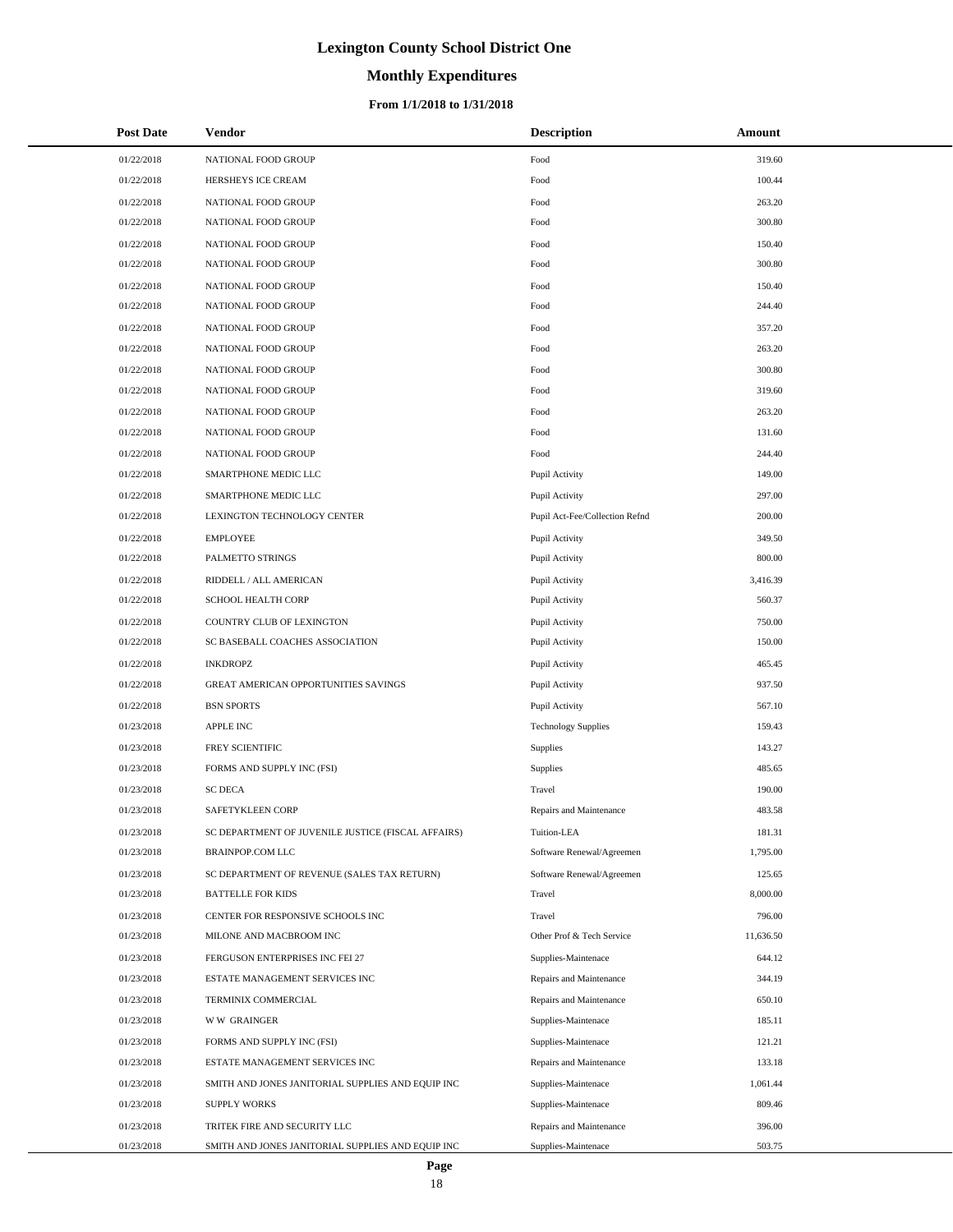# **Monthly Expenditures**

| <b>Post Date</b> | Vendor                                             | <b>Description</b>            | Amount    |  |
|------------------|----------------------------------------------------|-------------------------------|-----------|--|
| 01/23/2018       | P AND S CONSTRUCTION COMPANY INC                   | Repairs and Maintenance       | 910.00    |  |
| 01/23/2018       | SC DEPARTMENT OF ADMINISTRATION                    | Repairs and Maintenance       | 555.43    |  |
| 01/23/2018       | SC DEPARTMENT OF CORRECTIONS                       | Supplies                      | 4,398.00  |  |
| 01/23/2018       | WILFONG, MICHAEL BRIAN                             | Other Prof & Tech Service     | 240.00    |  |
| 01/23/2018       | PINE PRESS OF LEXINGTON INC                        | Printing and Binding          | 378.94    |  |
| 01/23/2018       | <b>READABLE INK</b>                                | Other Prof & Tech Service     | 960.00    |  |
| 01/23/2018       | UPSLOPE SOLUTIONS                                  | Inst Prog Improvement         | 2,895.00  |  |
| 01/23/2018       | <b>APPLE INC</b>                                   | <b>Technology Supplies</b>    | 191.53    |  |
| 01/23/2018       | CDWG ACCT 305089                                   | Supplies                      | 1,459.48  |  |
| 01/23/2018       | <b>FEDEX</b>                                       | Supplies                      | 232.08    |  |
| 01/23/2018       | TELCOM OF SOUTH CAROLINA INC                       | <b>Technology Supplies</b>    | 270.00    |  |
| 01/23/2018       | TELCOM OF SOUTH CAROLINA INC                       | <b>Technology Supplies</b>    | 270.00    |  |
| 01/23/2018       | EMBASSY SUITES CHARLESTON CONVENTION CENTER        | Travel                        | 1,032.60  |  |
| 01/23/2018       | <b>CAMCOR</b>                                      | <b>Technology Supplies</b>    | 1,368.53  |  |
| 01/23/2018       | AMERICAN READING COMPANY INC                       | Supplies                      | 1,375.08  |  |
| 01/23/2018       | THOMPSON TURNER CONSTRUCTION                       | Improv Other Than Bldg        | 52,612.24 |  |
| 01/23/2018       | <b>GS2 ENGINEERING INC</b>                         | Improv Other Than Bldg        | 189.90    |  |
| 01/23/2018       | <b>GS2 ENGINEERING INC</b>                         | Improv Other Than Bldg        | 195.30    |  |
| 01/23/2018       | PINNACLE ARCHITECTURE PA                           | Improv Other Than Bldg        | 23,240.80 |  |
| 01/23/2018       | <b>GS2 ENGINEERING INC</b>                         | Improv Other Than Bldg        | 195.30    |  |
| 01/23/2018       | <b>APPLE INC</b>                                   | Pupil Activity                | 127.33    |  |
| 01/23/2018       | <b>APPLE INC</b>                                   | Pupil Activity                | 2,031.93  |  |
| 01/23/2018       | FORT POTTERY COMPANY LLC                           | Pupil Activity                | 825.25    |  |
| 01/23/2018       | FORT POTTERY COMPANY LLC                           | Pupil Activity                | 429.00    |  |
| 01/23/2018       | WARDS NATURAL SCIENCE EST LLC                      | Pupil Activity                | 1,685.22  |  |
| 01/24/2018       | HOUGHTON MIFFLIN HARCOURT PUBLISHING CO            | Supplies                      | 355.50    |  |
| 01/24/2018       | LIGHTHOUSE CARE CENTER OF AUGUSTA                  | Tuition-LEA                   | 630.00    |  |
| 01/24/2018       | RAPTOR TECHNOLOGIES LLC                            | Supplies                      | 300.00    |  |
| 01/24/2018       | FORMS AND SUPPLY INC (FSI)                         | <b>Supplies</b>               | 217.00    |  |
| 01/24/2018       | USA TESTPREP INC                                   | Software Renewal/Agreemen     | 750.00    |  |
| 01/24/2018       | <b>SC HOSA</b>                                     | Travel                        | 240.00    |  |
| 01/24/2018       | <b>APPLE INC</b>                                   | <b>Technology Supplies</b>    | 159.43    |  |
| 01/24/2018       | HP INC                                             | <b>Technology Supplies</b>    | 1,900.51  |  |
| 01/24/2018       | ORANGEBURG SCHOOL DISTRICT 5 MCCORD CENTER SERVICE | <b>Instructional Services</b> | 2,550.00  |  |
| 01/24/2018       | FOLLETT SCHOOL SOLUTIONS INC                       | <b>Library Books</b>          | 158.87    |  |
| 01/24/2018       | ROTARY CLUB OF LEXINGTON                           | Dues and Fees                 | 400.00    |  |
| 01/24/2018       | AMERICAN ENGINEERING CONSULTANTS INC               | Other Prof & Tech Service     | 870.00    |  |
| 01/24/2018       | MIDCAROLINA ELEC COOP INC                          | <b>Public Utilities</b>       | 40,396.00 |  |
| 01/24/2018       | <b>APPLE INC</b>                                   | <b>Technology Supplies</b>    | 169.06    |  |
| 01/24/2018       | <b>APPLE INC</b>                                   | <b>Technology Supplies</b>    | 169.06    |  |
| 01/24/2018       | APPLE INC                                          | <b>Technology Supplies</b>    | 169.06    |  |
| 01/24/2018       | <b>APPLE INC</b>                                   | <b>Technology Supplies</b>    | 169.06    |  |
| 01/24/2018       | <b>APPLE INC</b>                                   | <b>Technology Supplies</b>    | 253.59    |  |
| 01/24/2018       | APPLE INC                                          | <b>Technology Supplies</b>    | 253.59    |  |
| 01/24/2018       | <b>APPLE INC</b>                                   | <b>Technology Supplies</b>    | 169.06    |  |
| 01/24/2018       | <b>APPLE INC</b>                                   | <b>Technology Supplies</b>    | 253.59    |  |
| 01/24/2018       | DIGITAL OFFICE SOLUTIONS INC                       | Repairs and Maintenance       | 1,086.32  |  |
| 01/24/2018       | APPLE INC                                          | <b>Technology Supplies</b>    | 338.12    |  |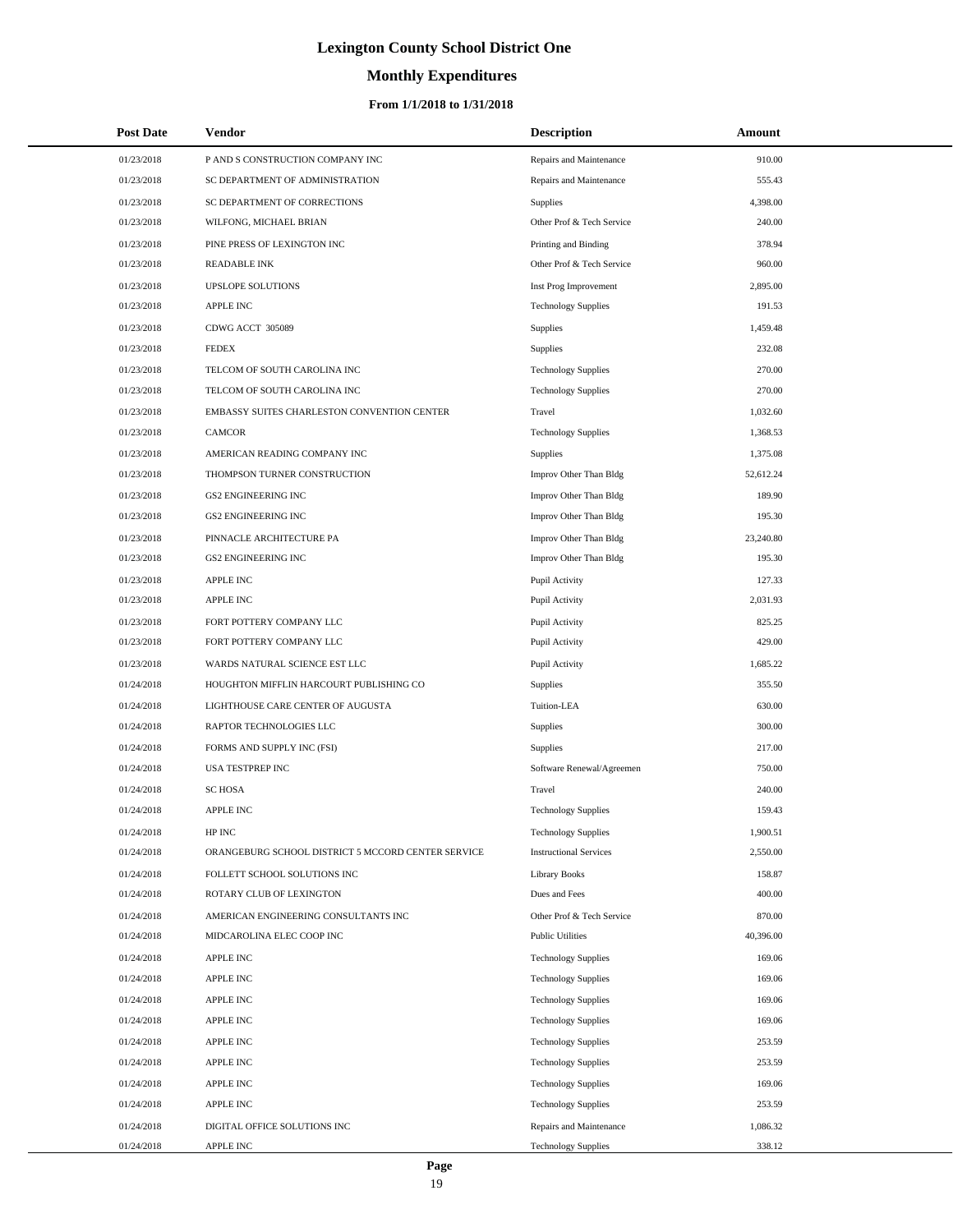# **Monthly Expenditures**

#### **From 1/1/2018 to 1/31/2018**

| <b>Post Date</b> | Vendor                                      | <b>Description</b>        | Amount     |
|------------------|---------------------------------------------|---------------------------|------------|
| 01/24/2018       | <b>HEINEMANN</b>                            | Supplies                  | 21,138.18  |
| 01/24/2018       | LORICK OFFICE PRODUCTS                      | Supplies                  | 6,890.80   |
| 01/24/2018       | AUTISM ACADEMY OF SOUTH CAROLINA            | <b>Pupil Services</b>     | 1,500.00   |
| 01/24/2018       | QBS INC                                     | Inst Prog Improvement     | 325.00     |
| 01/24/2018       | TEACHING STRATEGIES INC                     | Inst Prog Improvement     | 3,300.00   |
| 01/24/2018       | <b>WW GRAINGER</b>                          | Supplies                  | 1,321.00   |
| 01/24/2018       | PAXTON/PATTERSON LLC                        | Supplies                  | 210.00     |
| 01/24/2018       | <b>CULLUM SERVICES INC</b>                  | <b>Building</b>           | 37,407.82  |
| 01/24/2018       | SC DEPARTMENT OF REVENUE (SALES TAX RETURN) | Equipment - Nonexpendable | 815.22     |
| 01/24/2018       | WASHINGTON MUSIC CENTER INC                 | Equipment - Nonexpendable | 11,646.00  |
| 01/24/2018       | AAR OF NORTH CAROLINA INC                   | <b>Building</b>           | 75,603.16  |
| 01/24/2018       | CULLUM SERVICES INC                         | <b>Building</b>           | 101,822.38 |
| 01/24/2018       | CULLUM SERVICES INC                         | <b>Building</b>           | 140,273.80 |
| 01/24/2018       | THOMPSON TURNER CONSTRUCTION                | Improv Other Than Bldg    | 101,653.12 |
| 01/24/2018       | <b>US FOODS</b>                             | Supplies                  | 1,096.83   |
| 01/24/2018       | <b>US FOODS</b>                             | Supplies                  | 901.04     |
| 01/24/2018       | <b>US FOODS</b>                             | <b>Supplies</b>           | 411.33     |
| 01/24/2018       | US FOODS                                    | Supplies                  | 917.79     |
| 01/24/2018       | <b>US FOODS</b>                             | Supplies                  | 466.75     |
| 01/24/2018       | <b>US FOODS</b>                             | Supplies                  | 270.94     |
| 01/24/2018       | <b>US FOODS</b>                             | <b>Supplies</b>           | 340.74     |
| 01/24/2018       | <b>US FOODS</b>                             | Supplies                  | 699.07     |
| 01/24/2018       | <b>US FOODS</b>                             | <b>Supplies</b>           | 455.19     |
| 01/24/2018       | <b>US FOODS</b>                             | <b>Supplies</b>           | 215.97     |
| 01/24/2018       | <b>US FOODS</b>                             | <b>Supplies</b>           | 351.77     |
| 01/24/2018       | US FOODS                                    | Supplies                  | 1,780.09   |
| 01/24/2018       | <b>US FOODS</b>                             | Supplies                  | 251.64     |
| 01/24/2018       | <b>US FOODS</b>                             | Supplies                  | 963.36     |
| 01/24/2018       | <b>US FOODS</b>                             | Supplies                  | 616.72     |
| 01/24/2018       | US FOODS                                    | Supplies                  | 420.67     |
| 01/24/2018       | <b>US FOODS</b>                             | Supplies                  | 468.96     |
| 01/24/2018       | <b>US FOODS</b>                             | Supplies                  | 663.73     |
| 01/24/2018       | <b>US FOODS</b>                             | Supplies                  | 667.15     |
| 01/24/2018       | <b>US FOODS</b>                             | Supplies                  | 480.90     |
| 01/24/2018       | <b>US FOODS</b>                             | <b>Supplies</b>           | 737.88     |
| 01/24/2018       | <b>US FOODS</b>                             | Supplies                  | 915.39     |
| 01/24/2018       | <b>US FOODS</b>                             | Supplies                  | 277.50     |
| 01/24/2018       | US FOODS                                    | <b>Supplies</b>           | 1,191.65   |
| 01/24/2018       | <b>US FOODS</b>                             | <b>Supplies</b>           | 269.98     |
| 01/24/2018       | US FOODS                                    | <b>Supplies</b>           | 335.48     |
| 01/24/2018       | <b>US FOODS</b>                             | Supplies                  | 592.81     |
| 01/24/2018       | <b>US FOODS</b>                             | <b>Supplies</b>           | 508.85     |
| 01/24/2018       | SMARTPHONE MEDIC LLC                        | Pupil Activity            | 447.00     |
| 01/24/2018       | PALMETTO STRINGS                            | Pupil Activity            | 400.00     |
| 01/24/2018       | ALEPH OBJECTS INC                           | Pupil Activity            | 261.25     |
| 01/24/2018       | REED, JOHN MARCUS                           | Pupil Activity            | 105.00     |
| 01/24/2018       | RITTER, WILLIAM KEITH                       | Pupil Activity            | 107.70     |
| 01/24/2018       | THOMPSON, MARCO                             | Pupil Activity            | 104.10     |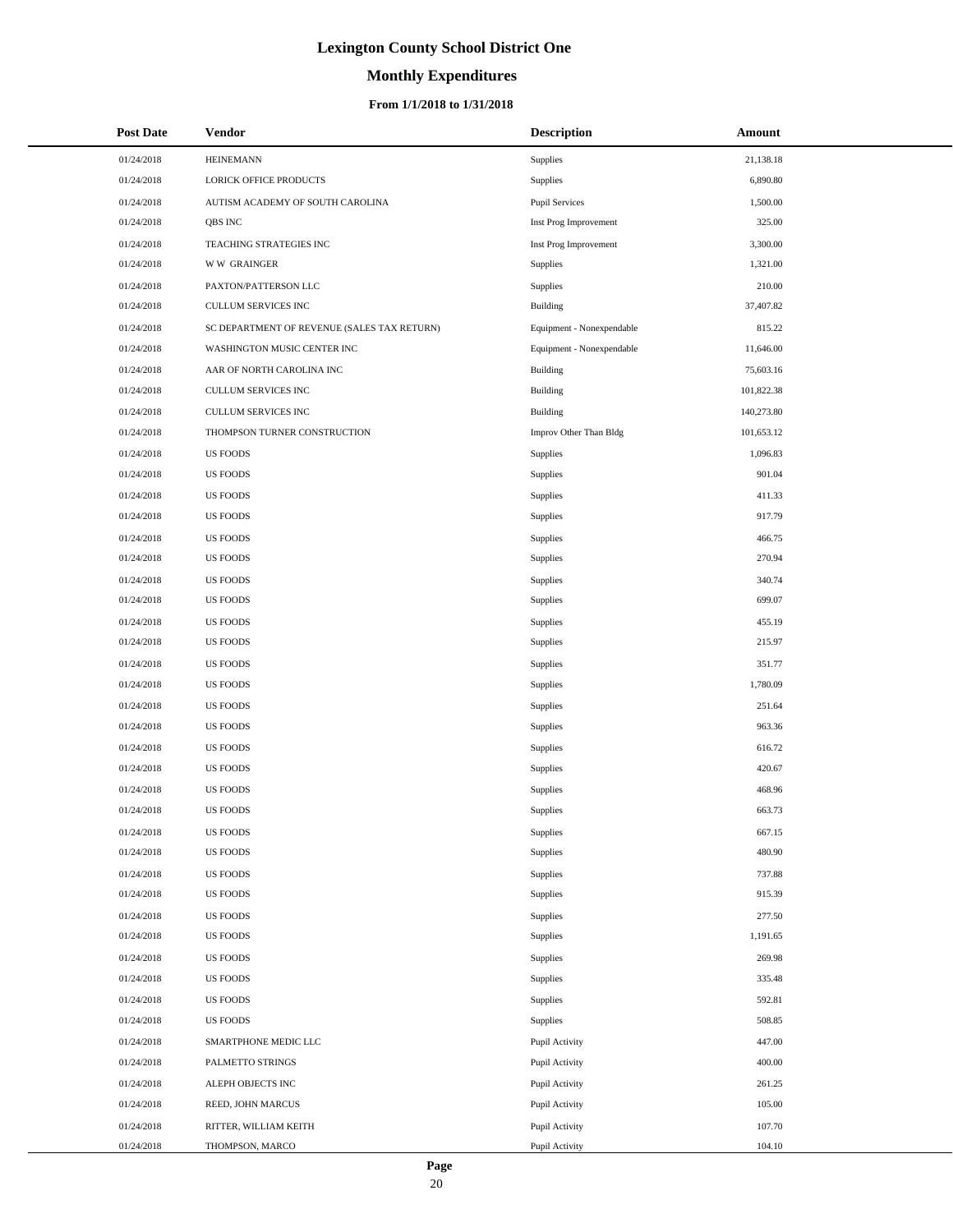# **Monthly Expenditures**

#### **From 1/1/2018 to 1/31/2018**

| <b>Post Date</b> | <b>Vendor</b>                                   | <b>Description</b>          | Amount   |
|------------------|-------------------------------------------------|-----------------------------|----------|
| 01/24/2018       | COOPER, JOEL L                                  | Pupil Activity              | 120.00   |
| 01/24/2018       | FINLEY, STEPHEN CRAIG                           | Pupil Activity              | 120.00   |
| 01/24/2018       | JOHNSON, ERIC V                                 | Pupil Activity              | 127.50   |
| 01/24/2018       | MORRIS, ZOBLE                                   | Pupil Activity              | 114.90   |
| 01/24/2018       | <b>OSBORNE, ARTHUR</b>                          | Pupil Activity              | 114.90   |
| 01/24/2018       | ABNEY, CHARLIE R                                | Pupil Activity              | 114.90   |
| 01/24/2018       | CUMMINGS, KEVIN                                 | Pupil Activity              | 101.40   |
| 01/24/2018       | DURRELL, RONALD G                               | Pupil Activity              | 101.40   |
| 01/24/2018       | ROBINSON, LAMAZ                                 | Pupil Activity              | 114.90   |
| 01/24/2018       | THOMPSON, MARCO                                 | Pupil Activity              | 104.10   |
| 01/24/2018       | COMBS, OBIE                                     | Pupil Activity              | 107.70   |
| 01/24/2018       | CHURCH, ELIZABETH J                             | Pupil Activity              | 300.00   |
| 01/24/2018       | WISEMAN, DARREN MARK                            | Pupil Activity              | 180.00   |
| 01/24/2018       | PHILLIPS, AARON M                               | Pupil Activity              | 271.50   |
| 01/24/2018       | <b>BSN SPORTS</b>                               | Pupil Activity              | 1,140.57 |
| 01/25/2018       | SCHOOL SPECIALTY INC                            | Supplies                    | 134.88   |
| 01/25/2018       | US INK AND TONER INC                            | Supplies                    | 656.50   |
| 01/25/2018       | US INK AND TONER INC                            | Supplies                    | 169.24   |
| 01/25/2018       | PECKNEL MUSIC CO INC                            | Supplies                    | 359.80   |
| 01/25/2018       | PROJECT ADVENTURE INC                           | Travel                      | 755.00   |
| 01/25/2018       | <b>EMPLOYEE</b>                                 | Travel                      | 111.28   |
| 01/25/2018       | <b>EMPLOYEE</b>                                 | Travel                      | 234.66   |
| 01/25/2018       | <b>EMPLOYEE</b>                                 | Travel                      | 116.36   |
| 01/25/2018       | <b>EMPLOYEE</b>                                 | Travel                      | 295.05   |
| 01/25/2018       | COBB PEDIATRIC THERAPY SERIVCES                 | Other Prof & Tech Service   | 7,040.25 |
| 01/25/2018       | <b>EMPLOYEE</b>                                 | Travel                      | 113.96   |
| 01/25/2018       | <b>EMPLOYEE</b>                                 | Travel                      | 117.86   |
| 01/25/2018       | <b>EMPLOYEE</b>                                 | Travel                      | 109.25   |
| 01/25/2018       | <b>EMPLOYEE</b>                                 | Travel                      | 132.95   |
| 01/25/2018       | NSTA NATIONAL SCIENCE TEACHERS ASSOCIATION      | Travel                      | 285.00   |
| 01/25/2018       | SC ASSOCIATION EDUCATIONAL OFFICE PROFESSIONALS | Travel                      | 200.00   |
| 01/25/2018       | <b>EMPLOYEE</b>                                 | Travel                      | 114.49   |
| 01/25/2018       | SIMPLEXGRINNELL                                 | Repairs and Maintenance     | 312.00   |
| 01/25/2018       | SIMPLEXGRINNELL                                 | Repairs and Maintenance     | 864.00   |
| 01/25/2018       | SIMPLEXGRINNELL                                 | Repairs and Maintenance     | 396.00   |
| 01/25/2018       | SIMPLEXGRINNELL                                 | Repairs and Maintenance     | 2,304.00 |
| 01/25/2018       | SIMPLEXGRINNELL                                 | Repairs and Maintenance     | 648.00   |
| 01/25/2018       | MANSFIELD OIL CO OF GAINESVILLE INC             | <b>Pupil Transportation</b> | 1,042.41 |
| 01/25/2018       | <b>EMPLOYEE</b>                                 | Travel                      | 303.88   |
| 01/25/2018       | <b>EMPLOYEE</b>                                 | Travel                      | 257.87   |
| 01/25/2018       | PARKER, NICHOLAS                                | Other Prof & Tech Service   | 120.00   |
| 01/25/2018       | FINLEY, STEPHEN CRAIG                           | Other Prof & Tech Service   | 120.00   |
| 01/25/2018       | <b>EMPLOYEE</b>                                 | Travel                      | 231.12   |
| 01/25/2018       | DIGITAL OFFICE SOLUTIONS INC                    | Repairs and Maintenance     | 865.12   |
| 01/25/2018       | DIGITAL OFFICE SOLUTIONS INC                    | Repairs and Maintenance     | 335.31   |
| 01/25/2018       | DIGITAL OFFICE SOLUTIONS INC                    | Repairs and Maintenance     | 387.55   |
| 01/25/2018       | DIGITAL OFFICE SOLUTIONS INC                    | Repairs and Maintenance     | 229.66   |
| 01/25/2018       | DIGITAL OFFICE SOLUTIONS INC                    | Repairs and Maintenance     | 507.93   |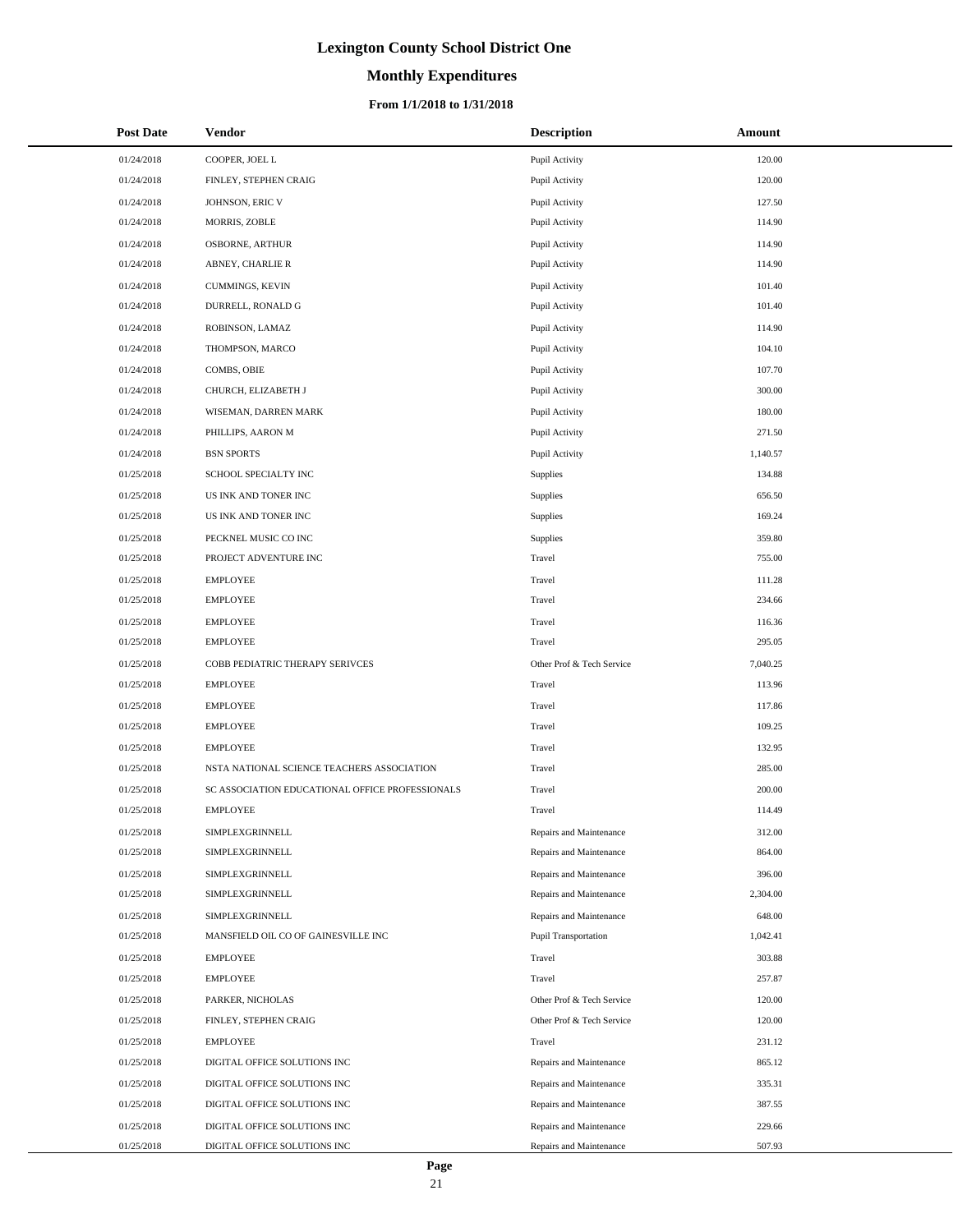# **Monthly Expenditures**

#### **From 1/1/2018 to 1/31/2018**

| <b>Post Date</b> | Vendor                                         | <b>Description</b>         | Amount    |
|------------------|------------------------------------------------|----------------------------|-----------|
| 01/25/2018       | DIGITAL OFFICE SOLUTIONS INC                   | Repairs and Maintenance    | 1,326.47  |
| 01/25/2018       | DIGITAL OFFICE SOLUTIONS INC                   | Repairs and Maintenance    | 372.62    |
| 01/25/2018       | DIGITAL OFFICE SOLUTIONS INC                   | Repairs and Maintenance    | 799.40    |
| 01/25/2018       | DIGITAL OFFICE SOLUTIONS INC                   | Repairs and Maintenance    | 537.17    |
| 01/25/2018       | DIGITAL OFFICE SOLUTIONS INC                   | Repairs and Maintenance    | 491.38    |
| 01/25/2018       | TELCOM OF SOUTH CAROLINA INC                   | <b>Technology Supplies</b> | 270.00    |
| 01/25/2018       | DIGITAL OFFICE SOLUTIONS INC                   | Repairs and Maintenance    | 608.54    |
| 01/25/2018       | DIGITAL OFFICE SOLUTIONS INC                   | Repairs and Maintenance    | 286.48    |
| 01/25/2018       | TEACHERS COLLEGE READING AND WRITING PROJECT   | Travel                     | 1,300.00  |
| 01/25/2018       | <b>EMPLOYEE</b>                                | Travel                     | 123.00    |
| 01/25/2018       | <b>EMPLOYEE</b>                                | Travel                     | 114.76    |
| 01/25/2018       | <b>ANOTHER PRINTER</b>                         | Printing and Binding       | 2,481.64  |
| 01/25/2018       | SCHOOL SPECIALTY INC                           | Supplies                   | 189.12    |
| 01/25/2018       | STETSON AND ASSOCIATES                         | Supplies                   | 1,123.50  |
| 01/25/2018       | ALFRED WILLIAMS AND CO                         | Repairs and Maintenance    | 600.00    |
| 01/25/2018       | ALFRED WILLIAMS AND CO                         | Supplies                   | 12,978.96 |
| 01/25/2018       | <b>BSN SPORTS</b>                              | Pupil Activity             | 1,450.66  |
| 01/25/2018       | RESILITE SPORTS PRODUCTS INC                   | Pupil Activity             | 1,240.00  |
| 01/25/2018       | <b>BSN SPORTS</b>                              | Pupil Activity             | 571.38    |
| 01/25/2018       | MODERN TURF INC                                | Pupil Activity             | 2,450.00  |
| 01/25/2018       | LUGOFF ELGIN HIGH SCHOOL                       | Pupil Activity             | 170.00    |
| 01/26/2018       | <b>LEARNING A-Z</b>                            | Software Renewal/Agreemen  | 107.71    |
| 01/26/2018       | <b>LEARNING A-Z</b>                            | Software Renewal/Agreemen  | 2,699.98  |
| 01/26/2018       | DELL COMPUTERS                                 | Supplies                   | 241.50    |
| 01/26/2018       | <b>LEARNING A-Z</b>                            | Software Renewal/Agreemen  | 2,394.99  |
| 01/26/2018       | FORMS AND SUPPLY INC (FSI)                     | Supplies                   | 107.96    |
| 01/26/2018       | FORMS AND SUPPLY INC (FSI)                     | Supplies                   | 122.99    |
| 01/26/2018       | SC MUSIC EDUCATORS ASSOCIATION CHORAL DIVISION | Pupil Transportation       | 180.00    |
| 01/26/2018       | <b>EMPLOYEE</b>                                | Travel                     | 326.19    |
| 01/26/2018       | <b>EMPLOYEE</b>                                | Travel                     | 326.19    |
| 01/26/2018       | <b>EMPLOYEE</b>                                | Travel                     | 326.19    |
| 01/26/2018       | <b>EMPLOYEE</b>                                | Travel                     | 326.19    |
| 01/26/2018       | EMPLOYEE                                       | Travel                     | 231.72    |
| 01/26/2018       | <b>EMPLOYEE</b>                                | Travel                     | 326.58    |
| 01/26/2018       | US INK AND TONER INC                           | Supplies                   | 1,206.75  |
| 01/26/2018       | EMPLOYEE                                       | Travel                     | 571.80    |
| 01/26/2018       | <b>EMPLOYEE</b>                                | Travel                     | 736.58    |
| 01/26/2018       | EMPLOYEE                                       | Travel                     | 278.88    |
| 01/26/2018       | <b>EMPLOYEE</b>                                | Travel                     | 409.25    |
| 01/26/2018       | <b>EMPLOYEE</b>                                | Travel                     | 483.00    |
| 01/26/2018       | <b>BELL, ERIC DAVID</b>                        | Other Prof & Tech Service  | 450.00    |
| 01/26/2018       | MOSQUERA, JOANNE                               | Other Prof & Tech Service  | 400.00    |
| 01/26/2018       | DELL COMPUTERS                                 | <b>Technology Supplies</b> | 615.77    |
| 01/26/2018       | CERTIFIED TRANSLATION SERVICES                 | Other Prof & Tech Service  | 130.02    |
| 01/26/2018       | <b>EMPLOYEE</b>                                | Travel                     | 379.32    |
| 01/26/2018       | EMPLOYEE                                       | Travel                     | 254.50    |
| 01/26/2018       | EMPLOYEE                                       | Travel                     | 364.13    |
| 01/26/2018       | EMPLOYEE                                       | Travel                     | 258.57    |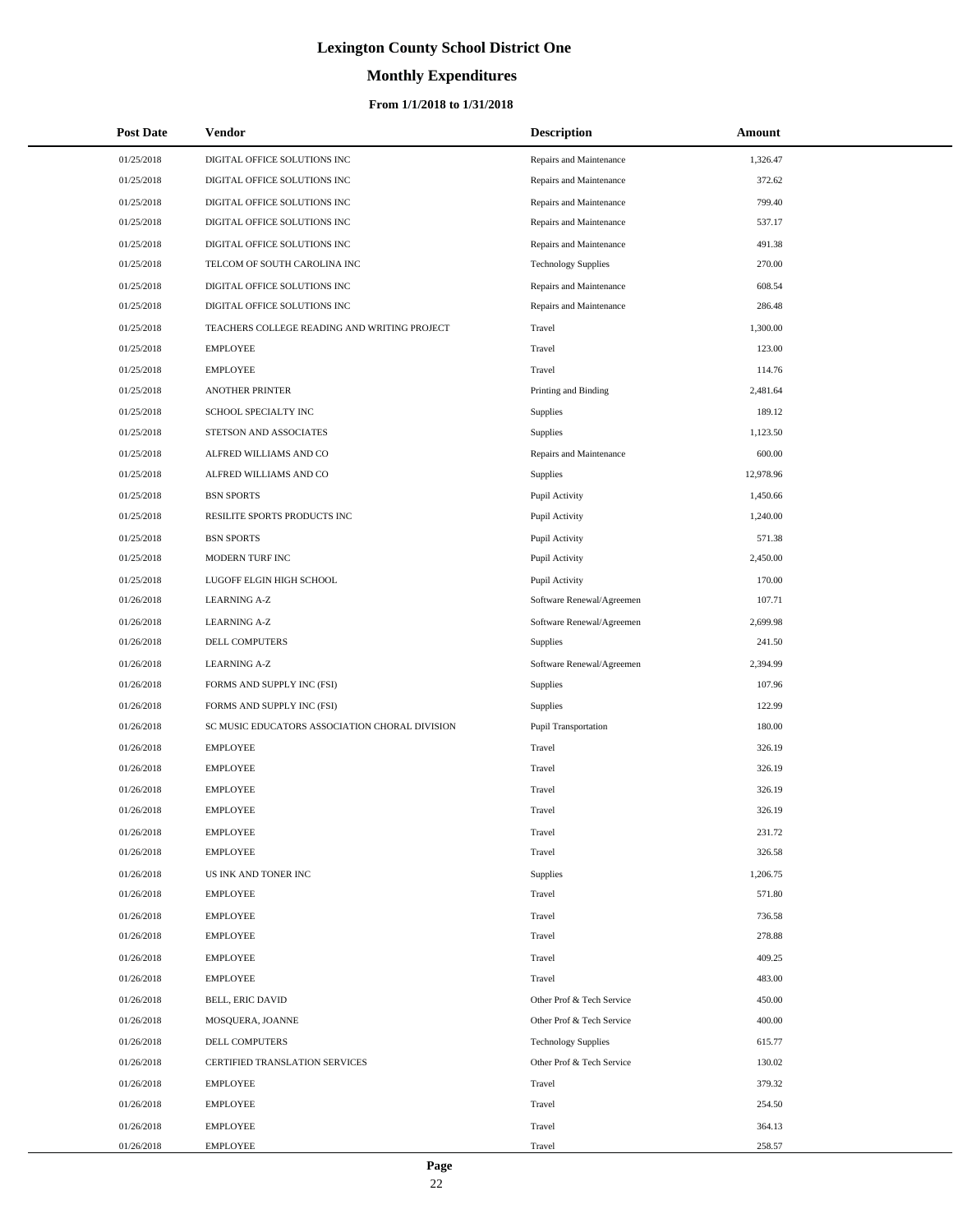# **Monthly Expenditures**

#### **From 1/1/2018 to 1/31/2018**

| <b>Post Date</b> | Vendor                                      | <b>Description</b>         | Amount   |  |
|------------------|---------------------------------------------|----------------------------|----------|--|
| 01/26/2018       | KASARJIAN, LINDA ANN                        | Inst Prog Improvement      | 650.00   |  |
| 01/26/2018       | ROTARY CLUB OF LEXINGTON                    | Dues and Fees              | 180.00   |  |
| 01/26/2018       | <b>EMPLOYEE</b>                             | Travel                     | 259.22   |  |
| 01/26/2018       | POWER SCHOOL GROUP LLC                      | Software Renewal/Agreemen  | 210.00   |  |
| 01/26/2018       | FERGUSON ENTERPRISES INC FEI 27             | Supplies-Maintenace        | 2,139.94 |  |
| 01/26/2018       | MASTERCRAFT RENOVATION SYSTEMS LLC          | Supplies-Maintenace        | 566.00   |  |
| 01/26/2018       | AMERICAN MATERIALS COMPANY LLC              | Supplies-Maintenace        | 2,447.39 |  |
| 01/26/2018       | <b>BELCO</b>                                | Supplies-Maintenace        | 342.40   |  |
| 01/26/2018       | SIMPLEXGRINNELL                             | Supplies-Maintenace        | 335.00   |  |
| 01/26/2018       | PALMETTO PROPANE                            | Energy                     | 1,079.00 |  |
| 01/26/2018       | <b>SUPPLY WORKS</b>                         | Supplies-Maintenace        | 404.73   |  |
| 01/26/2018       | ACE GLASS CO INC                            | Repairs and Maintenance    | 1,623.72 |  |
| 01/26/2018       | SIMPLEXGRINNELL                             | Supplies-Maintenace        | 335.00   |  |
| 01/26/2018       | <b>EMPLOYEE</b>                             | Travel                     | 289.13   |  |
| 01/26/2018       | <b>EMPLOYEE</b>                             | Travel                     | 329.40   |  |
| 01/26/2018       | POWER SCHOOL GROUP LLC                      | Software Renewal/Agreemen  | 9,736.45 |  |
| 01/26/2018       | DIGITAL OFFICE SOLUTIONS INC                | Repairs and Maintenance    | 888.96   |  |
| 01/26/2018       | DIGITAL OFFICE SOLUTIONS INC                | Repairs and Maintenance    | 327.36   |  |
| 01/26/2018       | <b>ANOTHER PRINTER</b>                      | Supplies                   | 1,367.40 |  |
| 01/26/2018       | <b>EMPLOYEE</b>                             | Travel                     | 434.10   |  |
| 01/26/2018       | <b>EMPLOYEE</b>                             | Travel                     | 618.75   |  |
| 01/26/2018       | SHAMPY, MADELAINE DAISY                     | Other Prof & Tech Service  | 200.00   |  |
| 01/26/2018       | <b>EMPLOYEE</b>                             | Travel                     | 235.38   |  |
| 01/26/2018       | DON JOHNSTON INC                            | <b>Supplies</b>            | 2,307.72 |  |
| 01/26/2018       | SC DEPARTMENT OF REVENUE (SALES TAX RETURN) | <b>Supplies</b>            | 146.79   |  |
| 01/26/2018       | DON JOHNSTON INC                            | <b>Technology Supplies</b> | 537.00   |  |
| 01/26/2018       | <b>GS2 ENGINEERING INC</b>                  | Improv Other Than Bldg     | 5,680.20 |  |
| 01/26/2018       | SCHOOL SPECIALTY INC                        | Supplies                   | 270.39   |  |
| 01/26/2018       | <b>SHRED WITH US</b>                        | Other Prof & Tech Service  | 137.50   |  |
| 01/26/2018       | EARTHGRAINS BAKING COMPANIES INC            | <b>Bread</b>               | 160.00   |  |
| 01/26/2018       | BORDEN DAIRY CO OF SC LLC                   | Milk                       | 612.49   |  |
| 01/26/2018       | BORDEN DAIRY CO OF SC LLC                   | Milk                       | 692.06   |  |
| 01/26/2018       | BORDEN DAIRY CO OF SC LLC                   | Milk                       | 513.35   |  |
| 01/26/2018       | BORDEN DAIRY CO OF SC LLC                   | Milk                       | 1,329.16 |  |
| 01/26/2018       | BORDEN DAIRY CO OF SC LLC                   | Milk                       | 683.43   |  |
| 01/26/2018       | BORDEN DAIRY CO OF SC LLC                   | Milk                       | 1,587.80 |  |
| 01/26/2018       | BORDEN DAIRY CO OF SC LLC                   | Milk                       | 365.81   |  |
| 01/26/2018       | BORDEN DAIRY CO OF SC LLC                   | Milk                       | 562.08   |  |
| 01/26/2018       | BORDEN DAIRY CO OF SC LLC                   | Milk                       | 1,470.10 |  |
| 01/26/2018       | BORDEN DAIRY CO OF SC LLC                   | Milk                       | 965.74   |  |
| 01/26/2018       | EARTHGRAINS BAKING COMPANIES INC            | <b>Bread</b>               | 115.00   |  |
| 01/26/2018       | BORDEN DAIRY CO OF SC LLC                   | Milk                       | 1,380.04 |  |
| 01/26/2018       | BORDEN DAIRY CO OF SC LLC                   | Milk                       | 507.48   |  |
| 01/26/2018       | BORDEN DAIRY CO OF SC LLC                   | Milk                       | 607.70   |  |
| 01/26/2018       | BORDEN DAIRY CO OF SC LLC                   | Milk                       | 521.08   |  |
| 01/26/2018       | BORDEN DAIRY CO OF SC LLC                   | Milk                       | 719.71   |  |
| 01/26/2018       | BORDEN DAIRY CO OF SC LLC                   | Milk                       | 877.92   |  |
| 01/26/2018       | BORDEN DAIRY CO OF SC LLC                   | Milk                       | 637.20   |  |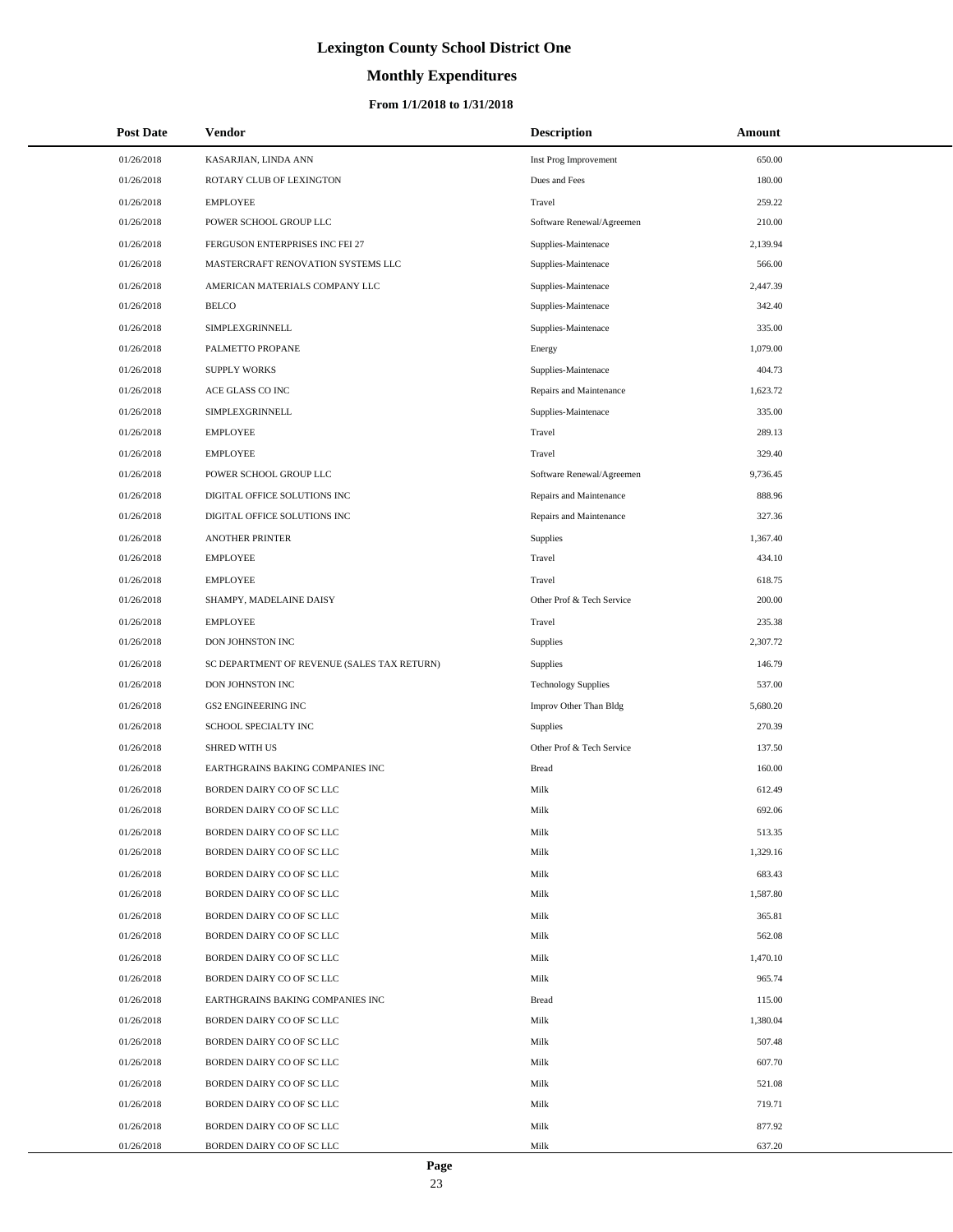# **Monthly Expenditures**

#### **From 1/1/2018 to 1/31/2018**

| <b>Post Date</b> | Vendor                                            | <b>Description</b>         | <b>Amount</b> |
|------------------|---------------------------------------------------|----------------------------|---------------|
| 01/26/2018       | BORDEN DAIRY CO OF SC LLC                         | Milk                       | 1,150.93      |
| 01/26/2018       | BORDEN DAIRY CO OF SC LLC                         | Milk                       | 490.34        |
| 01/26/2018       | BORDEN DAIRY CO OF SC LLC                         | Milk                       | 740.33        |
| 01/26/2018       | BORDEN DAIRY CO OF SC LLC                         | Milk                       | 602.97        |
| 01/26/2018       | BORDEN DAIRY CO OF SC LLC                         | Milk                       | 1,105.14      |
| 01/26/2018       | BORDEN DAIRY CO OF SC LLC                         | Milk                       | 775.81        |
| 01/26/2018       | BORDEN DAIRY CO OF SC LLC                         | Milk                       | 585.56        |
| 01/26/2018       | BORDEN DAIRY CO OF SC LLC                         | Milk                       | 534.24        |
| 01/26/2018       | BORDEN DAIRY CO OF SC LLC                         | Milk                       | 835.99        |
| 01/26/2018       | BORDEN DAIRY CO OF SC LLC                         | Milk                       | 177.90        |
| 01/26/2018       | BORDEN DAIRY CO OF SC LLC                         | Milk                       | 863.96        |
| 01/26/2018       | BORDEN DAIRY CO OF SC LLC                         | Milk                       | 718.60        |
| 01/26/2018       | <b>LEARNING A-Z</b>                               | Pupil Activity             | 380.79        |
| 01/26/2018       | PLEASANT HILL ELEMENTARY SCHOOL                   | Pupil Activity             | 440.00        |
| 01/26/2018       | FORMS AND SUPPLY INC (FSI)                        | Pupil Activity             | 2,751.20      |
| 01/26/2018       | <b>T AND T SPORTS</b>                             | Pupil Activity             | 2,632.20      |
| 01/26/2018       | <b>BSN SPORTS</b>                                 | Pupil Activity             | 823.90        |
| 01/26/2018       | <b>IRMO HIGH SCHOOL</b>                           | Pupil Activity             | 200.00        |
| 01/26/2018       | SC BASEBALL COACHES ASSOCIATION                   | Pupil Activity             | 300.00        |
| 01/26/2018       | <b>BSN SPORTS</b>                                 | Pupil Activity             | 342.40        |
| 01/26/2018       | MSC INDUSTRIAL SUPPLY CO                          | <b>Supplies</b>            | 2,393.75      |
| 01/29/2018       | DELL COMPUTERS                                    | <b>Supplies</b>            | 2,387.41      |
| 01/29/2018       | FORMS AND SUPPLY INC (FSI)                        | <b>Supplies</b>            | 1,439.15      |
| 01/29/2018       | DISCOVERY EDUCATION INC                           | Software Renewal/Agreemen  | 3,096.00      |
| 01/29/2018       | SC DEPARTMENT OF REVENUE (SALES TAX RETURN)       | Software Renewal/Agreemen  | 216.72        |
| 01/29/2018       | US INK AND TONER INC                              | Supplies                   | 1,219.98      |
| 01/29/2018       | DISCOVERY EDUCATION INC                           | Software Renewal/Agreemen  | 3,096.00      |
| 01/29/2018       | SC DEPARTMENT OF REVENUE (SALES TAX RETURN)       | Software Renewal/Agreemen  | 216.72        |
| 01/29/2018       | US INK AND TONER INC                              | <b>Supplies</b>            | 112.79        |
| 01/29/2018       | <b>EMPLOYEE</b>                                   | Travel                     | 240.92        |
| 01/29/2018       | DELL COMPUTERS                                    | Supplies                   | 222.43        |
| 01/29/2018       | FORMS AND SUPPLY INC (FSI)                        | Supplies                   | 140.44        |
| 01/29/2018       | HP INC                                            | <b>Technology Supplies</b> | 255.98        |
| 01/29/2018       | SWEETWATER MUSIC EDUCATION TECHNOLOGY             | <b>Supplies</b>            | 699.99        |
| 01/29/2018       | SCHOOL SPECIALTY INC                              | <b>Supplies</b>            | 112.85        |
| 01/29/2018       | MASSTAR SIGNS INC                                 | <b>Supplies</b>            | 668.75        |
| 01/29/2018       | <b>EBSCO</b>                                      | Periodicals                | 115.43        |
| 01/29/2018       | FOLLETT SCHOOL SOLUTIONS INC                      | <b>Library Books</b>       | 508.26        |
| 01/29/2018       | DISCOUNT MAGAZINE SUBSCRIPTION SERVICE INC        | Periodicals                | 1,136.19      |
| 01/29/2018       | <b>EMPLOYEE</b>                                   | Travel                     | 151.67        |
| 01/29/2018       | INTERNATIONAL BACCALAUREATE ORGANIZATION          | Travel-Teacher Staff Dev   | 744.00        |
| 01/29/2018       | DIGITAL PROMISE                                   | Dues and Fees              | 2,500.00      |
| 01/29/2018       | ROTARY CLUB OF LEXINGTON                          | Dues and Fees              | 360.00        |
| 01/29/2018       | NASSP CONVENTION (NATIONAL ASSOC OF SECONDARY SCH | Dues and Fees              | 500.00        |
| 01/29/2018       | <b>EMPLOYEE</b>                                   | Travel                     | 173.50        |
| 01/29/2018       | GILBERTSUMMIT RURAL WATER DISTRICT                | <b>Public Utilities</b>    | 1,107.61      |
| 01/29/2018       | GILBERTSUMMIT RURAL WATER DISTRICT                | <b>Public Utilities</b>    | 732.12        |
| 01/29/2018       | SOUTHEASTERN PAPER                                | Supplies-Maintenace        | 585.50        |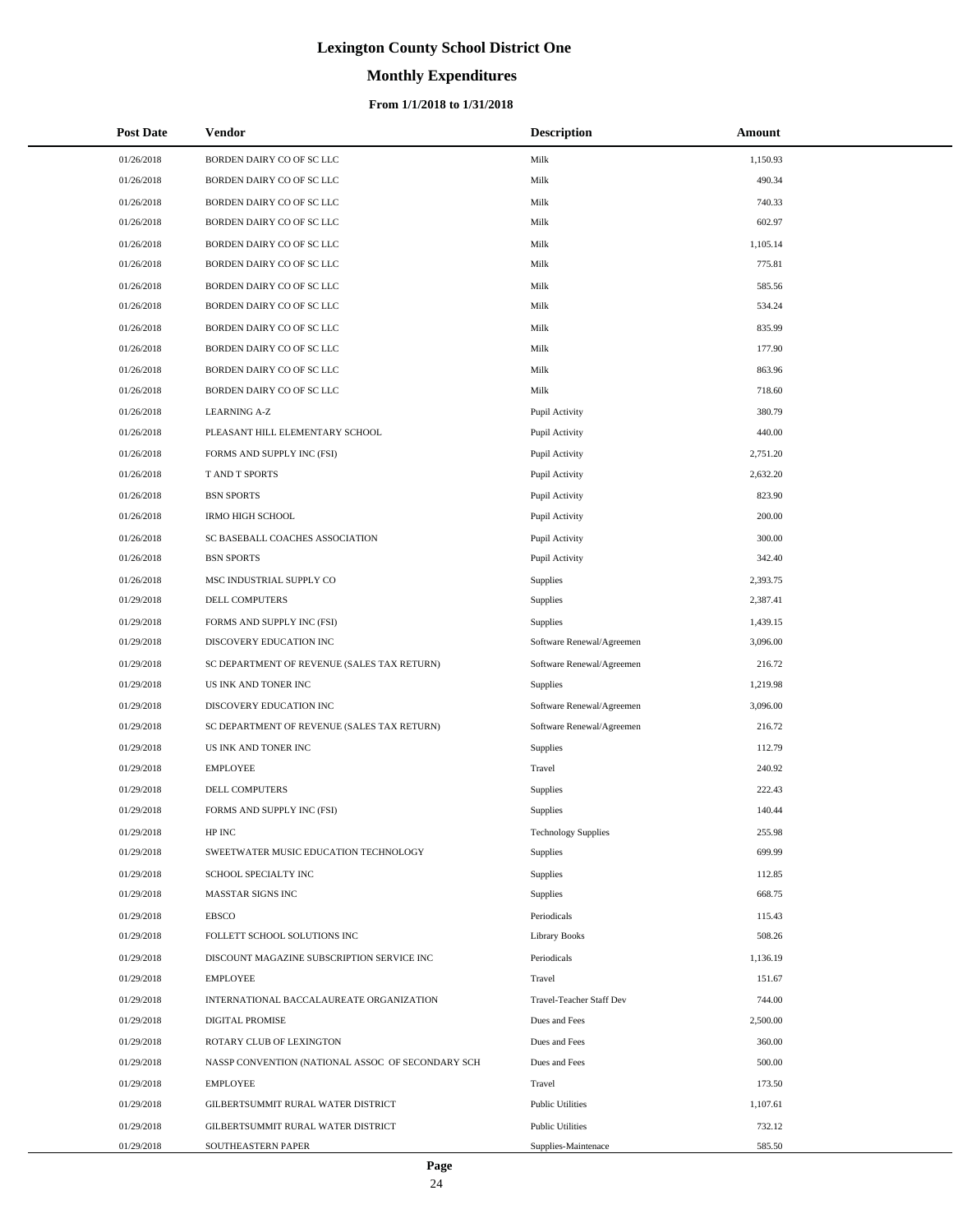# **Monthly Expenditures**

#### **From 1/1/2018 to 1/31/2018**

| <b>Post Date</b> | Vendor                                      | <b>Description</b>         | Amount     |
|------------------|---------------------------------------------|----------------------------|------------|
| 01/29/2018       | SOUTHEASTERN PAPER                          | Supplies-Maintenace        | 1,201.82   |
| 01/29/2018       | GILBERTSUMMIT RURAL WATER DISTRICT          | <b>Public Utilities</b>    | 415.62     |
| 01/29/2018       | SOUTHEASTERN PAPER                          | Supplies-Maintenace        | 385.20     |
| 01/29/2018       | GILBERTSUMMIT RURAL WATER DISTRICT          | <b>Public Utilities</b>    | 663.02     |
| 01/29/2018       | SOUTHEASTERN PAPER                          | Supplies-Maintenace        | 934.75     |
| 01/29/2018       | GILBERTSUMMIT RURAL WATER DISTRICT          | <b>Public Utilities</b>    | 461.13     |
| 01/29/2018       | BAZEMORE'S AUTO AND TRUCK                   | Repairs and Maintenance    | 2,195.34   |
| 01/29/2018       | LEXINGTON PRINTING LLC                      | Printing and Binding       | 1,657.43   |
| 01/29/2018       | DIGITAL OFFICE SOLUTIONS INC                | Repairs and Maintenance    | 1,035.08   |
| 01/29/2018       | DIGITAL OFFICE SOLUTIONS INC                | Repairs and Maintenance    | 306.89     |
| 01/29/2018       | DIGITAL OFFICE SOLUTIONS INC                | Repairs and Maintenance    | 311.53     |
| 01/29/2018       | DIGITAL OFFICE SOLUTIONS INC                | Repairs and Maintenance    | 375.47     |
| 01/29/2018       | DIGITAL OFFICE SOLUTIONS INC                | Repairs and Maintenance    | 369.67     |
| 01/29/2018       | DIGITAL OFFICE SOLUTIONS INC                | Repairs and Maintenance    | 135.25     |
| 01/29/2018       | DIGITAL OFFICE SOLUTIONS INC                | Repairs and Maintenance    | 794.51     |
| 01/29/2018       | DIGITAL OFFICE SOLUTIONS INC                | Repairs and Maintenance    | 857.79     |
| 01/29/2018       | SCHOOL SPECIALTY INC                        | <b>Supplies</b>            | 1,986.75   |
| 01/29/2018       | HOUGHTON MIFFLIN HARCOURT PUBLISHING CO     | Supplies                   | 1,351.09   |
| 01/29/2018       | <b>BUSINESS SERVICES</b>                    | Supplies                   | 6,573.60   |
| 01/29/2018       | MOORE MEDICAL CORP                          | Supplies                   | 538.07     |
| 01/29/2018       | CHANNING BETE COMPANY                       | Supplies                   | 530.00     |
| 01/29/2018       | HP INC                                      | <b>Technology Supplies</b> | 1,368.99   |
| 01/29/2018       | ALEPH OBJECTS INC                           | <b>Technology Supplies</b> | 2,375.00   |
| 01/29/2018       | SC DEPARTMENT OF REVENUE (SALES TAX RETURN) | <b>Technology Supplies</b> | 166.25     |
| 01/29/2018       | LEARNING WITHOUT TEARS                      | Supplies                   | 389.48     |
| 01/29/2018       | SCHOOL SPECIALTY INC                        | Supplies                   | 173.28     |
| 01/29/2018       | JUMPER CARTER SEASE ARCHITECTS P A          | Building                   | 884,474.60 |
| 01/29/2018       | <b>GS2 ENGINEERING INC</b>                  | Improv Other Than Bldg     | 1,157.20   |
| 01/29/2018       | SYSCO FOOD SERV OF COLUMBIA                 | Food                       | 16,629.74  |
| 01/29/2018       | EARTHGRAINS BAKING COMPANIES INC            | <b>Bread</b>               | 365.00     |
| 01/29/2018       | SENN BROTHERS INC                           | Produce                    | 137.25     |
| 01/29/2018       | SYSCO FOOD SERV OF COLUMBIA                 | Food                       | 3.405.60   |
| 01/29/2018       | SENN BROTHERS INC                           | Produce                    | 174.95     |
| 01/29/2018       | SYSCO FOOD SERV OF COLUMBIA                 | Food                       | 6,169.91   |
| 01/29/2018       | SYSCO FOOD SERV OF COLUMBIA                 | Food                       | 6,649.37   |
| 01/29/2018       | EARTHGRAINS BAKING COMPANIES INC            | <b>Bread</b>               | 102.00     |
| 01/29/2018       | SYSCO FOOD SERV OF COLUMBIA                 | Food                       | 9,143.76   |
| 01/29/2018       | SYSCO FOOD SERV OF COLUMBIA                 | Food                       | 11,874.21  |
| 01/29/2018       | SENN BROTHERS INC                           | Produce                    | 298.95     |
| 01/29/2018       | SYSCO FOOD SERV OF COLUMBIA                 | Food                       | 4,676.77   |
| 01/29/2018       | SYSCO FOOD SERV OF COLUMBIA                 | Food                       | 11,929.38  |
| 01/29/2018       | SENN BROTHERS INC                           | Produce                    | 202.25     |
| 01/29/2018       | SYSCO FOOD SERV OF COLUMBIA                 | Food                       | 4,898.58   |
| 01/29/2018       | SYSCO FOOD SERV OF COLUMBIA                 | Food                       | 10,649.79  |
| 01/29/2018       | EARTHGRAINS BAKING COMPANIES INC            | <b>Bread</b>               | 107.50     |
| 01/29/2018       | SENN BROTHERS INC                           | Produce                    | 266.05     |
| 01/29/2018       | SYSCO FOOD SERV OF COLUMBIA                 | Food                       | 5,515.63   |
| 01/29/2018       | SYSCO FOOD SERV OF COLUMBIA                 | Food                       | 11,264.29  |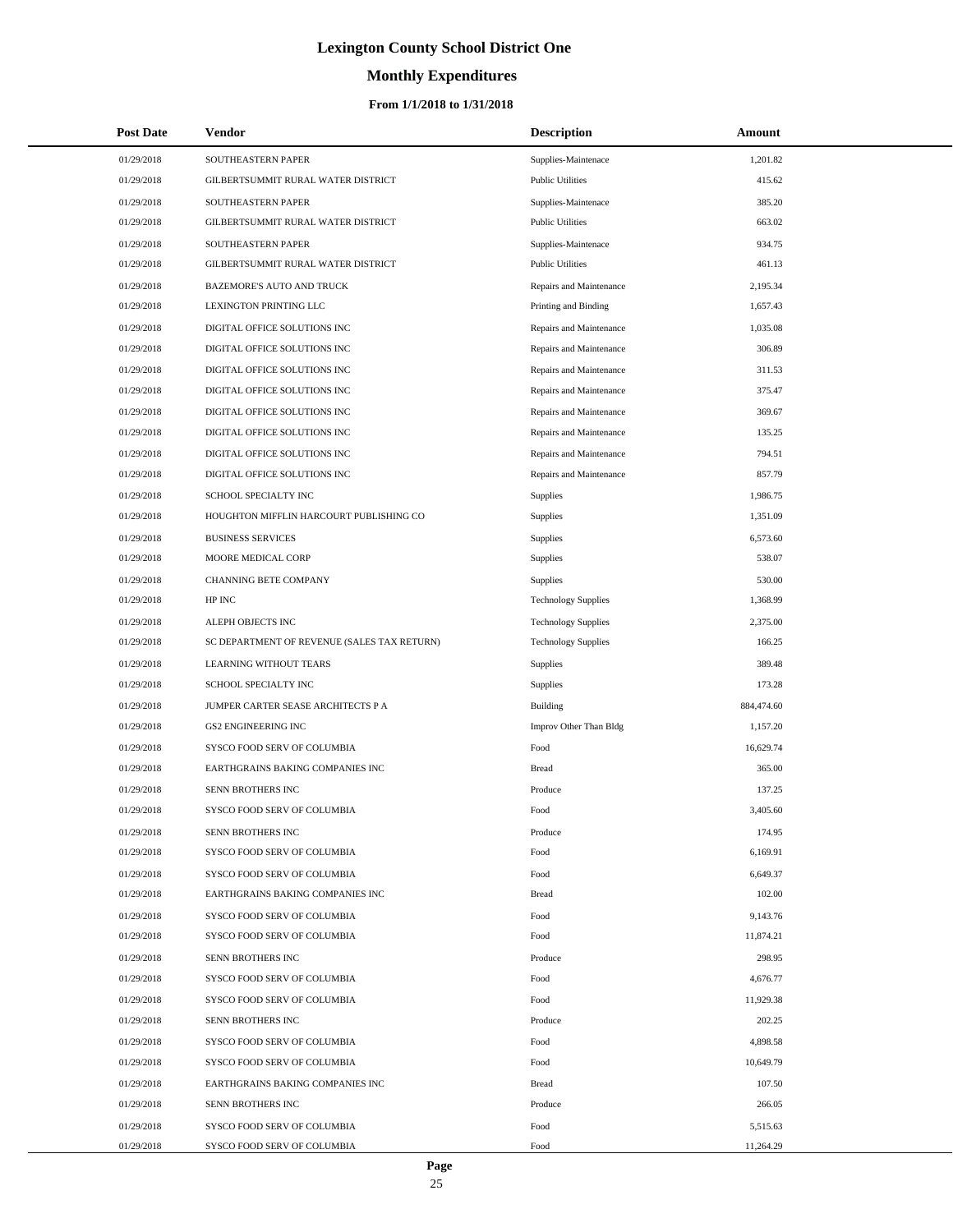# **Monthly Expenditures**

| <b>Post Date</b> | <b>Vendor</b>                            | <b>Description</b>         | Amount     |
|------------------|------------------------------------------|----------------------------|------------|
| 01/29/2018       | SENN BROTHERS INC                        | Produce                    | 304.55     |
| 01/29/2018       | SYSCO FOOD SERV OF COLUMBIA              | Food                       | 6,622.33   |
| 01/29/2018       | SYSCO FOOD SERV OF COLUMBIA              | $\operatorname*{Food}$     | 15,604.80  |
| 01/29/2018       | CK PARTS LLC                             | Supplies                   | 2,011.92   |
| 01/29/2018       | SYSCO FOOD SERV OF COLUMBIA              | Food                       | 4,530.65   |
| 01/29/2018       | SENN BROTHERS INC                        | Produce                    | 128.00     |
| 01/29/2018       | CK PARTS LLC                             | <b>Supplies</b>            | 975.79     |
| 01/29/2018       | SYSCO FOOD SERV OF COLUMBIA              | Food                       | 9,063.92   |
| 01/29/2018       | SENN BROTHERS INC                        | Produce                    | 163.75     |
| 01/29/2018       | SYSCO FOOD SERV OF COLUMBIA              | Food                       | 8,827.60   |
| 01/29/2018       | SYSCO FOOD SERV OF COLUMBIA              | Food                       | 5,113.19   |
| 01/29/2018       | SENN BROTHERS INC                        | Produce                    | 231.90     |
| 01/29/2018       | CK PARTS LLC                             | Supplies                   | 1,104.83   |
| 01/29/2018       | SYSCO FOOD SERV OF COLUMBIA              | Food                       | 9,212.76   |
| 01/29/2018       | SENN BROTHERS INC                        | Produce                    | 320.25     |
| 01/29/2018       | SYSCO FOOD SERV OF COLUMBIA              | Food                       | 10,032.44  |
| 01/29/2018       | SYSCO FOOD SERV OF COLUMBIA              | Food                       | 4,682.35   |
| 01/29/2018       | SYSCO FOOD SERV OF COLUMBIA              | Food                       | 17,060.45  |
| 01/29/2018       | SENN BROTHERS INC                        | Produce                    | 183.00     |
| 01/29/2018       | SYSCO FOOD SERV OF COLUMBIA              | Food                       | 5,072.19   |
| 01/29/2018       | SYSCO FOOD SERV OF COLUMBIA              | Food                       | 10,151.26  |
| 01/29/2018       | SENN BROTHERS INC                        | Produce                    | 220.30     |
| 01/29/2018       | SYSCO FOOD SERV OF COLUMBIA              | Food                       | 5,311.35   |
| 01/29/2018       | SYSCO FOOD SERV OF COLUMBIA              | Food                       | 5,422.37   |
| 01/29/2018       | SENN BROTHERS INC                        | Produce                    | 118.00     |
| 01/29/2018       | SYSCO FOOD SERV OF COLUMBIA              | Food                       | 6,500.67   |
| 01/29/2018       | EARTHGRAINS BAKING COMPANIES INC         | <b>Bread</b>               | 111.25     |
| 01/29/2018       | SYSCO FOOD SERV OF COLUMBIA              | Food                       | 8,512.09   |
| 01/29/2018       | SYSCO FOOD SERV OF COLUMBIA              | Food                       | 17,885.28  |
| 01/29/2018       | SENN BROTHERS INC                        | Produce                    | 311.00     |
| 01/29/2018       | SYSCO FOOD SERV OF COLUMBIA              | Food                       | 5,528.04   |
| 01/29/2018       | PELION MIDDLE SCHOOL                     | Pupil Activity             | 510.00     |
| 01/29/2018       | BARNES & NOBLE BOOKSELLERS INC           | Pupil Activity             | 461.25     |
| 01/29/2018       | <b>DELL COMPUTERS</b>                    | Pupil Activity             | 2,341.89   |
| 01/29/2018       | FORMS AND SUPPLY INC (FSI)               | Pupil Activity             | 535.06     |
| 01/29/2018       | HENRY SCHEIN INC MEDICAL SPECIAL MARKETS | Pupil Activity             | 353.58     |
| 01/29/2018       | WINN, JUSTIN ALAN                        | Pupil Activity             | 236.40     |
| 01/29/2018       | <b>BSN SPORTS</b>                        | Pupil Activity             | 125.19     |
| 01/29/2018       | COLUMBIA BASEBALL UMPIRES ASSOC          | Pupil Activity             | 175.00     |
| 01/29/2018       | IRMO HIGH SCHOOL                         | Pupil Activity             | 275.00     |
| 01/29/2018       | DREHER HIGH SCHOOL                       | Pupil Activity             | 225.00     |
| 01/29/2018       | LUGOFF ELGIN HIGH SCHOOL                 | Pupil Activity             | 170.00     |
| 01/29/2018       | CLEMSON UNIVERSITY OUTDOOR LAB           | Pupil Activity             | 1,141.00   |
| 01/30/2018       | ROCHESTER 100 INC                        | <b>Supplies</b>            | 812.50     |
| 01/30/2018       | SCHOOL SPECIALTY INC                     | Supplies                   | 189.41     |
| 01/30/2018       | HP INC                                   | <b>Technology Supplies</b> | 556.40     |
| 01/30/2018       | MARCHING MOMENTUM DESIGN                 | Other Prof & Tech Service  | 1,000.00   |
| 01/30/2018       | RICHLAND SCHOOL DISTRICT TWO             | Dues and Fees              | 115,000.00 |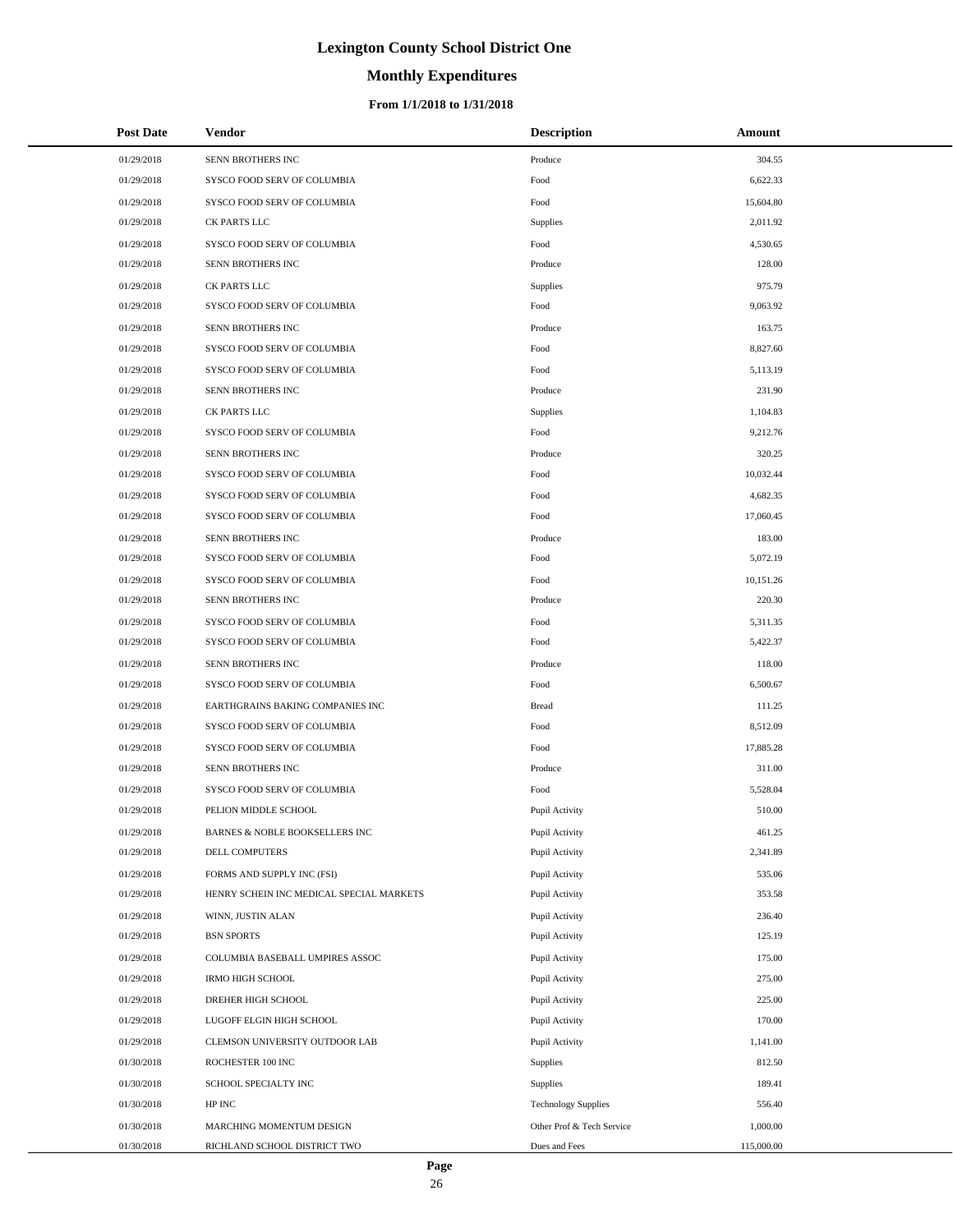# **Monthly Expenditures**

| <b>Post Date</b> | Vendor                                     | <b>Description</b>        | Amount   |
|------------------|--------------------------------------------|---------------------------|----------|
| 01/30/2018       | PECKNEL MUSIC CO INC                       | Repairs and Maintenance   | 175.00   |
| 01/30/2018       | PECKNEL MUSIC CO INC                       | <b>Supplies</b>           | 544.76   |
| 01/30/2018       | OCCUPATIONAL HEALTH                        | Other Prof & Tech Service | 651.00   |
| 01/30/2018       | DEMCO INC                                  | Supplies                  | 524.46   |
| 01/30/2018       | MTG COMEDY                                 | Inst Prog Improvement     | 900.00   |
| 01/30/2018       | CERTIFIED TRANSLATION SERVICES             | Other Prof & Tech Service | 164.72   |
| 01/30/2018       | DEAFINITELY TAKING REQUESTS                | Other Prof & Tech Service | 170.00   |
| 01/30/2018       | <b>HEINEMANN</b>                           | Supplies                  | 870.20   |
| 01/30/2018       | <b>RAPTOR TECHNOLOGIES LLC</b>             | Supplies                  | 200.00   |
| 01/30/2018       | PALMETTO PROPANE                           | Energy                    | 494.99   |
| 01/30/2018       | SOUTHEASTERN PAPER                         | Supplies-Maintenace       | 494.08   |
| 01/30/2018       | KJC DRYWALL LLC                            | Repairs and Maintenance   | 1,730.69 |
| 01/30/2018       | PROVIDENCE ENVIRONMENTAL CONCEPTS/SERVICES | Repairs and Maintenance   | 220.00   |
| 01/30/2018       | PROVIDENCE ENVIRONMENTAL CONCEPTS/SERVICES | Repairs and Maintenance   | 220.00   |
| 01/30/2018       | SOUTHEASTERN PAPER                         | Supplies-Maintenace       | 1,037.64 |
| 01/30/2018       | SOUTHEASTERN PAPER                         | Supplies-Maintenace       | 534.14   |
| 01/30/2018       | <b>SUPPLY WORKS</b>                        | Supplies-Maintenace       | 936.52   |
| 01/30/2018       | SOUTHEASTERN PAPER                         | Supplies-Maintenace       | 801.22   |
| 01/30/2018       | SOX FENCE & SUPPLY CO                      | Supplies-Maintenace       | 389.48   |
| 01/30/2018       | PROVIDENCE ENVIRONMENTAL CONCEPTS/SERVICES | Repairs and Maintenance   | 220.00   |
| 01/30/2018       | PROVIDENCE ENVIRONMENTAL CONCEPTS/SERVICES | Repairs and Maintenance   | 330.00   |
| 01/30/2018       | <b>CLEAN AIRE INC</b>                      | Repairs and Maintenance   | 1,415.00 |
| 01/30/2018       | SOUTHEASTERN PAPER                         | Supplies-Maintenace       | 582.42   |
| 01/30/2018       | PROVIDENCE ENVIRONMENTAL CONCEPTS/SERVICES | Repairs and Maintenance   | 220.00   |
| 01/30/2018       | PROVIDENCE ENVIRONMENTAL CONCEPTS/SERVICES | Repairs and Maintenance   | 440.00   |
| 01/30/2018       | <b>GE APPLIANCES</b>                       | Supplies-Maintenace       | 621.00   |
| 01/30/2018       | SPARROW AND KENNEDY TRACTOR CO INC         | Supplies-Maintenace       | 303.88   |
| 01/30/2018       | PROVIDENCE ENVIRONMENTAL CONCEPTS/SERVICES | Repairs and Maintenance   | 660.00   |
| 01/30/2018       | FERGUSON ENTERPRISES INC FEI 27            | Supplies-Maintenace       | 879.70   |
| 01/30/2018       | NUIDEA SCHOOL SUPPLY CO                    | Supplies-Maintenace       | 278.20   |
| 01/30/2018       | <b>SOUTHEASTERN PAPER</b>                  | Supplies-Maintenace       | 667.68   |
| 01/30/2018       | <b>SUPPLY WORKS</b>                        | Supplies-Maintenace       | 455.55   |
| 01/30/2018       | THYSSENKRUPP ELEVATOR                      | Repairs and Maintenance   | 1,025.46 |
| 01/30/2018       | <b>SUPPLY WORKS</b>                        | Supplies-Maintenace       | 404.73   |
| 01/30/2018       | PROVIDENCE ENVIRONMENTAL CONCEPTS/SERVICES | Repairs and Maintenance   | 660.00   |
| 01/30/2018       | SOUTHEASTERN PAPER                         | Supplies-Maintenace       | 867.98   |
| 01/30/2018       | <b>SUPPLY WORKS</b>                        | Supplies-Maintenace       | 728.51   |
| 01/30/2018       | PROVIDENCE ENVIRONMENTAL CONCEPTS/SERVICES | Repairs and Maintenance   | 220.00   |
| 01/30/2018       | PROVIDENCE ENVIRONMENTAL CONCEPTS/SERVICES | Repairs and Maintenance   | 330.00   |
| 01/30/2018       | HUBER SUPPLY CO OF LEXINGTON INC           | Supplies-Maintenace       | 481.98   |
| 01/30/2018       | PROVIDENCE ENVIRONMENTAL CONCEPTS/SERVICES | Repairs and Maintenance   | 220.00   |
| 01/30/2018       | PROVIDENCE ENVIRONMENTAL CONCEPTS/SERVICES | Repairs and Maintenance   | 330.00   |
| 01/30/2018       | SOUTHEASTERN PAPER                         | Supplies-Maintenace       | 667.68   |
| 01/30/2018       | PROVIDENCE ENVIRONMENTAL CONCEPTS/SERVICES | Repairs and Maintenance   | 440.00   |
| 01/30/2018       | PROVIDENCE ENVIRONMENTAL CONCEPTS/SERVICES | Repairs and Maintenance   | 440.00   |
| 01/30/2018       | PROVIDENCE ENVIRONMENTAL CONCEPTS/SERVICES | Repairs and Maintenance   | 440.00   |
| 01/30/2018       | PROVIDENCE ENVIRONMENTAL CONCEPTS/SERVICES | Repairs and Maintenance   | 550.00   |
| 01/30/2018       | <b>CARTS PLUS</b>                          | Supplies-Maintenace       | 1,283.97 |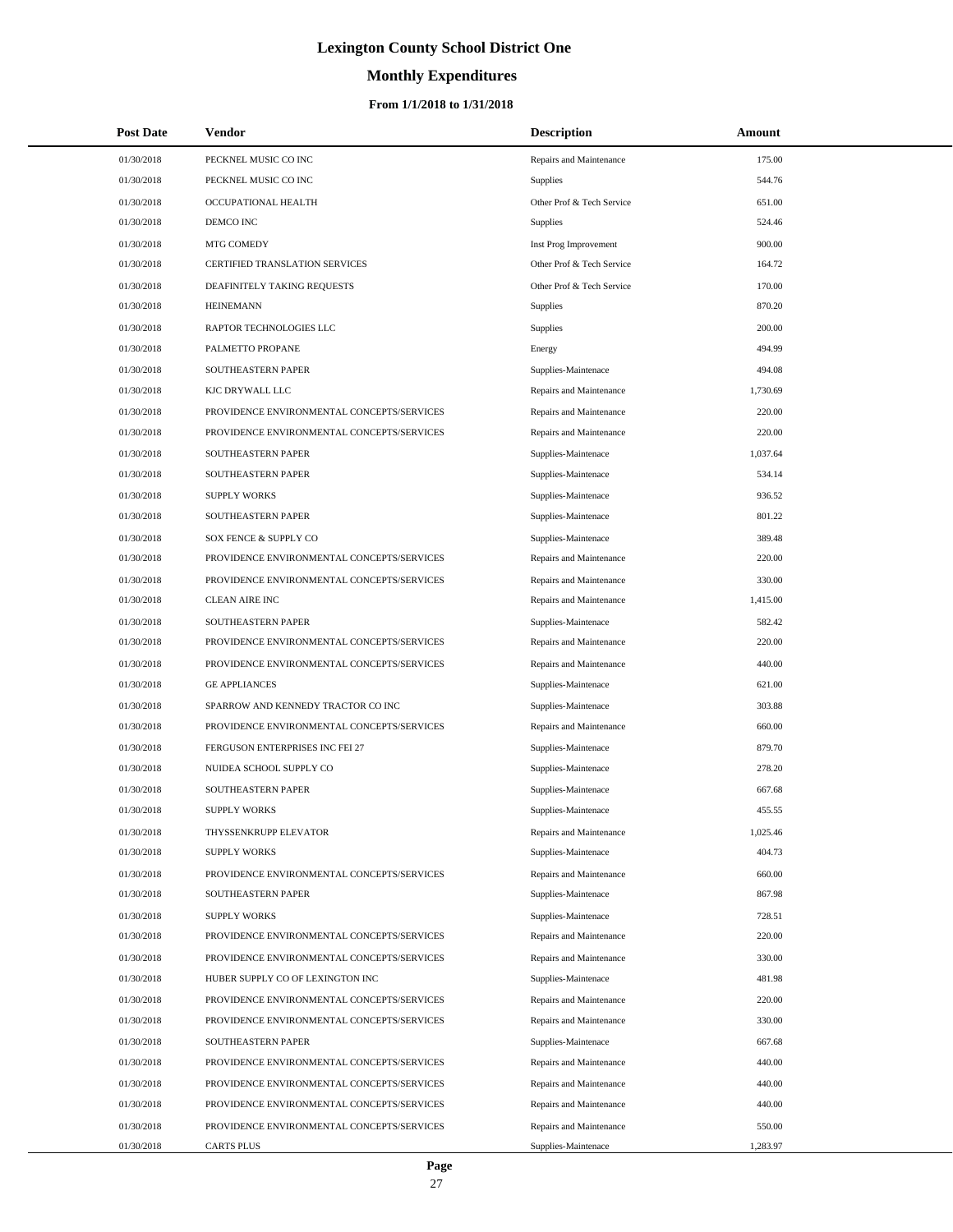# **Monthly Expenditures**

| <b>Post Date</b> | <b>Vendor</b>                                    | <b>Description</b>         | Amount    |
|------------------|--------------------------------------------------|----------------------------|-----------|
| 01/30/2018       | CASCADE WATER SERVICES                           | Supplies-Maintenace        | 1,819.00  |
| 01/30/2018       | PROVIDENCE ENVIRONMENTAL CONCEPTS/SERVICES       | Repairs and Maintenance    | 440.00    |
| 01/30/2018       | SIMPLEXGRINNELL                                  | Repairs and Maintenance    | 337.02    |
| 01/30/2018       | CLARK POWELL ASSOCIATES INC                      | <b>Technology Supplies</b> | 393.52    |
| 01/30/2018       | DIGITAL OFFICE SOLUTIONS INC                     | Repairs and Maintenance    | 145.05    |
| 01/30/2018       | DIGITAL OFFICE SOLUTIONS INC                     | Repairs and Maintenance    | 2,550.18  |
| 01/30/2018       | <b>BOOKSOURCE</b>                                | Supplies                   | 4,755.73  |
| 01/30/2018       | US INK AND TONER INC                             | Supplies                   | 1,223.97  |
| 01/30/2018       | CHANNING BETE COMPANY                            | Supplies                   | 359.10    |
| 01/30/2018       | DELL COMPUTERS                                   | <b>Technology Supplies</b> | 88,364.44 |
| 01/30/2018       | SCHOOL SPECIALTY INC                             | Supplies                   | 128.55    |
| 01/30/2018       | SC DEPARTMENT OF REVENUE (SALES TAX RETURN)      | Supplies                   | 613.20    |
| 01/30/2018       | TAYLOR MUSIC INC                                 | Supplies                   | 8,760.00  |
| 01/30/2018       | SC DEPARTMENT OF REVENUE (SALES TAX RETURN)      | Equipment - Nonexpendable  | 937.93    |
| 01/30/2018       | TAYLOR MUSIC INC                                 | Equipment - Nonexpendable  | 13,399.00 |
| 01/30/2018       | <b>GS2 ENGINEERING INC</b>                       | <b>Building</b>            | 5,771.55  |
| 01/30/2018       | NUIDEA SCHOOL SUPPLY CO                          | Supplies                   | 251.34    |
| 01/30/2018       | CDWG ACCT 305089                                 | Pupil Activity             | 160.50    |
| 01/30/2018       | HENRY SCHEIN INC MEDICAL SPECIAL MARKETS         | Pupil Activity             | 388.31    |
| 01/30/2018       | PALMETTO TENNIS CLASSIC HIGH SCHOOL INVITATIONAL | Pupil Activity             | 250.00    |
| 01/30/2018       | <b>IMAGE INK</b>                                 | Pupil Activity             | 415.73    |
| 01/30/2018       | SC HIGH SCHOOL LEAGUE                            | Pupil Activity             | 300.00    |
| 01/31/2018       | <b>EASLEY HIGH SCHOOL</b>                        | Pupil Transportation       | 500.00    |
| 01/31/2018       | MCWATERS INC (OFFICE FURNITURE ONLY)             | Supplies                   | 1,370.14  |
| 01/31/2018       | SOUTHEASTERN SPEECH AND LANGUAGE SERVICES LLC    | Other Prof & Tech Service  | 3,544.15  |
| 01/31/2018       | <b>BRAINPOP.COM LLC</b>                          | Software Renewal/Agreemen  | 1,795.00  |
| 01/31/2018       | SC DEPARTMENT OF REVENUE (SALES TAX RETURN)      | Software Renewal/Agreemen  | 125.65    |
| 01/31/2018       | DEMCO INC                                        | Supplies                   | 346.29    |
| 01/31/2018       | CERTIFIED TRANSLATION SERVICES                   | Other Prof & Tech Service  | 283.74    |
| 01/31/2018       | HP INC                                           | Supplies                   | 1,381.59  |
| 01/31/2018       | <b>EMPLOYEE</b>                                  | Travel                     | 655.39    |
| 01/31/2018       | <b>TRAVEL</b>                                    | Travel                     | 655.39    |
| 01/31/2018       | TRAVEL                                           | Travel                     | 901.65    |
| 01/31/2018       | <b>TRAVEL</b>                                    | Travel                     | 655.39    |
| 01/31/2018       | <b>TRAVEL</b>                                    | Travel                     | 655.39    |
| 01/31/2018       | TRAVEL                                           | Travel                     | 655.39    |
| 01/31/2018       | TIME WARNER CABLE                                | Communication              | 145.92    |
| 01/31/2018       | EA SERVICE LLC                                   | Repairs and Maintenance    | 764.00    |
| 01/31/2018       | EA SERVICE LLC                                   | Repairs and Maintenance    | 168.00    |
| 01/31/2018       | EA SERVICE LLC                                   | Repairs and Maintenance    | 168.00    |
| 01/31/2018       | EA SERVICE LLC                                   | Repairs and Maintenance    | 2,756.33  |
| 01/31/2018       | REBEL YELL INC                                   | Supplies-Maintenace        | 224.70    |
| 01/31/2018       | <b>BONITZ</b>                                    | Repairs and Maintenance    | 2,474.90  |
| 01/31/2018       | EA SERVICE LLC                                   | Repairs and Maintenance    | 168.00    |
| 01/31/2018       | SIMPLEXGRINNELL                                  | Repairs and Maintenance    | 2,077.35  |
| 01/31/2018       | LEBLEU ENTERPRISES                               | Supplies-Maintenace        | 222.28    |
| 01/31/2018       | EA SERVICE LLC                                   | Repairs and Maintenance    | 2,656.33  |
| 01/31/2018       | EA SERVICE LLC                                   | Repairs and Maintenance    | 207.00    |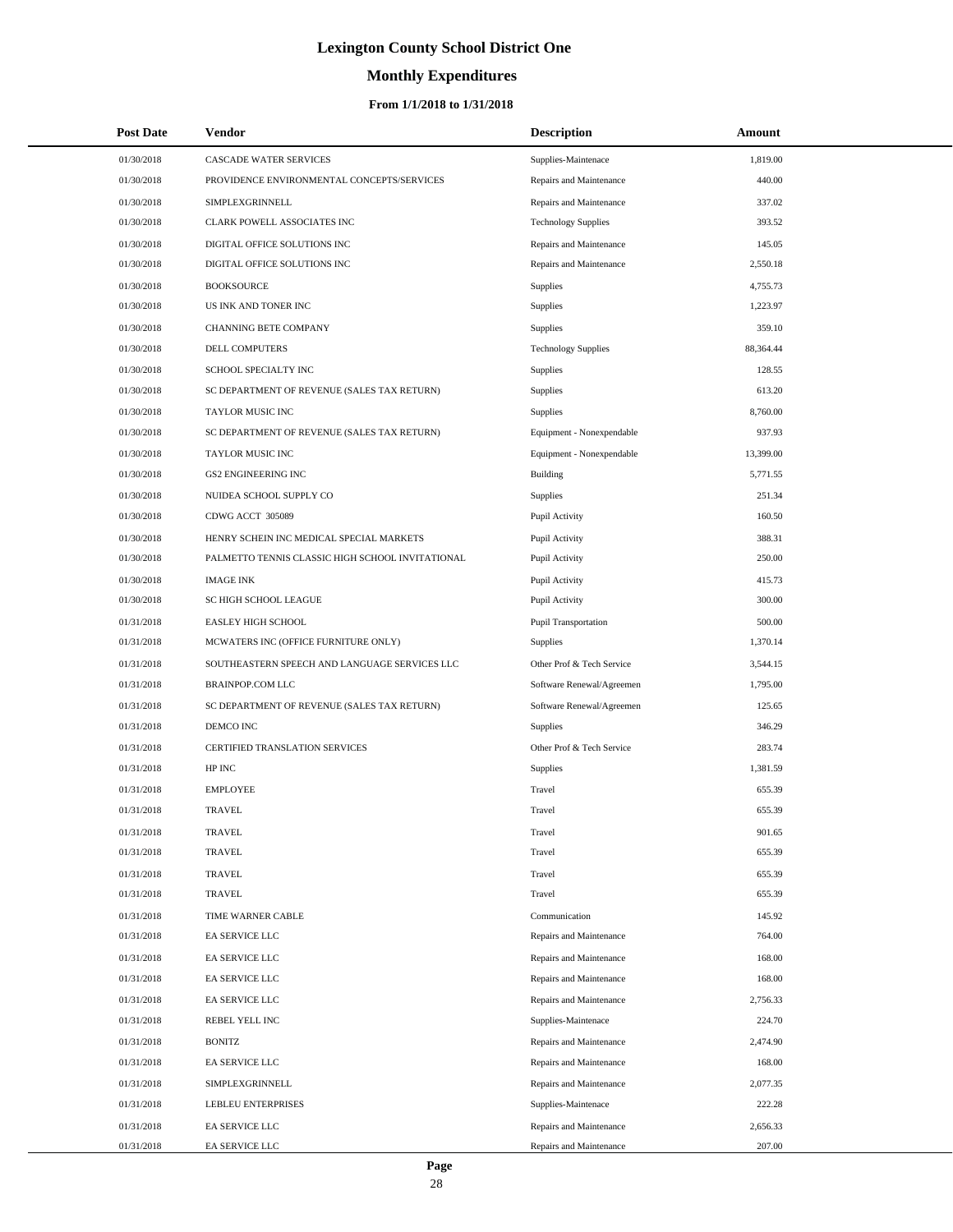# **Monthly Expenditures**

#### **From 1/1/2018 to 1/31/2018**

| <b>Post Date</b> | <b>Vendor</b>                               | <b>Description</b>            | Amount     |
|------------------|---------------------------------------------|-------------------------------|------------|
| 01/31/2018       | <b>WW GRAINGER</b>                          | Supplies-Maintenace           | 740.44     |
| 01/31/2018       | EA SERVICE LLC                              | Repairs and Maintenance       | 429.00     |
| 01/31/2018       | EA SERVICE LLC                              | Repairs and Maintenance       | 400.00     |
| 01/31/2018       | EA SERVICE LLC                              | Repairs and Maintenance       | 220.00     |
| 01/31/2018       | EA SERVICE LLC                              | Repairs and Maintenance       | 325.00     |
| 01/31/2018       | DATA IMAGING AND ASSOCIATES                 | Supplies                      | 1,521.81   |
| 01/31/2018       | MOORE, MARK                                 | Other Prof & Tech Service     | 120.00     |
| 01/31/2018       | WILFONG, MICHAEL BRIAN                      | Other Prof & Tech Service     | 120.00     |
| 01/31/2018       | MCMANUS, JOHN-PATRICK A.                    | Other Prof & Tech Service     | 240.00     |
| 01/31/2018       | SNIDER, JASON GREGORY                       | Other Prof & Tech Service     | 120.00     |
| 01/31/2018       | LINT, CHARLES ROBERT                        | Other Prof & Tech Service     | 120.00     |
| 01/31/2018       | DIGITAL OFFICE SOLUTIONS INC                | Repairs and Maintenance       | 1,657.54   |
| 01/31/2018       | <b>APPLE INC</b>                            | <b>Technology Supplies</b>    | 155.15     |
| 01/31/2018       | <b>APPLE INC</b>                            | <b>Technology Supplies</b>    | 155.15     |
| 01/31/2018       | <b>APPLE INC</b>                            | <b>Technology Supplies</b>    | 155.15     |
| 01/31/2018       | <b>APPLE INC</b>                            | <b>Technology Supplies</b>    | 155.15     |
| 01/31/2018       | <b>APPLE INC</b>                            | <b>Technology Supplies</b>    | 155.15     |
| 01/31/2018       | <b>APPLE INC</b>                            | <b>Technology Supplies</b>    | 155.15     |
| 01/31/2018       | FORMS AND SUPPLY INC (FSI)                  | Supplies                      | 2,302.64   |
| 01/31/2018       | CONVERSE COLLEGE                            | Inst Prog Improvement         | 315.00     |
| 01/31/2018       | LITERACY FOR LEARNING                       | Inst Prog Improvement         | 640.00     |
| 01/31/2018       | LAKESHORE LEARNING MATERIALS                | Supplies                      | 1,021.57   |
| 01/31/2018       | WOOD APPLIED BEHAVIOR CONSULTING            | <b>Pupil Services</b>         | 2,000.00   |
| 01/31/2018       | <b>EMPLOYEE</b>                             | <b>Supplies</b>               | 1,544.18   |
| 01/31/2018       | NICK RAIL MUSIC                             | Supplies                      | 9,351.00   |
| 01/31/2018       | SC DEPARTMENT OF REVENUE (SALES TAX RETURN) | <b>Supplies</b>               | 580.30     |
| 01/31/2018       | H G REYNOLDS COMPANY INC                    | <b>Building</b>               | 132,995.95 |
| 01/31/2018       | <b>US FOODS</b>                             | <b>Supplies</b>               | 1.215.49   |
| 01/31/2018       | <b>US FOODS</b>                             | Commodity Distribution Charge | 126.00     |
| 01/31/2018       | <b>US FOODS</b>                             | Supplies                      | 571.41     |
| 01/31/2018       | <b>US FOODS</b>                             | Commodity Distribution Charge | 132.30     |
| 01/31/2018       | US FOODS                                    | Supplies                      | 191.79     |
| 01/31/2018       | <b>US FOODS</b>                             | Commodity Distribution Charge | 122.85     |
| 01/31/2018       | <b>US FOODS</b>                             | <b>Supplies</b>               | 416.11     |
| 01/31/2018       | <b>US FOODS</b>                             | Commodity Distribution Charge | 141.75     |
| 01/31/2018       | <b>US FOODS</b>                             | <b>Supplies</b>               | 215.66     |
| 01/31/2018       | <b>US FOODS</b>                             | <b>Supplies</b>               | 716.11     |
| 01/31/2018       | <b>US FOODS</b>                             | Commodity Distribution Charge | 119.70     |
| 01/31/2018       | <b>US FOODS</b>                             | <b>Supplies</b>               | 264.70     |
| 01/31/2018       | <b>US FOODS</b>                             | Commodity Distribution Charge | 132.30     |
| 01/31/2018       | <b>US FOODS</b>                             | <b>Supplies</b>               | 519.47     |
| 01/31/2018       | <b>US FOODS</b>                             | Commodity Distribution Charge | 151.20     |
| 01/31/2018       | <b>US FOODS</b>                             | <b>Supplies</b>               | 763.29     |
| 01/31/2018       | <b>US FOODS</b>                             | Commodity Distribution Charge | 144.90     |
| 01/31/2018       | <b>US FOODS</b>                             | <b>Supplies</b>               | 801.59     |
| 01/31/2018       | <b>US FOODS</b>                             | Commodity Distribution Charge | 119.70     |
| 01/31/2018       | <b>US FOODS</b>                             | <b>Supplies</b>               | 542.70     |
| 01/31/2018       | <b>US FOODS</b>                             | Commodity Distribution Charge | 122.85     |